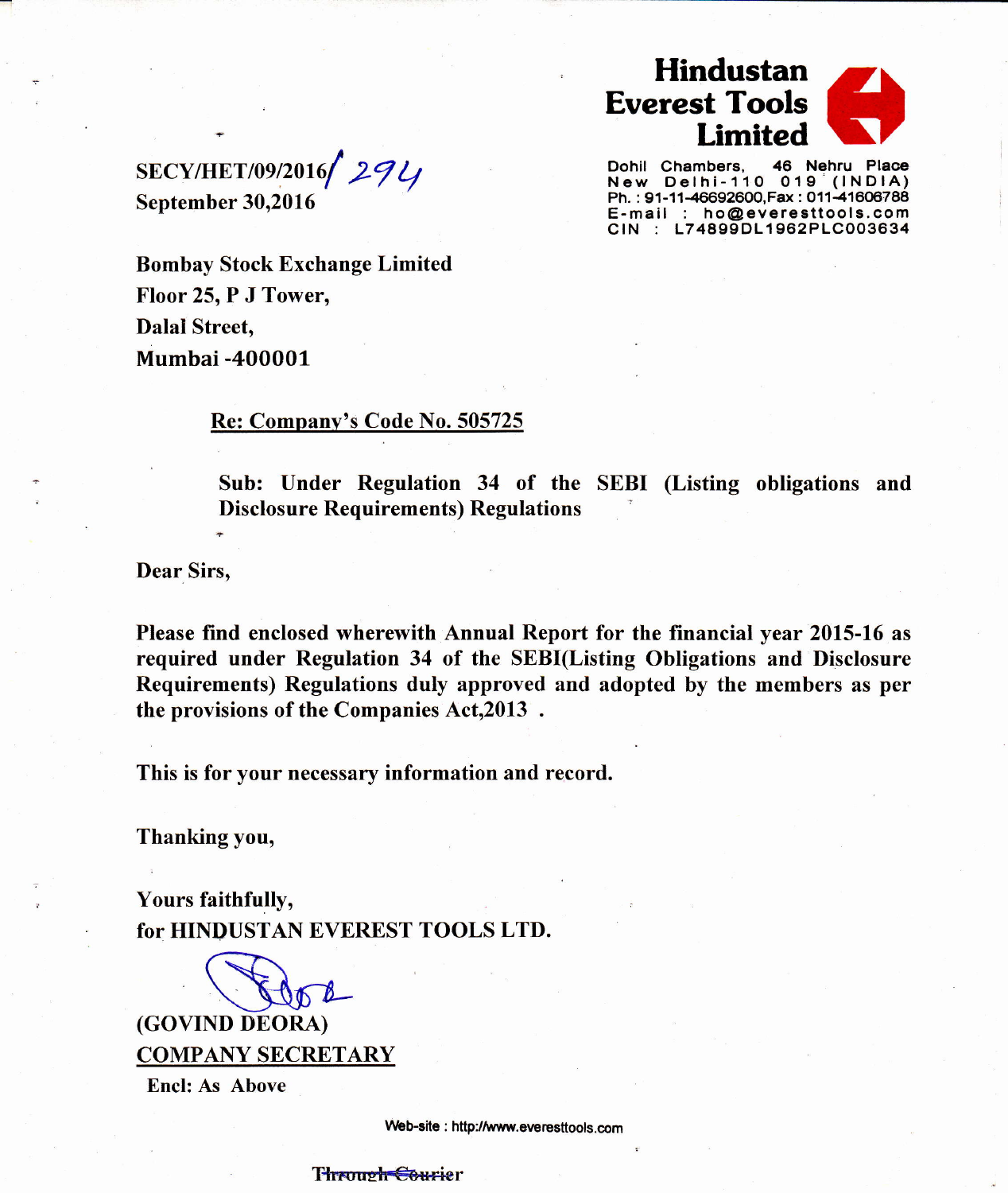# **HINDUSTAN EVEREST TOOLS LTD. HINDUSTAN EVEREST TOOLS LTD. 53RD ANNUAL REPORT 2015-16**

# **Board of Directors**

Shri Balgopal Mandelia, Chairman & Mg. Director Shri Shravan Kumar Mandelia, Managing Director Shri Pradeep Jain Shri Ambarish Raj Shri Lokesh Sood Shri Saurabh Parasramka **Chief Finance Officer** Shri V.K Khanna **Company Secretary** Shri Govind Deora

# **AUDITORS**

Singhi & Co, Chartered Accountants, 402-403, Pragati House 44-45, Nehru Place New Delhi - 110 019

# **BANKERS**

UCO Bank, Punjab National Bank HDFC Bank State Bank Of India

# **REGISTERED OFFICE**

Dohil Chambers, 46, Nehru Place, New Delhi-110 019 Ph. : 91-11-46692600 Fax : 011-41606788 Email : ho@everesttools.com CIN : L74899 DL1962 PLC003634 Website : http://www.everesttools.com

# **WORKS**

Village Jatheri, Distt. Sonepat, Haryana

**SHARES LISTED AT**

Bombay Stock Exchange

## **REGISTAR & TRANSFR AGENT LINK INTIME INDIA PVT. LTD.**

44 Community Centre, 2nd Floor Naraina Industrial Area, Phase-I, Near PVR Naraina New Delhi- 110 028 Ph. : 41410592 Fax : 41410591  $Email \cdot delhi@linkintime co.in$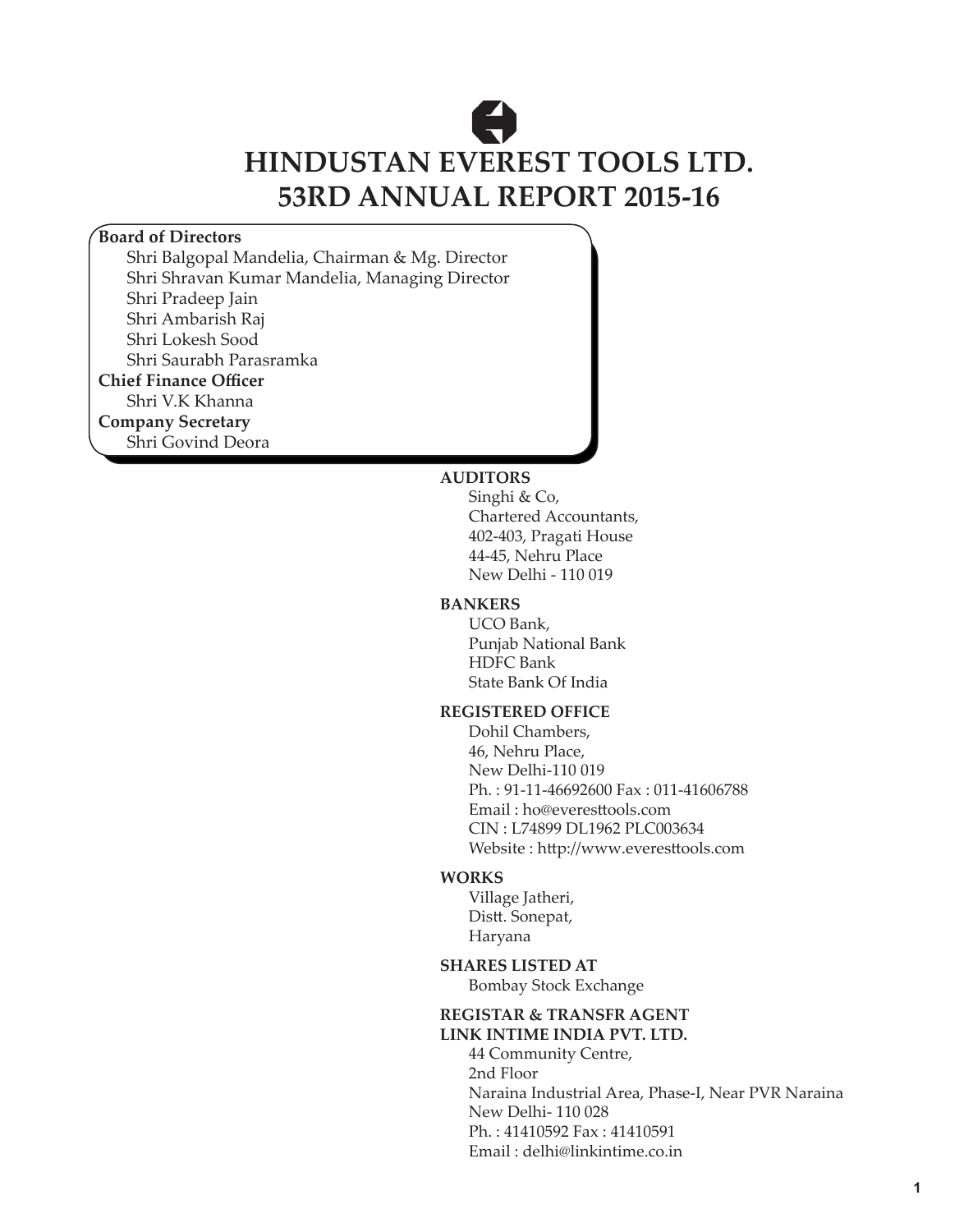

(CIN : L74899DL1962PLC003634 Registered Office: Dohil Chambers,46, Nehru Place ,New Delhi 110 019 Email: admin@everesttools.com, Website: everesttools.com Phone: 011-46692600, Fax: 011-41606788

# **NOTICE**

**NOTICE** IS HEREBY GIVEN THAT THE FIFTY THIRD ANNUAL GENERAL MEETING OF **HINDUSTAN EVEREST TOOLS LIMITED** .will be held at" PHD House" opposite Asian Games Village, Siri Fort Road, New Delhi110016 on Thursday, 29th September, 2016 at 11:00 A.M. to transact the following business:

# **ORDINARY BUSINESS:**

- **1.** To receive, consider and adopt the audited Balance Sheet for the year ended 31st March, 2016 and the Statement of Profit and Loss for the year ended on that date and the Reports of the Board of Directors and Auditors thereon.
- 2. To appoint a Director in place of Mr. Shravan Kumar Mandelia (Din 00040532), who retires by rotation and being eligible offers himself for re-appointment.
- 3. To appoint statutory Auditors of the Company and to fix their remuneration and in this regard to consider and if thought fit, to pass, with or without modification(s), the following resolution as an Ordinary Resolution:-

"RESOLVED THAT pursuant to the provisions of section 139 and 142 and other applicable provisions, if any, of the Companies Act, 2013, read with the Companies (Audit and Auditors) Rules, 2014, the appointment of M/s Singhi & Company Chartered Accountants, (Firm Registration No. 302049E) for continuance as Auditors for financial year 2016-17 he and hereby ratified by the members of the Company at such remuneration including Service Tax and out of pocket expenses to be fixed by the Board of Directors of the Company in consultation with the Auditors."

# **SPECIAL BUSINESS:**

4. To consider and if thought fit, to pass with or without modification(s), the following resolution as an Ordinary Resolution:

"RESOLVED that pursuant to the provisions of Sections 149, 152 and any other applicable provisions of the Companies Act, 2013 and the rules made there under (including any statutory modification(s) or re-enactment thereof for the time being in force), Mr. Saurabh Parasramka (holding DIN 00935199) who was appointed as an additional Director( non- executive) of the Company w.e.f 19/08/2016 by the Board of Directors on the recommendation of Nomination and Remuneration committee and who holds office up to the date of this Annual General Meeting and in respect of whom the Company has received a Notice in writing from a member signifying his attention to propose Mr. Saurabh Parasramka as a candidate for the office of Director of the Company and Mr. Saurabh Parasramka as recommended by the Nomination and Remuneration Committee of the Board and Board of Directors be and is hereby appointed as an Director of the Company subject to retire by rotation."

By Order of the Board

Date : 19th August, 2016 sd/-Place : New Delhi Govind Deora (Calculus Covincine Deora Covincine Deora Covincine Deora Covincine Deora Covincine Deora Covincine Deora Covincine Deora Covincine Deora Covincine Deora Covincine Deora Covincine Deora Covin

 Company Secretary Membership No. F8585

# **IMPORTANT NOTES:**

- 1. The Register of Members and the Share Transfer books of the Company will remain closed from Wednesday, 21st September, 2016 to Thursday, 29th September, 2016 (both days inclusive) for annual closing.
- 2. The Explanatory Statement pursuant to Section 102 of the Companies Act, 2013, which sets out details relating to Special Business at the meeting, is annexed hereto.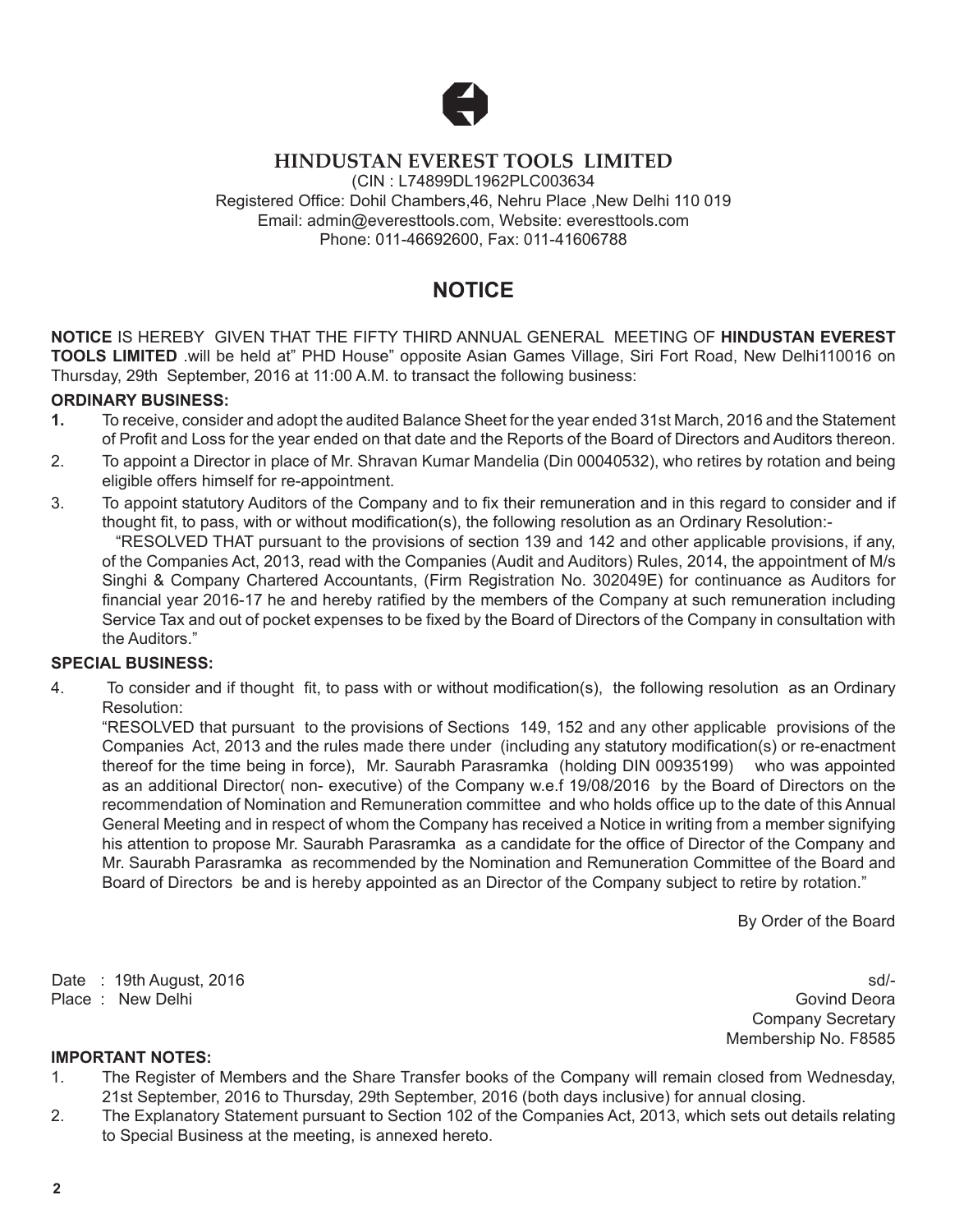

 3. **A MEMBER ENTITLED TO ATTEND AND VOTE AT THE MEETING IS ENTITLED TO APPOINT A PROXY/ PROXIES TO ATTEND AND VOTE INSTEAD OF HIMSELF/HERSELF. SUCH A PROXY/ PROXIES NEED NOT BE A MEMBER OF THE COMPANY.** A person can act as proxy on behalf of members not exceeding fifty (50) and holding in the aggregate not more than ten percent of the total share capital of the Company.

The instrument of Proxy in order to be effective, should be deposited at the Registered Office of the Company, duly completed and signed, not less than 48 hours before the commencement of the meeting. A Proxy form is sent herewith. Proxies submitted on behalf of the companies, societies etc.,must be accompanied with a duly certified copy of the. Resolution.

- 4. The Securities and Exchange Board of India (SEBI) has mandated the submission of Permanent Account Number (PAN) by every participant in securities market. Members holding shares in electronic form are, therefore, requested to submit the PAN to their Depository Participants with whom they are maintaining their demat accounts. Members holding shares in physical form can submit their PAN details to the Company.
- 5. Pursuant to Section 124 of the Companies Act,2013, dividend which remain unclaimed for a period of 7 years will be transferred by the Company to the Investor Education and Protection Fund established by the Central government . However please note that company have not declared any dividend for the financial year 1999- 2000 onwards.
- 6. (a) Members holding shares in physical form are requested to notify/inform any change in their address/e-mail/ mandate/bank details to the Registrar and Transfer Agent(RTA) of the Company M/s. Link Intime India Pvt. Limited 44, Community Centre, 2nd Floor, Naraina Industrial area, Phase-II, Near PVR Naraina, New Delhi-110028, Phone No. 41410592, Fax : 41410591, E-Mail : delhi@linkintime.Co.in and Company's - E-mail: admin@everesttools.com
	- b) Members holding shares in the dematerialized form are requested to notify all changes with respect to their address, mandate and bank details to their Depository Participant.
	- c) Shareholders are also requested to quote their Folio No./DP ID-Client Id and details of shares held in physical/demat mode, E-mail ids and Telephone/Fax numbers for prompt reply to their communications.
	- d) All corporate members are requested to communicate their Corporate Identification number to either company or RTA of the company.
- 7. Members may also note that the Notice of the 53rd Annual General Meeting and the Annual Report will also be available on the Company's website :-www.everesttools.com for their download. The physical copies of the aforesaid documents will also be available at the Company's Registered Office in New Delhi for inspection during normal business hours on working days. Even after registering for e-communication, members are entitled to receive such communication in physical form, upon making a request for the same, by post free of cost. For any communication, the shareholders may also send requests to the Company's investor email id: admin@ everesttools.com.

# 8. **Voting through electronic means**

I. In compliance with provisions of Section 108 of the Companies Act, 2013 and Companies (Management and Administration) Rules, 2015, the Company is pleased to provide members facility to exercise their right to vote at the 53rd Annual General Meeting (AGM) by electronic means and the business may be transacted through e-Voting Services provided by National Securities Depository Limited (NSDL). Shareholders of the company holding shares either physical form or dematerialized form , as on record date ,i.e. 22nd September,2016, are eligible to cast their vote.

# **The instructions for e-voting are as under:**

(i) The Notice of 53rd Annual General Meeting of the Company inter alia indicating the process and the manner of e- voting process along with printed Attendance Slip and Proxy Form is being dispatched to all the Members, Login Id and initial password is mentioned in the attendance slip attached to the Notice of AGM as below:-

EVEN (E Voting Event Number) USER ID PASSWORD

- 
- (ii) NSDL shall be sending be sending the USER ID and Password, to those Members who shareholding is in dematerialized format and whose email address are registered with the Company/Depository Participant(s)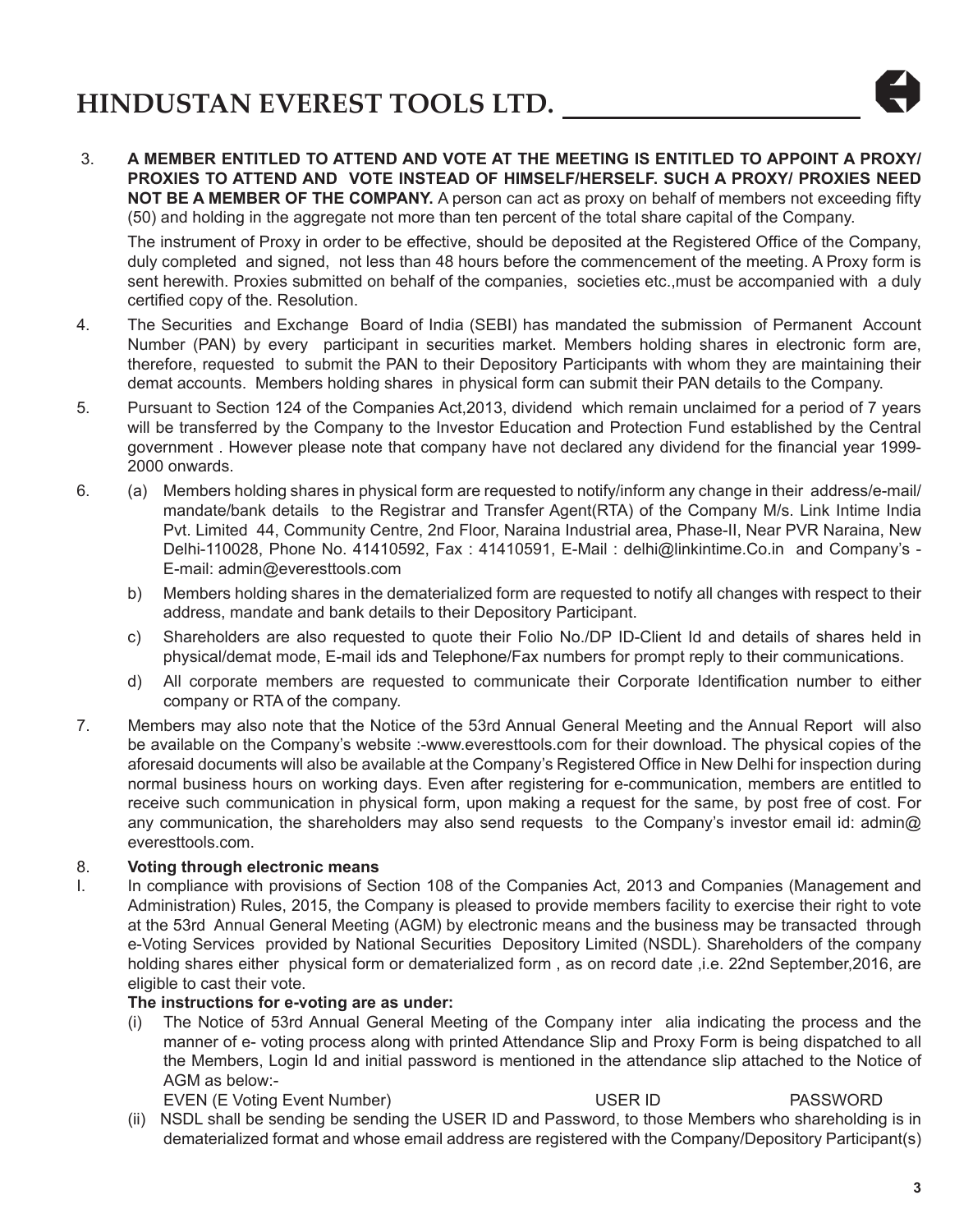

for members who have not registered their email address can use the details as provided above.

- (iii) Launch internet browser by typing the following URL: https://www.evoting.nsdl.com
- (iv) Click on Shareholder Login
- (v) Enter the login credential i.e. User ID and password mentioned in the attendance slip attached with the notice of the annual general meeting .
- (vi) Password change menu appears. Change the password/PIN with new password of your choice with minimum 8 digits/characters or combination thereof. Note new password. It is strongly recommended not to share your password with any other person and take utmost care to keep your password confidential.
- (vii) Home page of e-voting opens. Click on e-voting to activate voting cycle.
- (viii) Select "EVEN" of Hindustan Everest Tools Limited.
- (ix) Now you are ready for e-voting as Cast Vote page opens.
- (x) Cast your vote by selecting appropriate option and click on "Submit" and also "Confirm" when prompted.
- (xii) Upon confirmation, the message "Vote cast successfully" will be displayed
- (xii) Once you have voted on the resolution, you will not be allowed to modify your vote
- (xiii) Institutional shareholders (i.e. other than individuals, HUF, NRI etc.) are required to send scanned copy (PDF/JPG Format) of the relevant Board Resolution/ Authority letter etc. together with attested specimen signature of the duly authorized signatory(ies) who are authorized to vote, to the Scrutinizer through e-mail to schughpcs@gmail.com or admin@everesttools.com with a copy marked to evoting@nsdl.co.in
- II. In case of any queries, you may refer the Frequently Asked Questions (FAQs) for Shareholders and e-voting user manual for Shareholders available at the Downloads section of www.evoting.nsdl.com
- III. If you are already registered with NSDL for e-voting then you can use your existing user ID and password/PIN for casting your vote.
- IV. You can also update your mobile number and e-mail id in the user profile details of the folio which may be used for sending future communication(s).
- V. The e-voting period commences on 26th September, 2016 (9:00 am) and ends on 28th September 2016 (5:00 pm). During this period shareholders' of the Company, holding shares either in physical form or in dematerialized form, as on the cut-off date (record date) of 22nd september,2016, may cast their vote electronically. The e-voting module shall be disabled by NSDL for voting thereafter. Once the vote on a resolution is cast by the shareholder, the shareholder shall not be allowed to change it subsequently.
- VI. The voting rights of shareholders shall be in proportion to their shares of the paid up equity share capital of the Company as on the cut-off date (record date) of 22nd September, 2016.
- VII. Mr. Sanjay Chugh , Practicing Company Secretary (CP No. 3073) has been appointed as the Scrutinizer to scrutinize the e-voting process in a fair and transparent manner.
- VIII. The Results shall be declared on or after the AGM of the Company. The Results declared alongwith the Scrutinizer's Report shall be placed on the Company's website : www.everesttools.com and on the website of NSDL within two(2) days of passing of the resolutions at the AGM of the Company and communicated to the BSE Limited.
- 9. All documents referred to in the accompanying Notice and the Explanatory Statement shall be open for inspection at the Registered Office of the Company during normal business hours (9.00 am to 5.00 pm) on all working days except Saturdays, up to and including the date of the Annual General Meeting of the Company.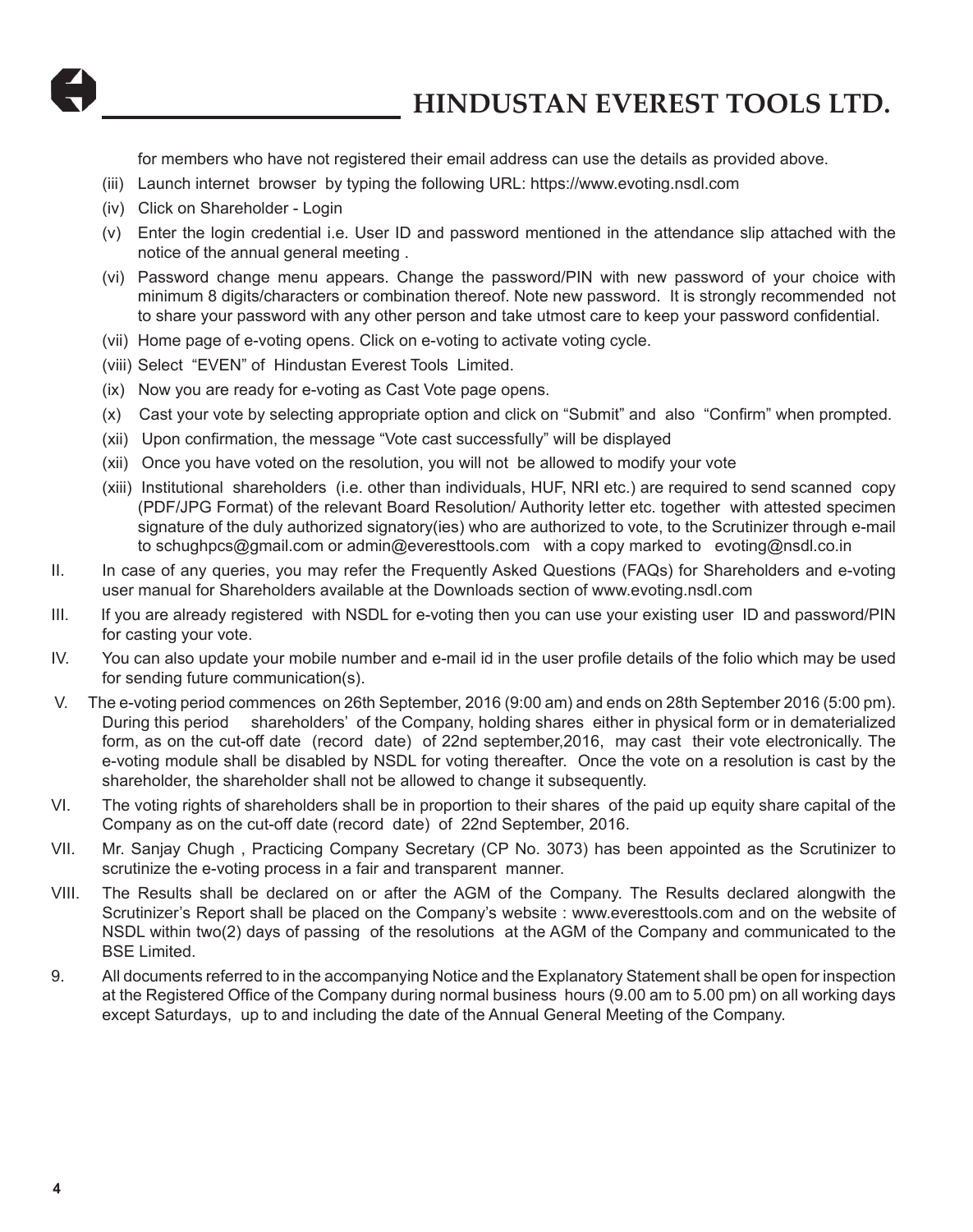# **EXPLANATORY STATEMENT IN RESPECT OF THE SPECIAL BUSINESS PURSUANT TO SECTION 102(1) OF THE COMPANIES ACT, 2013**

Mr. Saurabh Parasramka was appointed as a Additional Director of the Company w.e.f 19/08/2016 by the Board of Directors of the Company.Now he is being appointed as Non Executive Director liable to retire by rotation on the recommendation of the Nomination and Remuneration Committee .

The Company has also received notices in writing from members proposing the candidature of the said Director of the Company at the ensuing Annual General Meeting. In the opinion of the Board he is person of integrity and possess the relevant expertise and experience.

The Directors recommend adoption of the resolution at item Nos. 4 of the Notice by the members.

None of the Directors or their relatives and key managerial personnel or their relatives, except Mr. Saurabh Parasramka is concerned with or interested in the Resolution set out at the Item No 4 of the Notice.

In compliance with the provisions of Section 149 read with the Schedule IV of the Act, the appointment of Mr. Saurabh Parasramka as Director is now being placed before the Members for their approval.

By Order of the Board

 $S$ d/- $\sim$ Govind Deora Company Secretary Membership No.FCS 8585

Date : 19th, August 2016 Place : New Delhi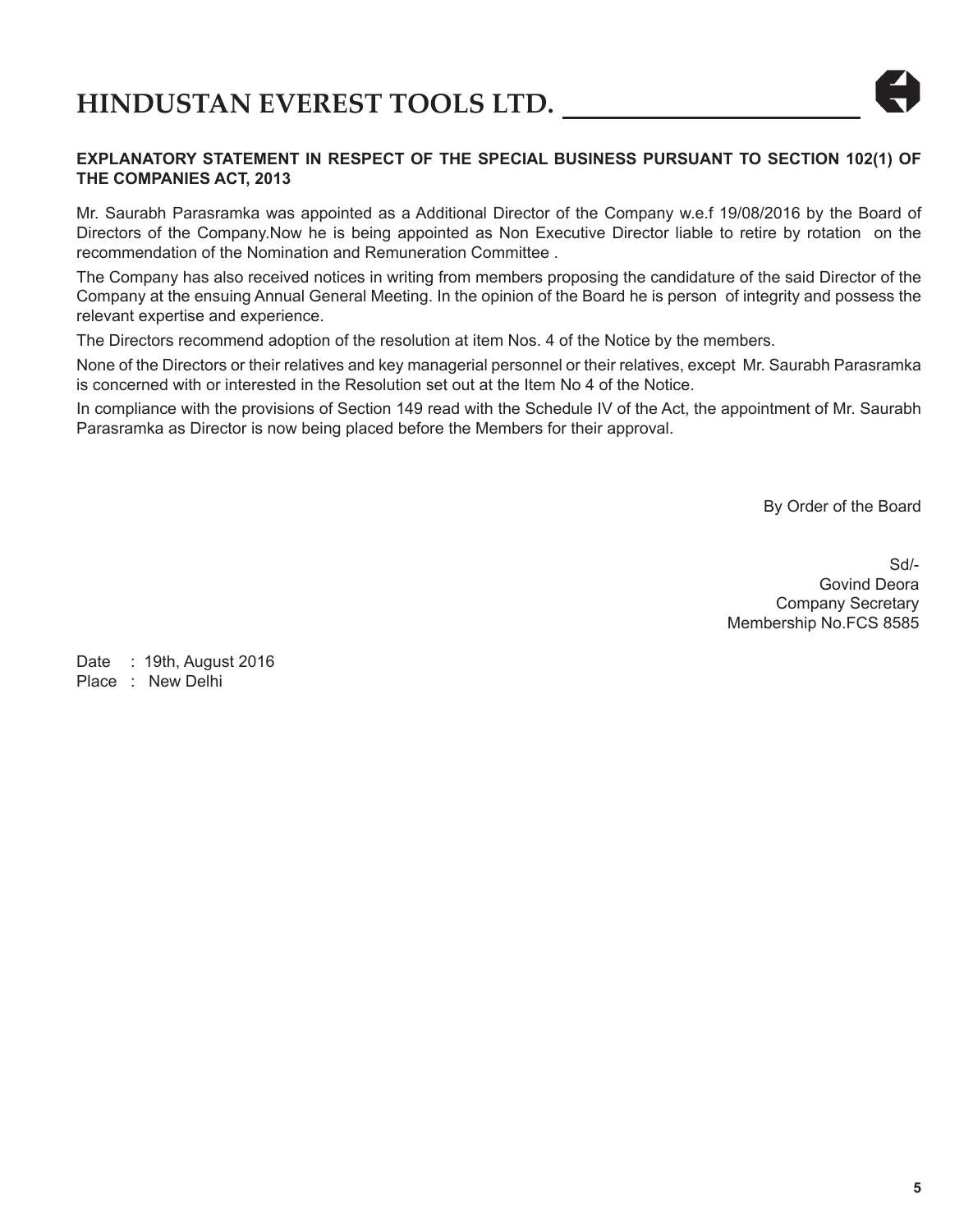

# **DIRECTORS' REPORT**

#### Dear Shareholders,

Your Directors present the 53rd Annual Report together with Audited Annual Accounts of the Company for the year ended 31st March, 2016.

## **I. FINANCIAL PERFORMANCE**

|                                   |           | Rs. In Lakhs |
|-----------------------------------|-----------|--------------|
| <b>FINANCIAL RESULTS</b>          | 2015-2016 | 2014-2015    |
| Profit/(Loss) before Finance Cost | (393.58)  | 78.65        |
| Less: Finance Cost                | 139.99    | 154.80       |
| Cash Profit/(Loss)                | (533.57)  | (76.15)      |
| Depreciation                      | 59.90     | 60.17        |
| Net Profit/(Loss)                 | (593.47)  | (136.32)     |
| Provisions for Deferred Tax       | (46.90)   | 8.17         |
| Profit/(loss) for the period      | (640.37)  | (144.49)     |
| <b>APPROPRIATION</b>              |           |              |
| Transfer from General Reserve     |           |              |
| Carried over to next year         | (640.37)  | (144.49)     |

#### **DIVIDEND**

In view of the Company having exorbitant losses during the year, and negative net worth, the Directors hereby express their inability to recommend any dividend for the year ended 31st March, 2016.

## **AMOUNTS PROPOSED TO BE CARRIED TO RESERVES**

In view of the negative net worth and exorbitant losses question of transferring any amount to reserves does not arise.

#### **MANAGEMENT DISCUSSION AND ANALYSIS/STATE OF AFFAIRS OF THE COMPANY**

#### **(This coveres all the matters on which discussion and analysis is required to be made in Annual Report under Regulation 34(3) of SEBI (LODR) Regulation 2015**

The Company was set up in 1962 for manufacturing hand tools in collaboration with Dowidat Werke Tools Ltd.,Germany since then a lot of changes has taken place in hand tools industry and so many small small companies have grown due to which your company faces a lot of competition which affects the financial position adversely . Although, there are opportunities in the industry but threats of more competition along with cost overrun is also there.

The company has only single segment of operation i.e. hand tools and no other product are being manufactured or traded. As 40% of your company's sales comprises of export, the foreign currency fluctuation always remain a risk. The internal control system is adequate looking to the size and nature of business. Due to facts stated above, the financial position of the company remains critical and we expect subdued performance in the current year also.

We would further like to mention here that due to heavy losses being incurred by the company during current year the company has gone sick and due to the same reason the wages and salary are delayed. We are thankful to the employees for their cooperation with the Management.

 As company's net worth has been completely eroded, promoter directors have confirmed and resolved to arrange infusion of sufficient additional funds into the company to keep is going concern by sale of surplus assets.

The Total no. of employees as on 31.3.2016 was 230.

#### **DETAILS OF APPOINTMENT AND RESIGNATION OF DIRECTORS AND KEY MANAGERIAL PERSONNEL**

 Mrs Pooja Mehra Saigal (DIN 07249183) who was appointed as addional director on 30/07/2015 had also resigned on 24/09/2015 before her formal appointment by the shareholders in the last Annual General Meeting held on 29/09/2015.

Ms Chhavi Sharma (DIN 07384953) who was appointed as additional woman directors by the Board on 31/03/2016 also resigned on 12/08/2016.

Mr. Vinod Kumar Khanna, Executive Directors (Finance) and CFO have also tenders his unwillingness to continue as directors after expiry of his current term on 16/08/2016. However he will continue as Chief Financial Officer of the company.

The Board places on record their appreciation of their valuable contribution and guidance as member of the Board.

Mr .Shravan KumarMandelia retires by rotation and being eligible ,offers himself for reappointment.

Mr Saurabh Parasramka ( DIN 00935199 ) has been appointed as an additional director of the company w.e.f.19/08/2016 under provisions of sections 149, 152 and any other applicable provisions of the companies act, 2013 and the rules made there under (including any statutory modification(s) or re-enactment thereof for the time being in force), and have submitted required declarations and is eligible for appointment as a non executive director liable to retire by rotation. His appointment was recommended by the nomination and remuneration committee. In the opinion of the Board she is person of integrity and possess the relevant expertise and experience. The Board recommends his appointment.

 Necessary resolution for appointment of aforesaid Director has been included in the Notice in ensuing AGM for the approval of the Shareholders.

## **DIRECTORS' RESPONSIBILITY STATEMENTS**

In compliance to the Provisions of Section 134(5) of the Companies Act, 2013, with respect to Directors' responsibility statement, it is hereby confirmed :-

- i. That in the preparation of the accounts for the financial year ended 31st March, 2016. the applicable accounting standards have been followed along with proper explanation relating to material departures.
- ii. That the Directors have selected such accounting policies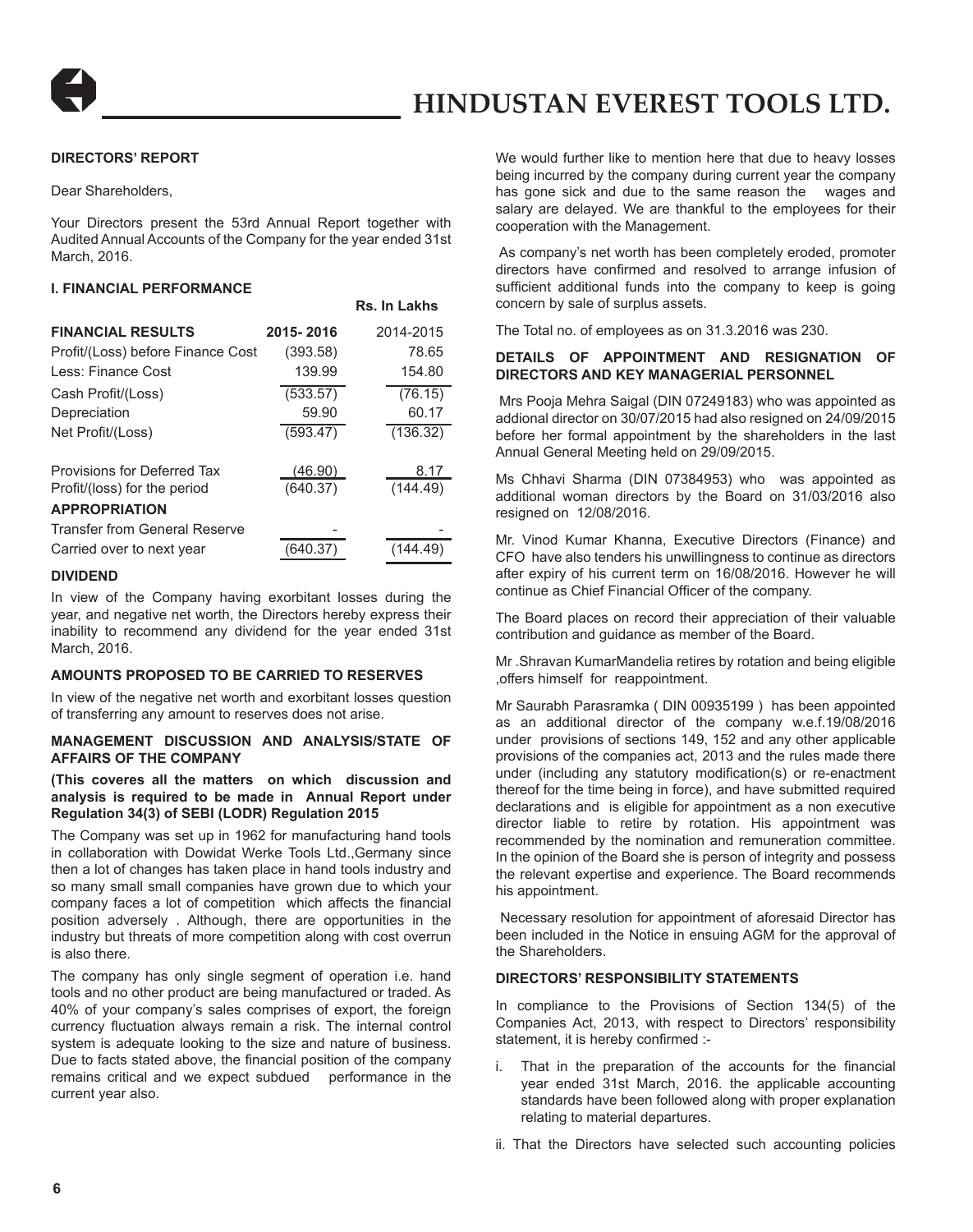

and applied them consistently and made judgments and estimates that were reasonable and prudent so as to give a true and fair view of the state of affairs of the Company at the end of the financial year and of the profit or loss of the Company for the year under review.

- iii. That the Directors have taken proper and sufficient care for the maintenance of adequate accounting records in accordance with the provisions of the Companies Act, 2013 for safeguarding the assets of the Company and for preventing and detecting fraud and other irregularities.
- iv. That the Directors have prepared the accounts for the financial year ended 31st March, 2015 on a "going concern" basis.
- v. That the Directors had laid down proper internal Financial control to be followed by the Company and that such internal financial controls are adequate and were operating effectively.
- vi.That the Directors have devised proper systems to ensure compliance with the provisions of all applicable laws and that such systems were adequate and operating effectively.

#### **INTERNAL FINANCIAL CONTROLS**

Your Company has in place adequate systems of internal control commensurate with its size and the nature of its operations. These have been designed to provide reasonable assurance with regard to recording and providing reliable Financial and Operational information, complying with applicable statutes, safeguarding assets from authorized use or losses, executing transactions with proper authorization and ensuring compliance of internal policies.

The Company has in place adequate internal financial controls with reference to financial statements. During the year, such controls were tested and no reportable material weakness in the design or operation was observed.

## **RISK MANAGEMENT POLICY**

A risk management policy dully approved by the Board in place as required under section 134(3)(n) of the Companies Act 2013

## **EXTRACT OF ANNUAL RETURN**

The details forming part of the extract of the Annual Return in Form MGT-9 are annexed herewith as Annexure "A".

# **NUMBER OF MEETING OF THE BOARD**

During the financial year 2015-16 seven Meeting of Board of directors were convened and held on 3/06/15,30/07/15,14/08/1 6,18/09/15,17/11/15,23/02/16 and 31/03/2106. The meetings of Audit Committee were convened and held four times during the year. The meeting of Nomination and Remuneration Committee was convened and held twice during the year.

# **STATEMENT ON DECLARATION BY THE INDEPENDENT DIRECTORS**

All Independent Directors have given declarations that they meet the criteria of independence as laid down under section 149(6) of the Companies Act, 2013 .

## **NOMINATION AND REMUNERATION POLICY**

The Board has, on the recommendation of the Nomination and Remuneration Committee framed a policy for selection and appointment of Directors, KMPs and Senior Management Personnel and their remuneration. The Policy is annexed herewith as Annexure "B".

The composition, role, functions and powers of the Nomination and Remuneration Committee are in accordance with the Provisions of the Companies Act 2013 and the listing agreements with the Stock Exchange.

## **EXPLANATION OR COMMENTS ON AUDITORS' REPORT AND SECRETARIAL AUDIT REPORT.**

There are no qualifications, reservations or adverse remarks or disclaimer made by the statutory auditors in their audit report.

However, the qualifications made by Secretarial Auditors in his report regarding non filling of certain documents with Registrar of Companies, the company shall comply the same in due course if applicable and regarding another qualification please note that transaction/business taken by the Board which was not in the agenda was approved by all directors including independent directors except one non independent directors. Further it may also be noted that said business was non financial and pertained to authorization for signing of Listing Agreement with Bombay Stock Exchange

The other observations made in the Auditors' Reports are self explanatory and needs no further explanation.

## **PARTICULARS OF LOANS, GUARANTEES OR INVESTMENTS UNDER SECTION 186 OF THE COMPANIES ACT, 2013.**

These primarily consist of loans to employees as per the policies of the Company and loans to suppliers in the normal course of business of the company. The closing balances of these loans are disclosed under the schedule of Loans and Advances in the financial Statements. The Company has not given any guarantees or made any investments during the year, which would be covered by Section 186 of the Companies Act, 2013.

## **RELATED PARTY TRANSACTIONS**

Pursuant to Section 134 of the Companies Act, 2013 read with Rule 8(2) of the Companies (Accounts) Rules, 2014, the particulars of contracts or arrangements entered into by the Company with Related parties have been done at arm's length and are in the ordinary course of business. Hence, no particulars are being provided in Form AOC-2.

#### **MATERIAL CHANGES AND COMMITMENTS, IF ANY AFFECTING FIANCIAL POSITION OF THE COMPANY**

There are no adverse material changes or commitments occurring after 31st March, 2015 which may affect the financial position of the Company or may require disclosure.

#### **CONSERVATION OF ENERGY, RESEARCH & DEVELOPMENT, TECHNOLOGY ABSORPTION FOREIGN EXCHANGE EARNINGS & OUTGO**

The information on conservation of energy, technology absorption and foreign exchange earnings and outgo stipulated under Section 134(3)(m) of the Companies Act,2013 read with Rule 8 of the Companies (Accounts) Rules, 2014, is annexed herewith as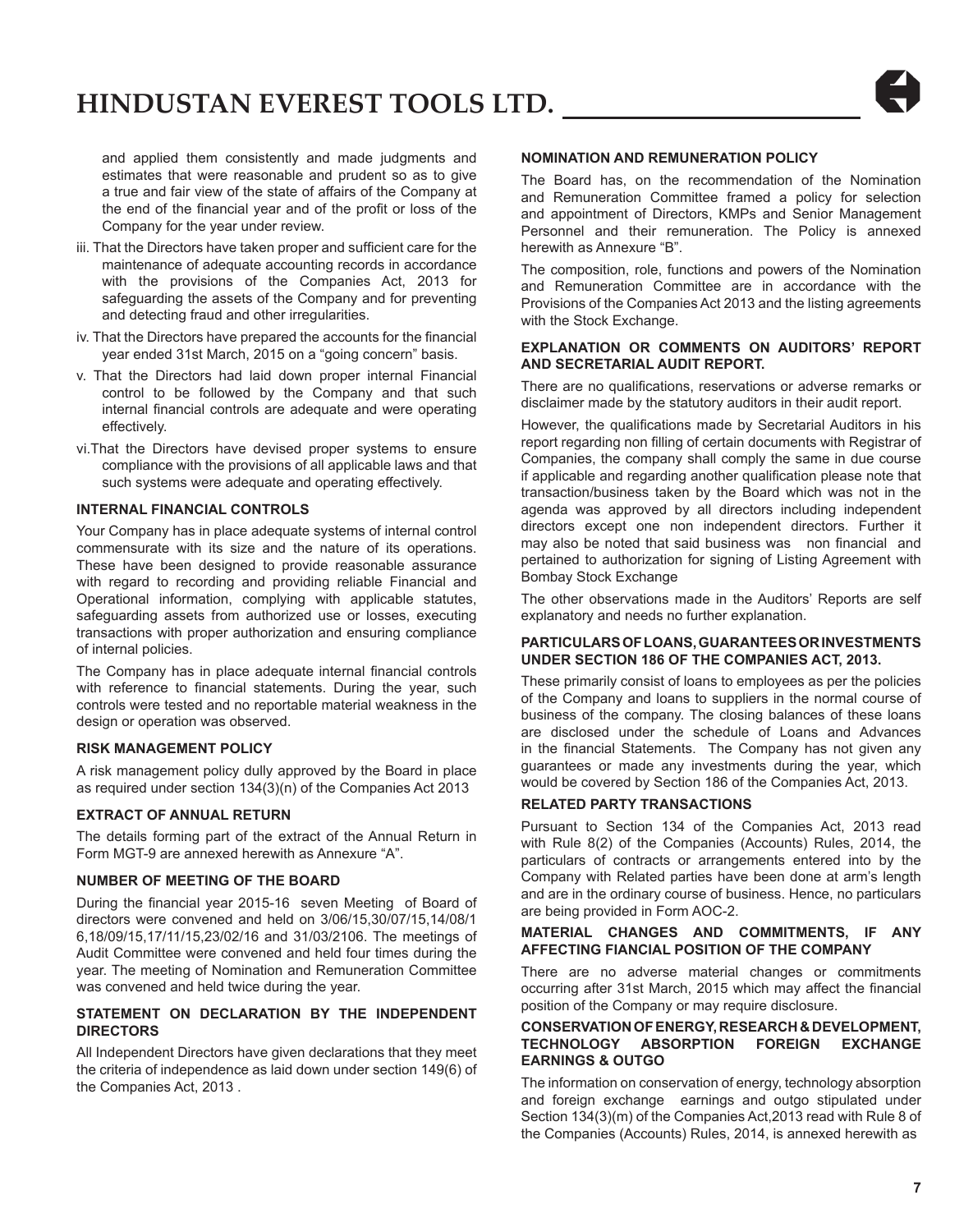

Annexure- "C".

#### **BOARD EVALUATION**

Pursuant to the provisions of the Companies Act, 2013 the Board has carried out an annual performance evaluation of its own performance as a whole and individually for Chairman & Managing Directors, Jt Managing Director, Executive Director and Independent Directors .

The performance is being evaluated on the Basis of their attendance in the meetings, compliance of Code of conduct of the Company and applicable provisions of the companies Act , their participation level in the meetings etc.

The performance is evaluated by each director for themselves and for conduct and performance of Board from their point of view. Independent Directors evaluated the performance of Chairman and other non independent directors and Board as a whole in their separate meeting. The performance of Independent Director is evaluated by the Board.

## **CHANGE IN THE NATURE OF BUSINESS**

During the year under review, there has been no change in the nature of business of the Company.

#### **NAME OF THE COMPANIES WHICH HAVE BECOME/CEASED TO SUBSIDARIES, JOINTVENTURES OR ASSOCIATE COMPANIES DURING THE YEAR.**

The Company did not have any subsidiaries, associates or Joint ventures during the year.

#### **DEPOSITS**

The Company has not accepted deposits under Chapter V of the Companies Act, 2013.

#### **SIGNIGICANT ORDERS PASSED BY REGULATORS, COURTS OR TRIBUNALS IMPACTING GOING CONCERN AND COMPANYS OPERATIONS.**

To the best of our knowledge, the Company has not received any such orders from Regulators, Court or Tribunals during the year, which may impact the going concern status or the Company's operations in future.

#### **GENERAL**

The Company has formulated a policy on Prevention of Sexual Harassment approved by the Board. The policy may be accessed on the Company's website. Your Directors further state that during the year under review, there were no cases filed pursuant to the Sexual Harassment of Women at Workplace (Prevention, Prohibition and Redressed) Act, 2013.

#### **WHISTLE BLOWER POLICY**

The Board of Directors has adopted the Whistle Blower Policy. The Policy has provided a mechanism for Directors, Employees and other persons dealing with the Company to report to the Chairman of the Audit Committee, any instance of unethical behavior, actual or suspected fraud or violation of the Code of Conduct of the Company.

The details of the policy have been uploaded at the website of the Company.

# **COMPOSITION OF AUDIT COMMITTEE**

The composition of the Audit Committee is mentioned as under:-

| Sh Ambarish Raj        | <b>Independent Director</b> |
|------------------------|-----------------------------|
| Sh. Pradeep Jain       | <b>Independent Director</b> |
| Sh. Lokesh Sood        | <b>Independent Director</b> |
| Sh. Saurabh Parasramka | Non Executive Director      |

The composition, role, functions and powers of the Audit Committee are in accordance with the Provisions of the Companies Act 2013 and the listing agreements with the Stock Exchange.

#### **AUDITORS**

M/S Singhi & Company, Chartered Accountants , shall continue as Statutory Auditors of the for Financial Year 2016 -17 pursuant to approval given by the shareholders in last AGM appointing them as Statutory Auditors' of the company for three years. However as required under the provisions of Companies Act 2013, said appointment is being ratified in the ensuing AGM.

#### **SECRETARIAL AUDITOR**

Pursuant to the provisions of section 204 of the Act the Companies(Appointment and Remuneration of Managerial Personnel ) rules ,2014, the of Directors has appointed Mr. Pradip Kumar Muduli, practicing Company Secretary for conducting secretarial audit of the company for the financial year 2015-16.

The Secretarial Audit Report is annexed herewith as Annexure D The secretarial Audit Report contained few qualifications which has been duly explained.

#### **PARTICULARS OF EMPLOYEES AND RELATED DISCLOSURES**

Particulars of remuneration paid to the employees as required to be disclosed under section 197(12) of the Act read with Rule 5 of the Companies (Appointment & Remuneration of Managerial Personnel) Rules 2014, are set out in ANNEXURE -E attached hereto and form part of this Report.

## **CORPORATE GOVERNANCE**

SEBI has exempted listed companies with equity share capital of up to Rs 10 crore and net worth not exceeding of Rs 25 crores from the mandatory compliance of corporate governance code. Accordingly we are not required to comply with mandatory compliance of corporate governance code.

#### **ACKNOWLEDGEMENT**

Your Directors wish to place on record their sincere appreciation to employees for their continuous efforts and valuable services rendered by them at all levels.

FOR & ON BEHALF OF THE BOARD

Place : New Delhi BALGOPAL MANDELIA<br>Dated : August 19, 2016 CHAIRMAN Dated : August 19, 2016

DIN00040592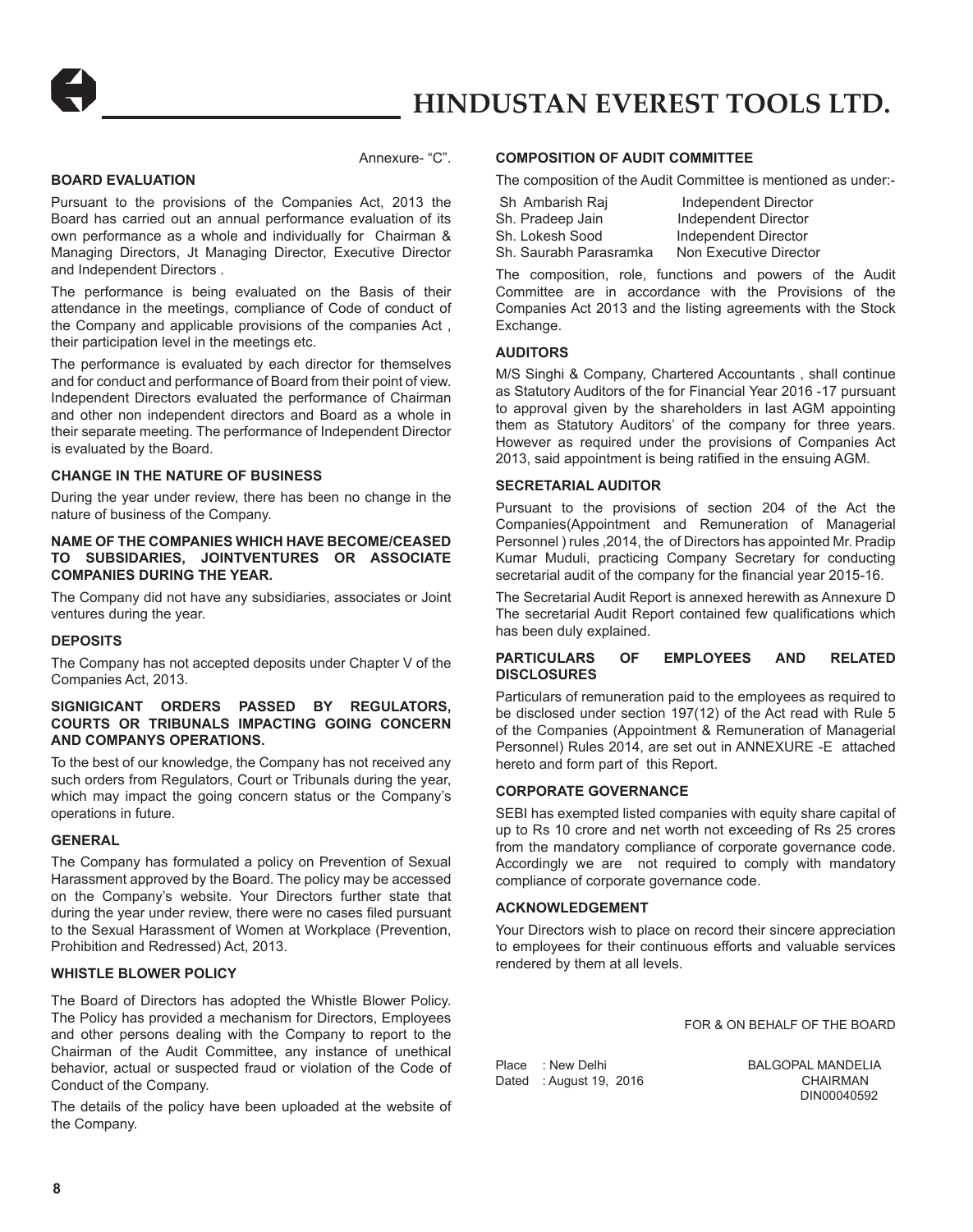

**Annexure "A"**

# **Form No. MGT-9 EXTRACT OF ANNUAL RETURN AS ON THE FINANCIAL YEAR ENDED ON 31.03.2016**

*[Pursuant to section92(3)of the Companies Act,2013 andrule12(1)of the Companies(Management and Administration)Rules, 2014]*

# **I. REGISTRATION AND OTHER DETAILS:**

|      | <b>CIN</b>                                                                 | L74899DL1962PLC003634                                                                                                                                                                                                        |
|------|----------------------------------------------------------------------------|------------------------------------------------------------------------------------------------------------------------------------------------------------------------------------------------------------------------------|
| ii.  | <b>Registration Date</b>                                                   | 25.01.1962                                                                                                                                                                                                                   |
| iii. | Name of the Company                                                        | HINDUSTAN EVEREST TOOLS LTD.                                                                                                                                                                                                 |
| IV.  | Category/Sub-Category of the Company                                       | Company limited by Shares/Indian                                                                                                                                                                                             |
| V.   | Address of the Registered office and contact details                       | Dohil Chambers, 46, Nehru Place,                                                                                                                                                                                             |
|      |                                                                            | New Delhi 110 019.                                                                                                                                                                                                           |
|      |                                                                            | Tel.No. 11-46692600                                                                                                                                                                                                          |
|      |                                                                            | Fax No. 011-41606788                                                                                                                                                                                                         |
|      |                                                                            | Email: ho@everesttools.com                                                                                                                                                                                                   |
|      |                                                                            | Website: htt:/www.everesttools.com                                                                                                                                                                                           |
| vi.  | Whether listed company                                                     | Yes                                                                                                                                                                                                                          |
| VII. | Name, Address and Contact details of Registrar and<br>TransferAgent, ifany | Link Intime India Pvt. Ltd.<br>44, Community Centre, 2nd Floor,<br>Naraina Industrial Area, Phase-1,<br>Near PVR Naraina, New Delhi-110028<br>Tel.No. 011-41410592<br>Fax No. 011-41410591<br>E-mail: delhi@linkintime.co.in |

# **II. PRINCIPAL BUSINESS ACTIVITIES OF THE COMPANY**

All the business activities contributing 10% or more of the total turnover of the company shall be stated:-

|  | Sr.No.   Name and Description of<br>main products/ services | NIC Code of the Product/ service | % to total turnover<br>of the company |
|--|-------------------------------------------------------------|----------------------------------|---------------------------------------|
|  | <sup>1</sup> Hand Tools                                     | 8203.8204.8205                   | 98.75%                                |

# **III. PARTICULARS OF HOLDING, SUBSIDIARY AND ASSOCIATE COMPANIES**

| Sr. | <b>Name And Address</b><br>$\vert$ No. $\vert$ Of The Company            | <b>CIN/GLN</b> | Holding/Subsidiary / 1% of<br><b>Associate</b> | l shares held | Applicable<br><b>Section</b> |
|-----|--------------------------------------------------------------------------|----------------|------------------------------------------------|---------------|------------------------------|
|     | Mandelia Investments pvt. Ltd.   U67120DL1983PTC099224   Holding Company |                |                                                | 51.92         | 2(46)                        |

# **IV. SHARE HOLDING PATTERN (Equity Share Capital Breakup as percentage of Total Equity)**

## **i. Category-wiseShareHolding**

| Category of<br>Shareholders |        | No. of Shares held at<br>the beginning of the year |        |               |        | No. of Shares held<br>at the end of the year |        |        |          |
|-----------------------------|--------|----------------------------------------------------|--------|---------------|--------|----------------------------------------------|--------|--------|----------|
|                             | Demat  | Physical                                           | Total  | $%$ of        | Demat  | Physical                                     | Total  | $%$ of | the year |
|                             |        |                                                    |        | Total         |        |                                              |        | Total  |          |
|                             |        |                                                    |        | <b>Shares</b> |        |                                              |        | Shares |          |
| A. Promoter                 |        |                                                    |        |               |        |                                              |        |        |          |
| 1) Indian                   |        |                                                    |        |               |        |                                              |        |        |          |
| Individual/HUF<br>la)       | 817    | ۰                                                  | 817    | 0.05          | 817    |                                              | 817    | 0.05   |          |
| <b>Central Govt</b><br>b)   |        |                                                    |        |               |        |                                              |        |        |          |
| State Govt(s)<br>lc)        |        |                                                    |        |               |        |                                              |        |        |          |
| <b>Bodies Corp</b><br>ld)   | 834470 | ٠                                                  | 834470 | 51.82         | 834470 |                                              | 834470 | 51.92  | ۰        |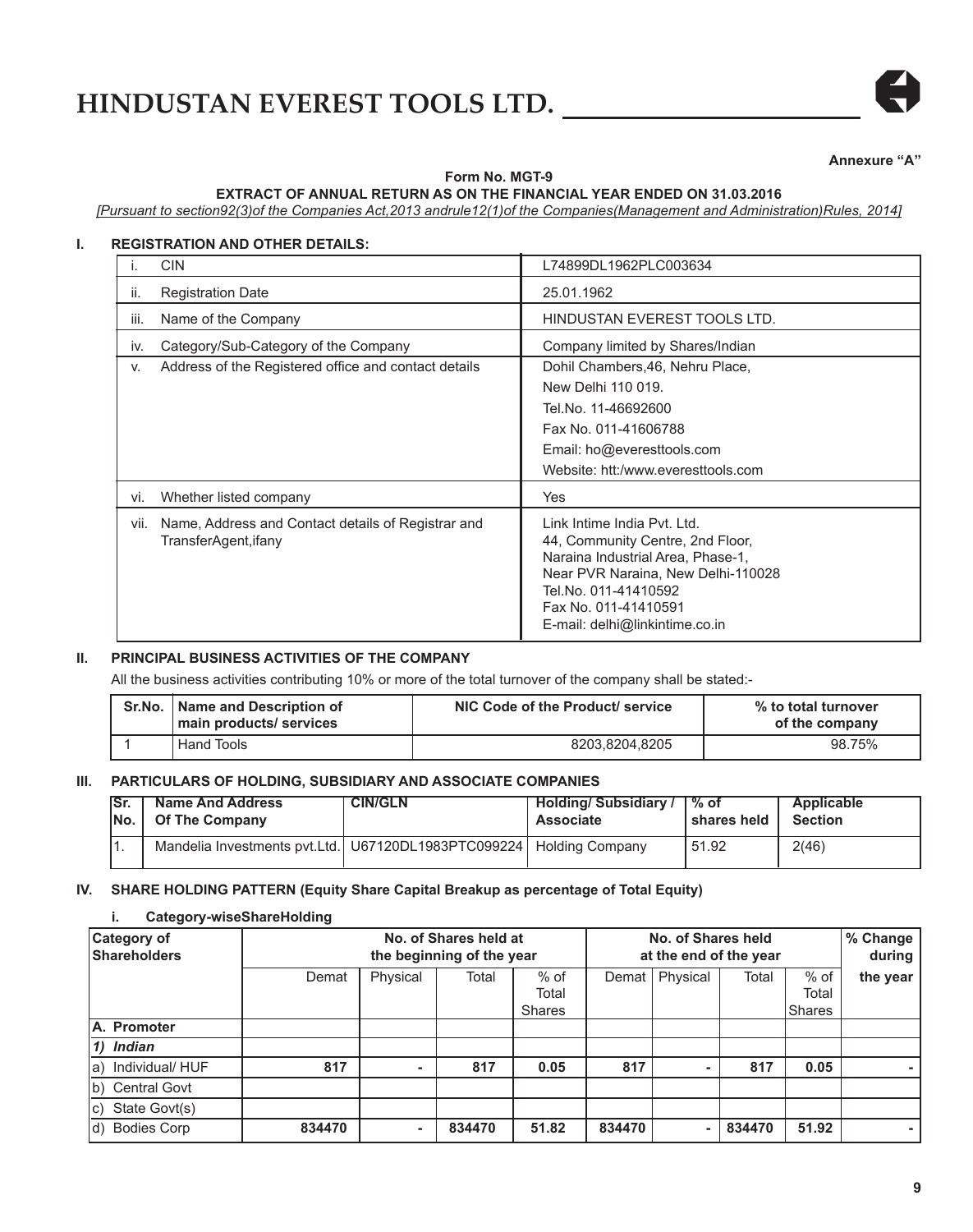

| <b>Category of</b><br><b>Shareholders</b> |                                                                                                                 |                  |                 | No. of Shares held at<br>the beginning of the year |                           |                  | No. of Shares held<br>at the end of the year |                  |                         | % Change<br>during<br>the year |
|-------------------------------------------|-----------------------------------------------------------------------------------------------------------------|------------------|-----------------|----------------------------------------------------|---------------------------|------------------|----------------------------------------------|------------------|-------------------------|--------------------------------|
|                                           |                                                                                                                 | Demat            | Physical        | Total                                              | $%$ of<br>Total<br>Shares | Demat            | Physical                                     | Total            | % of<br>Total<br>Shares |                                |
| А.                                        | Promoter                                                                                                        |                  |                 |                                                    |                           |                  |                                              |                  |                         |                                |
| e)                                        | Banks / Fl                                                                                                      |                  |                 |                                                    |                           |                  |                                              |                  |                         |                                |
| f)                                        | Any Other                                                                                                       |                  |                 |                                                    |                           |                  |                                              |                  |                         |                                |
|                                           | Sub-total(A)(1):-                                                                                               | 835287           |                 | 835287                                             | 51.87                     | 835287           | ÷                                            | 835287           | 51.97                   |                                |
| 2)                                        | Foreign                                                                                                         |                  |                 |                                                    |                           |                  |                                              |                  |                         |                                |
| g)                                        | NRIs-Individuals                                                                                                |                  |                 |                                                    |                           |                  |                                              |                  |                         |                                |
| h)                                        | Other-Individuals                                                                                               |                  |                 |                                                    |                           |                  |                                              |                  |                         |                                |
| i)                                        | Bodies Corp.                                                                                                    |                  |                 |                                                    |                           |                  |                                              |                  |                         |                                |
| j)                                        | Banks / FI                                                                                                      |                  |                 |                                                    |                           |                  |                                              |                  |                         |                                |
| $\mathsf{k}$                              | Any Other                                                                                                       |                  |                 |                                                    |                           |                  |                                              |                  |                         |                                |
|                                           | Sub-total(A)(2):-                                                                                               |                  |                 |                                                    |                           |                  |                                              |                  |                         |                                |
| В.                                        | <b>Public Shareholding</b>                                                                                      |                  |                 |                                                    |                           |                  |                                              |                  |                         |                                |
| 1.                                        | Institutions                                                                                                    |                  |                 |                                                    |                           |                  |                                              |                  |                         |                                |
| a)                                        | <b>Mutual Funds</b>                                                                                             |                  |                 |                                                    |                           |                  |                                              |                  |                         |                                |
| b)                                        | Banks / Fl                                                                                                      | 32738            | 907             | 33645                                              | 2.09                      | 32738            | 907                                          | 33645            | 2.09                    |                                |
| C)                                        | <b>Central Govt</b>                                                                                             |                  |                 |                                                    |                           |                  |                                              |                  |                         |                                |
| d)                                        | State Govt(s)                                                                                                   |                  |                 |                                                    |                           |                  |                                              |                  |                         |                                |
| e)                                        | Venture Capital Funds                                                                                           |                  |                 |                                                    |                           |                  |                                              |                  |                         |                                |
| f)                                        | Insurance Companies                                                                                             |                  |                 |                                                    |                           |                  |                                              |                  |                         |                                |
| g)                                        | Flls                                                                                                            |                  |                 |                                                    |                           |                  |                                              |                  |                         |                                |
| h)                                        | Foreign Venture Capital                                                                                         |                  |                 |                                                    |                           |                  |                                              |                  |                         |                                |
|                                           | Funds                                                                                                           |                  |                 |                                                    |                           |                  |                                              |                  |                         |                                |
| i)                                        | Others (specify)                                                                                                |                  |                 |                                                    |                           |                  |                                              |                  |                         |                                |
|                                           | Sub-total(B)(1)                                                                                                 | 32738            | 907             | 33645                                              | 2.09                      | 32738            | 907                                          | 33645            | 2.09                    |                                |
|                                           | 2. Non Institutions                                                                                             |                  |                 |                                                    |                           |                  |                                              |                  |                         |                                |
| a)                                        | Bodies Corp.                                                                                                    |                  |                 |                                                    |                           |                  |                                              |                  |                         |                                |
|                                           | (i) Indian                                                                                                      | 141536           | 55766           | 197302                                             | 12.28                     | 133438           | 55766                                        | 189204           | 11.77                   | 0.51                           |
|                                           | (ii) Overseas                                                                                                   |                  |                 |                                                    |                           |                  |                                              |                  |                         |                                |
| b)                                        | Individuals                                                                                                     |                  |                 |                                                    |                           |                  |                                              |                  |                         |                                |
|                                           | (i) Individual shareholders<br>holding nominal share<br>capital upto Rs. 1 lakh<br>(ii) Individual shareholders | 215592<br>116943 | 173437<br>31360 | 389029<br>148303                                   | 24.21<br>9.23             | 198471<br>136418 | 171556<br>31360                              | 370027<br>167772 | 23.02<br>10.44          | 1.19<br>1.21                   |
|                                           | holding nominal share<br>capital in excess of<br>Rs 1 lakh                                                      |                  |                 |                                                    |                           |                  |                                              |                  |                         |                                |
| C)                                        | <b>Clearing Member</b>                                                                                          | 26               |                 | 26                                                 | 0.00                      | 162              | $\overline{\phantom{0}}$                     | 162              | 0.00                    | 0.00                           |
| d)                                        | Non Resident Indian                                                                                             | 3608             |                 | 3608                                               | 0.22                      | 4041             |                                              | 4041             | 0.25                    | 0.03                           |
| e)                                        | <b>HUF</b>                                                                                                      |                  |                 | $\blacksquare$                                     |                           | 7062             |                                              | 7062             | 0.44                    | 0.44                           |
|                                           | Sub-total(B)(2)                                                                                                 | 477705           | 260563          | 738268                                             | 45.94                     | 479592           | 258682                                       | 738274           | 45.93                   | 0.89                           |
|                                           | <b>Total Public Shareholding</b>                                                                                | 510443           | 261470          | 771913                                             | 48.03                     | 512330           | 259589                                       | 771913           | 48.03                   | 0                              |
|                                           | $(B)=(B)(1)+(B)(2)$                                                                                             |                  |                 |                                                    |                           |                  |                                              |                  |                         |                                |
| C.                                        | Shares held by<br><b>Custodian for GDRs</b><br>& ADRs                                                           |                  |                 | $\overline{\phantom{0}}$                           | $\overline{\phantom{a}}$  |                  | $\overline{\phantom{0}}$                     |                  |                         |                                |
|                                           | Grand Total (A+B+C)                                                                                             | 1345730          |                 | 261470 1607200                                     | 100                       | 1347611          | 259589                                       | 1607200          | 100                     | ٠                              |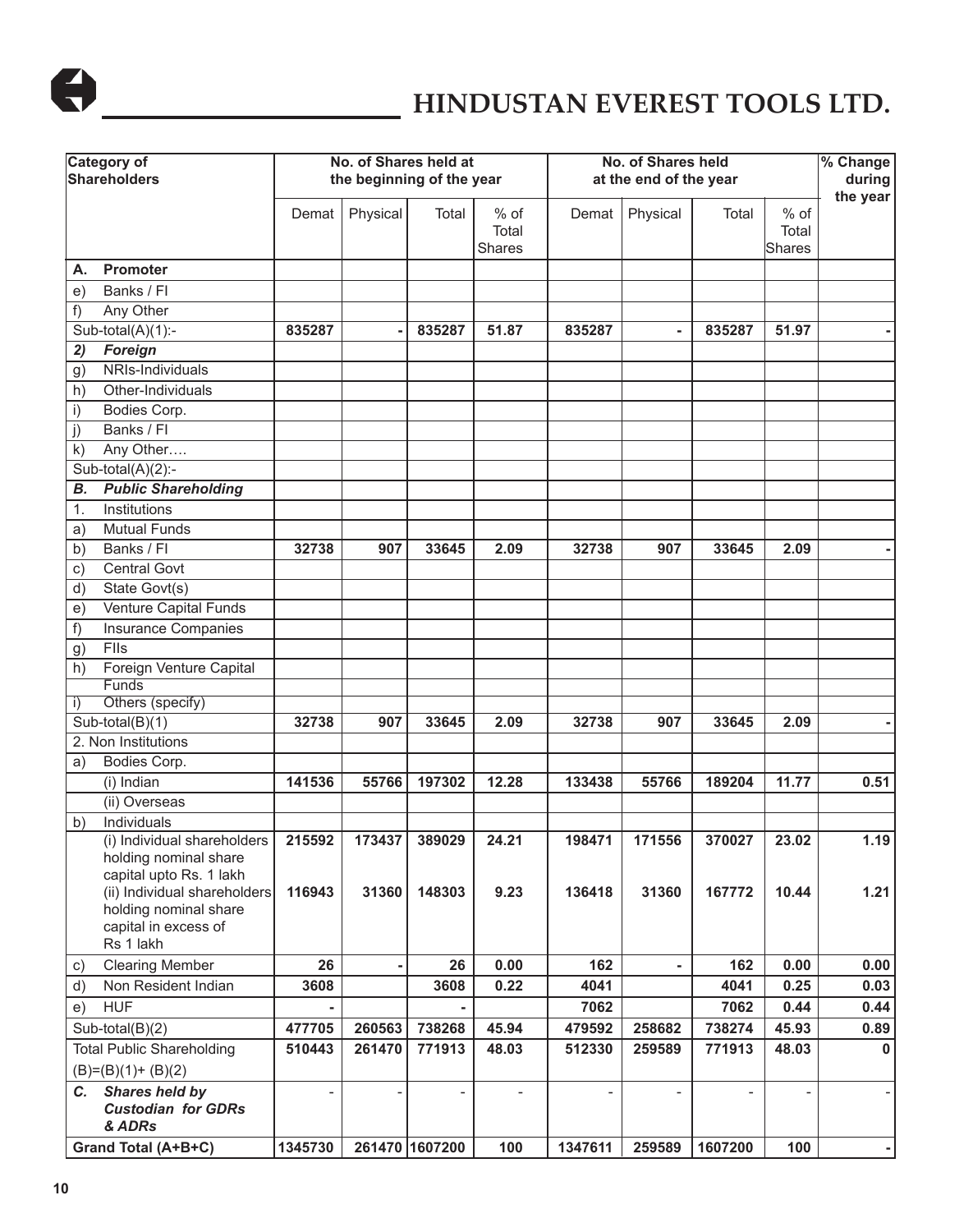

# **Share holding of Promoters**

| Sr.l<br><b>No</b> | <b>Shareholder's Name</b>      |                         | Shareholding at the<br>Shareholding at the<br>beginning of the year<br>end of the year |                                                           |                  |                                           | % change in<br>share holding<br>during the                |      |
|-------------------|--------------------------------|-------------------------|----------------------------------------------------------------------------------------|-----------------------------------------------------------|------------------|-------------------------------------------|-----------------------------------------------------------|------|
|                   |                                | No. of<br><b>Shares</b> | % of total<br><b>Shares</b><br>of the<br>company                                       | % of Shares<br>Pledged /<br>encumbered<br>to total shares | No. of<br>Shares | % of total<br>Shares<br>of the<br>company | % of Shares<br>Pledged /<br>encumbered<br>to total shares | year |
| $\mathbf 1$ .     | Mandelia Investments Pyt. Ltd. | 834470                  | 51.92                                                                                  |                                                           | 834470           | 51.92                                     |                                                           |      |
| $\overline{2}$ .  | Shravan Kumar Mandelia         | 405                     | 0.02                                                                                   |                                                           | 405              | 0.02                                      |                                                           |      |
| 3.                | Balgopal Mandelia              | 406                     | 0.03                                                                                   |                                                           | 406              | 0.03                                      |                                                           |      |
| $\overline{4}$ .  | V.K.Khanna                     | 6<br>0.00               |                                                                                        |                                                           | 6<br>0.00        |                                           |                                                           |      |
|                   | Total                          | 835287                  | 51.97                                                                                  | ٠                                                         | 835287           | 51.97                                     |                                                           |      |

# *ii. Change in Promoters' Shareholding(please specify, if there is no change*

| Sr.<br><b>No</b> |                                                                                                                                                                                         |                  | Shareholding at the<br>beginning of the year | <b>Cumulative Shareholding</b><br>During the year |                                        |  |
|------------------|-----------------------------------------------------------------------------------------------------------------------------------------------------------------------------------------|------------------|----------------------------------------------|---------------------------------------------------|----------------------------------------|--|
|                  |                                                                                                                                                                                         | No. of<br>shares | % of total<br>shares of<br>the company       | No. of<br>shares                                  | % of total<br>shares of<br>the company |  |
|                  | At the beginning of the year                                                                                                                                                            | 835287           | 51.97                                        | 835287                                            | 51.97                                  |  |
|                  | Date wise Increase / Decrease in Promoters<br>Share holding during the year specifying the<br>reasons for increase / decrease (e.g. allotment /<br>transfer / bonus/ sweat equity etc): |                  |                                              |                                                   |                                        |  |
|                  | At the End of the year                                                                                                                                                                  | 835287           | 51.97                                        | 835287                                            | 51.97                                  |  |

# **Share holding Pattern of top ten Shareholders(Other than Directors & Promoters)**

| lSr.<br>lNo | <b>Shareholder's Name</b>        | Shareholding at the<br>beginning of the year |                                                  |                                                           | Shareholding at the     | % change in<br>share holding<br>during the year  |                                                           |          |
|-------------|----------------------------------|----------------------------------------------|--------------------------------------------------|-----------------------------------------------------------|-------------------------|--------------------------------------------------|-----------------------------------------------------------|----------|
|             |                                  | No. of<br><b>Shares</b>                      | % of total<br><b>Shares</b><br>of the<br>company | % of Shares<br>Pledged /<br>encumbered<br>to total shares | No. of<br><b>Shares</b> | % of total<br><b>Shares</b><br>of the<br>company | % of Shares<br>Pledged /<br>encumbered<br>to total shares |          |
| 1.          | Transparent Agro Pvt. Ltd.       | 89990                                        | 5.599                                            |                                                           | 89990                   | 5.599                                            |                                                           |          |
| '2.         | Brijesh Sahu                     | 60000                                        | 3.733                                            | $\overline{\phantom{a}}$                                  | 60000                   | 3.733                                            |                                                           |          |
| 3.          | Pilani Investment Corn. Ltd.     | 52292                                        | 3.253                                            | $\overline{\phantom{a}}$                                  | 52292                   | 3.253                                            |                                                           |          |
| 4.          | Raju Bandari                     | 52875                                        | 3.290                                            | $\overline{\phantom{a}}$                                  | 48889                   | 3.042                                            |                                                           | $-0.248$ |
| 5.          | Life Insurance Corporation India | 32392                                        | 2.015                                            |                                                           | 32392                   | 2.015                                            |                                                           |          |
| 16.         | Taramani Mandelia                | 31360                                        | 1.951                                            |                                                           | 31360                   | 1.951                                            |                                                           |          |
| ל'.         | Secure Traders Pvt. Ltd.         | 30000                                        | 1.866                                            | $\overline{\phantom{a}}$                                  | 30000                   | 1.866                                            |                                                           |          |
| 18.         | Rajiv Mehta                      | 0                                            | $\Omega$                                         | ۰                                                         | 17475                   | 1.087                                            |                                                           | 1.087    |
| 19.         | Meenakshi Joglekar               | 4760                                         | 0.295                                            | ٠                                                         | 10054                   | 0.626                                            |                                                           | 0.329    |
| 10.         | Shifali Mehta                    | 0                                            | 0                                                |                                                           | 7500                    | 0.466                                            |                                                           | 0.466    |
|             | Total                            | 353669                                       | 22.002                                           | ٠                                                         | 379952                  | 23.638                                           |                                                           | 0.110    |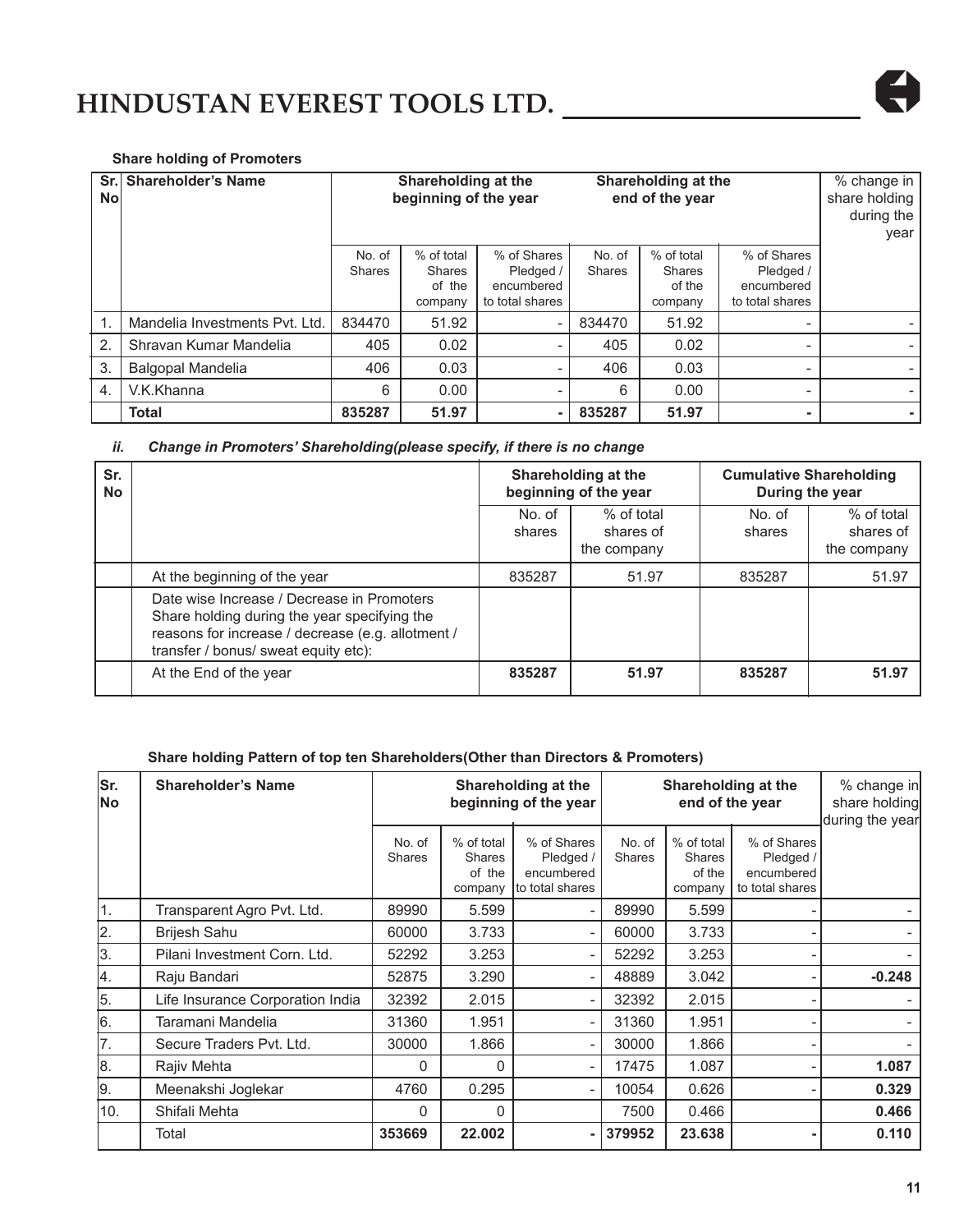

# **Shareholding of Key Managerial Personnel**

| Sr.<br>No | <b>Shareholder's Name</b> |                  |                                                   | Shareholding at the<br>beginning of the year              | Shareholding at the<br>end of the year |                                           |                                                           | % change in<br>share holding<br>during the year |
|-----------|---------------------------|------------------|---------------------------------------------------|-----------------------------------------------------------|----------------------------------------|-------------------------------------------|-----------------------------------------------------------|-------------------------------------------------|
|           |                           | No. of<br>Shares | 1% of total<br><b>Shares</b><br>of the<br>company | % of Shares<br>Pledged /<br>encumbered<br>to total shares | No. of<br>Shares                       | % of total<br>Shares<br>of the<br>company | % of Shares<br>Pledged /<br>encumbered<br>to total shares |                                                 |
| 1.        | Sh.Shravan Kumar Mandelia | 405              | 0.02                                              |                                                           | 405                                    | 0.02                                      |                                                           |                                                 |
| 2.        | Sh.Balgopal Mandelia      | 406              | 0.03                                              |                                                           | 406                                    | 0.03                                      |                                                           |                                                 |
| 3.        | Sh. V.K. khanna           | 6                | 0.00                                              |                                                           | 6                                      | 0.00                                      |                                                           |                                                 |
| 4.        | Sh. Govind Deora          | 17               | 0.00                                              |                                                           | 17                                     | 0.00                                      |                                                           |                                                 |
|           | Total                     | 834              | 0.05                                              |                                                           | 834                                    | 0.05                                      |                                                           | ٠                                               |

# **V. INDEBTEDNESS**

Indebtedness of the Company including interest out standing/accrued but not due for payment

|                                                                           | <b>Secured Loans</b><br>excluding deposits | <b>Unsecured</b><br>Loans | <b>Deposits</b> | Total<br><b>Indebtedness</b> |
|---------------------------------------------------------------------------|--------------------------------------------|---------------------------|-----------------|------------------------------|
| Indebtedness at the beginning of the                                      |                                            |                           |                 |                              |
| financial year 1.4.2015                                                   |                                            |                           |                 |                              |
| <b>Principal Amount</b><br>i)                                             | 119447118                                  | 38045343                  |                 | 157492461                    |
| ii)<br>Interest due but not paid<br>Interest accrued but not paid<br>iii) |                                            | 2700000                   |                 | 2700000                      |
|                                                                           |                                            |                           |                 |                              |
| Total(i+ii+iii)                                                           | 119447118                                  | 40745343                  | ۰               | 160192461                    |
| Change in Indebtedness during the financial year                          |                                            |                           |                 |                              |
| - Addition                                                                |                                            | 7879204                   |                 | 7879204                      |
| - Reduction                                                               | 11691920                                   |                           |                 | 11691920                     |
| Net Change                                                                | 11691920                                   | 7879204                   |                 | 3812716                      |
| Indebtedness at the end of                                                |                                            |                           |                 |                              |
| the financial year 31.3.2016                                              |                                            |                           |                 |                              |
| <b>Principal Amount</b><br>i)                                             | 107755198                                  | 45384547                  |                 | 153139745                    |
| ii)<br>Interest due but not paid                                          |                                            | 3240000                   |                 | 3240000                      |
| Interest accrued but not due<br>iii)                                      |                                            |                           |                 |                              |
| Total (i+ii+iii)                                                          | 107755198                                  | 48624547                  | ۰               | 156379745                    |

# **VI. REMUNERATION OF DIRECTORS AND KEY MANAGERIAL PERSONNEL**

*A. Remuneration to Managing Director, Whole-time Directors and/or Manage***r**

|                                                                                          | Name of MD/WTD/ Manager      | <b>Total</b><br><b>Amount</b> |                     |         |
|------------------------------------------------------------------------------------------|------------------------------|-------------------------------|---------------------|---------|
|                                                                                          | Shri S.K.<br><b>Mandelia</b> | Shri B. G.<br><b>Mandelia</b> | Shri V.K.<br>Khanna |         |
| Gross salary                                                                             |                              |                               |                     |         |
| Salary as per provisions contained in section17(1)<br>(a)<br>of the Income-tax Act, 1961 | 252000                       | 240000                        | 828000              | 1320000 |
| Value of perquisites u/s 17(2) Income-tax Act, 1961<br>(b)                               | 169440                       | 134511                        | 69720               | 373671  |
| Profits in lieu of salary under section 17(3) Income- tax<br>(c)                         |                              |                               |                     |         |
| Act. 1961                                                                                |                              |                               |                     |         |
| Stock Option                                                                             |                              |                               |                     |         |
| Sweat Equity                                                                             |                              |                               |                     |         |
|                                                                                          |                              |                               |                     |         |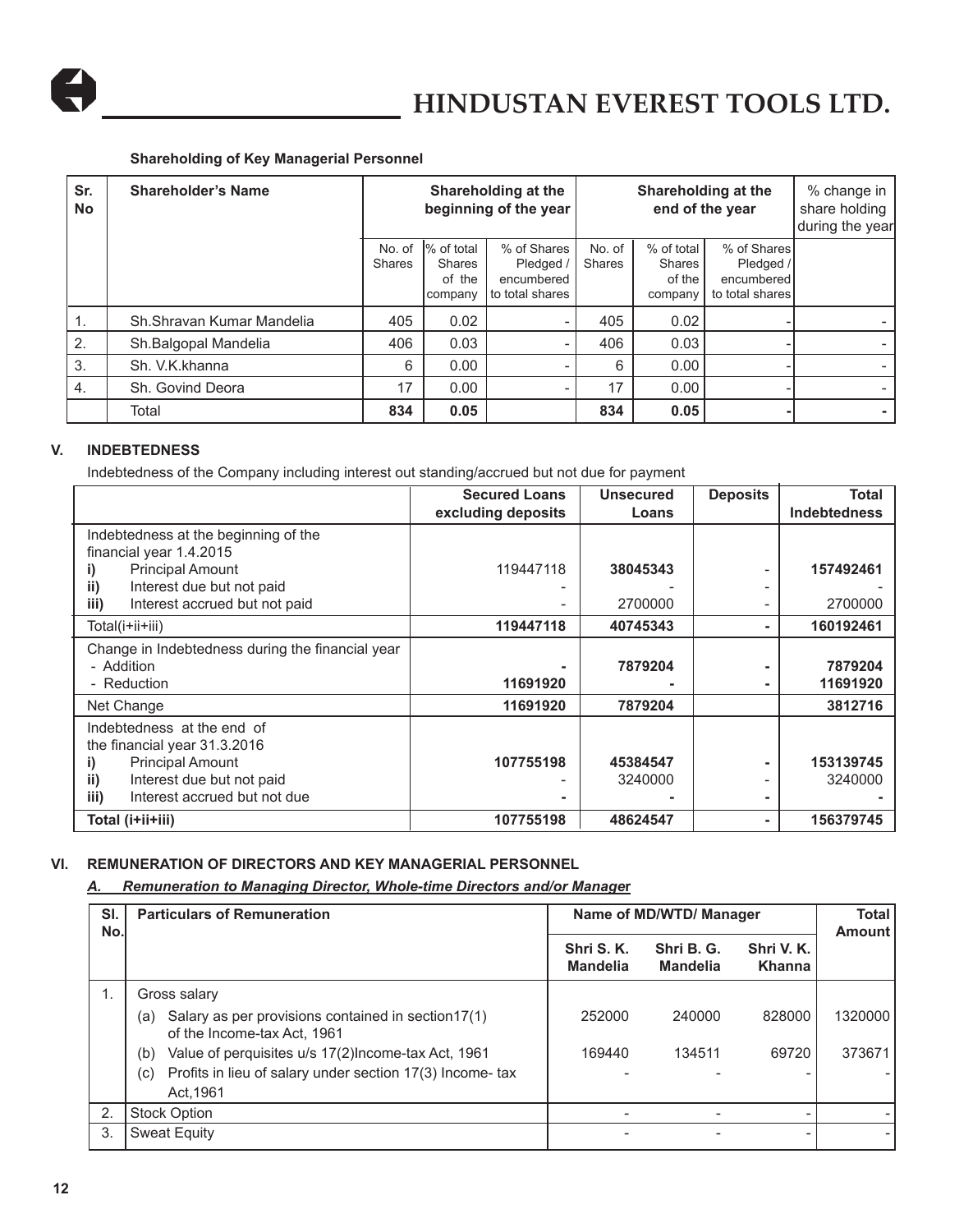

| <b>SI</b><br>No. | <b>Particulars of Remuneration</b>               | Name of MD/WTD/ Manager      | Total<br><b>Amount</b>        |                            |         |
|------------------|--------------------------------------------------|------------------------------|-------------------------------|----------------------------|---------|
|                  |                                                  | Shri S.K.<br><b>Mandelia</b> | Shri B. G.<br><b>Mandelia</b> | Shri V.K.<br><b>Khanna</b> |         |
| $\mathsf{I}4$ .  | Commission<br>- as%ofprofit<br>- others, specify |                              |                               |                            |         |
| 5.               | Others, please specify                           |                              |                               |                            |         |
| '6.              | Total (A)                                        | 421440                       | 374511                        | 897720                     | 1693671 |
|                  | Ceiling as per the Act                           |                              |                               |                            | 3000000 |

## *B. Remuneration to other directors:*

| SI.<br>No. | <b>Particulars of Remuneration</b>                                                                                      | Name of MD/WTD/ Manager |           |                                                          |       | Total<br><b>Amount</b> |
|------------|-------------------------------------------------------------------------------------------------------------------------|-------------------------|-----------|----------------------------------------------------------|-------|------------------------|
|            |                                                                                                                         | <b>Mehra Saigal</b>     | Jain      | Smt. Pooja Shri Pradeep Shri Ambarish Shri Lokesh<br>Raj | Sood  |                        |
|            | Independent Directors<br>. Fee for attending board committee meetings<br>•Commission<br>•Others, pleases pecify         |                         | 36000     | 41000                                                    | 39000 | 116000                 |
|            | Total(1)                                                                                                                |                         | 36000     | 41000                                                    | 39000 | 116000                 |
|            | Other Non-Executive Directors<br>. Fee for attending board committee meetings<br>•Commission<br>•Others, pleases pecify | 2000                    |           |                                                          |       | 2000                   |
|            | Total(2)                                                                                                                | 2000                    |           |                                                          |       | 2000                   |
|            | Total(B)= $(1+2)$                                                                                                       | 2000                    | 36000     | 41000                                                    | 39000 | 118000                 |
|            | <b>Total Managerial Remuneration</b>                                                                                    |                         |           |                                                          |       |                        |
|            | Overall Ceiling as per the Act                                                                                          | <b>NA</b>               | <b>NA</b> | <b>NA</b>                                                | NA.   | N.A.                   |

# *C. Remuneration to Key Managerial Personnel Other Than MD / Manager / WTD*

| SI.<br>no. | <b>Particulars of Remuneration</b>                                                        | <b>Key Managerial Personnel</b> |                      |                          | <b>Total</b> |
|------------|-------------------------------------------------------------------------------------------|---------------------------------|----------------------|--------------------------|--------------|
|            |                                                                                           | <b>CEO</b>                      | Company<br>Secretary | <b>CFO</b>               |              |
| 1.         | Gross salary                                                                              |                                 |                      |                          |              |
|            | Salary as per provisions contained in section 17(1)<br>(a)<br>of the Income-tax Act, 1961 |                                 | 953400               | 828000                   | 1781400      |
|            | Value of perquisites u/s 17(2) Income-tax Act, 1961<br>(b)                                |                                 | 31680                | 69720                    | 101400       |
|            | Profits in lieu of salary under section 17(3) Income-tax Act, 1961<br>(c)                 |                                 |                      |                          |              |
| 2.         | <b>Stock Option</b>                                                                       |                                 |                      | $\overline{\phantom{0}}$ |              |
| 3.         | <b>Sweat Equity</b>                                                                       |                                 |                      | $\overline{\phantom{0}}$ |              |
| 4.         | Commission<br>- as%of profit<br>-others, specify                                          |                                 |                      | $\qquad \qquad$          |              |
| 5.         | Others, please specify                                                                    |                                 |                      |                          |              |
| 6.         | Total                                                                                     |                                 | 985080               | 897720                   | 1882800      |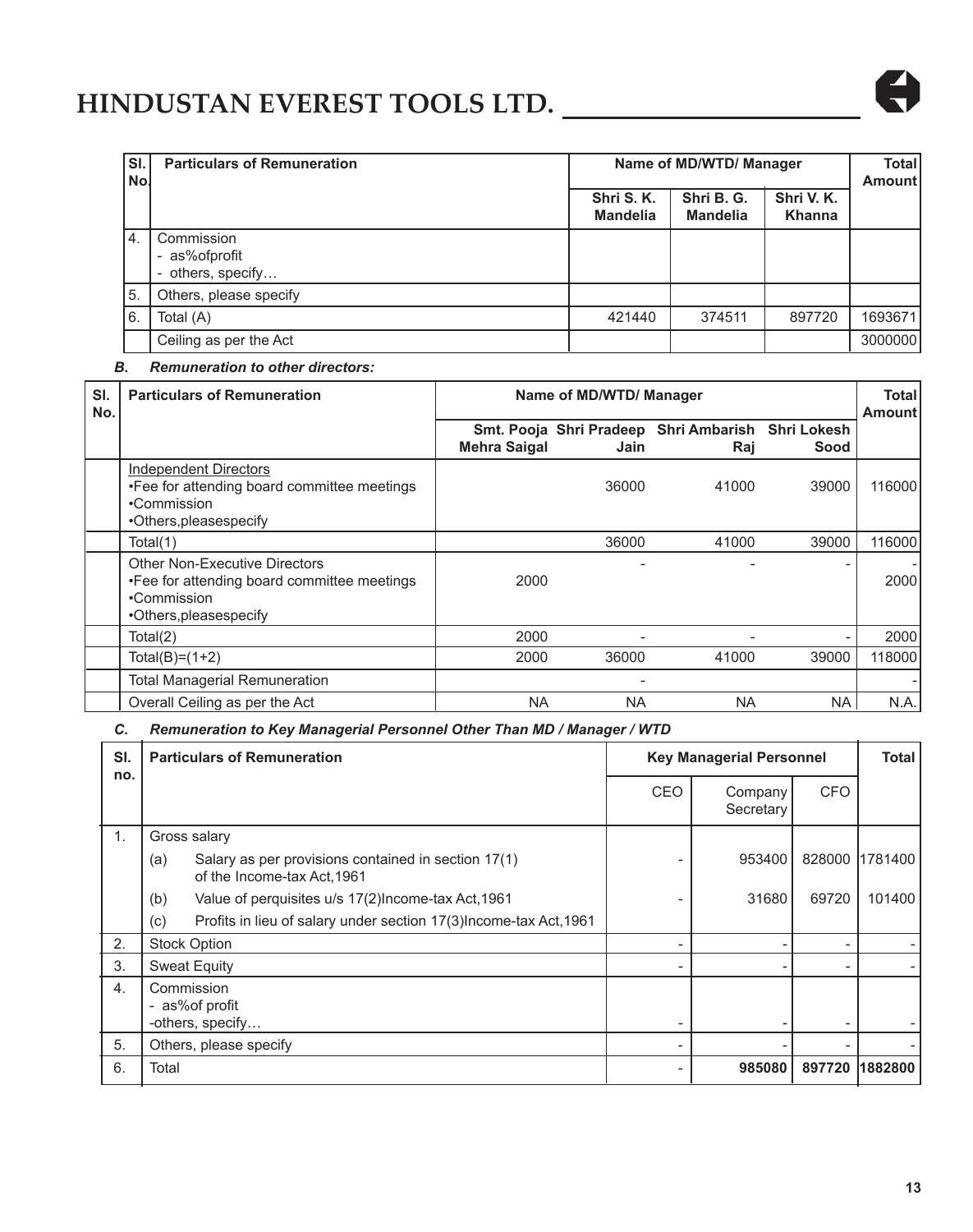

# **VII. PENALTIES / PUNISHMENT / COMPOUNDING OF OFFENCES:**

| <b>Type</b>                  | Section of the<br><b>Brief</b><br><b>Details of Penalty/</b><br><b>Punishment/Compounding</b><br>description<br>companies<br>fees imposed<br>Act |                          | Authority[RD<br>/NCLT/Court] | Appeal<br>made. If any<br>(give details) |                          |
|------------------------------|--------------------------------------------------------------------------------------------------------------------------------------------------|--------------------------|------------------------------|------------------------------------------|--------------------------|
| A.Company                    |                                                                                                                                                  |                          |                              |                                          |                          |
| Penalty                      |                                                                                                                                                  |                          |                              |                                          | $\overline{a}$           |
| Punishment                   | $\overline{\phantom{0}}$                                                                                                                         | $\overline{\phantom{0}}$ | $\qquad \qquad$              | $\overline{\phantom{0}}$                 | $\overline{\phantom{a}}$ |
| Compounding                  | $\overline{\phantom{a}}$                                                                                                                         | $\overline{\phantom{a}}$ | $\qquad \qquad$              | $\overline{\phantom{0}}$                 | $\overline{\phantom{a}}$ |
| <b>B.Directors</b>           |                                                                                                                                                  |                          |                              |                                          |                          |
| Penalty                      |                                                                                                                                                  | ۰                        | $\qquad \qquad$              |                                          | $\overline{\phantom{a}}$ |
| Punishment                   | $\overline{\phantom{0}}$                                                                                                                         | $\overline{\phantom{0}}$ | $\overline{\phantom{0}}$     |                                          | $\overline{\phantom{0}}$ |
| Compounding                  |                                                                                                                                                  |                          |                              |                                          |                          |
| C. Other Officers In Default |                                                                                                                                                  |                          |                              |                                          |                          |
| Penalty                      | $\overline{\phantom{a}}$                                                                                                                         | $\overline{\phantom{a}}$ | $\overline{\phantom{a}}$     | $\overline{\phantom{0}}$                 | $\overline{\phantom{a}}$ |
| Punishment                   | $\overline{\phantom{a}}$                                                                                                                         | $\overline{\phantom{0}}$ | $\overline{\phantom{0}}$     | $\overline{\phantom{0}}$                 | $\overline{\phantom{a}}$ |
| Compounding                  | $\overline{\phantom{a}}$                                                                                                                         | $\overline{\phantom{0}}$ | $\overline{\phantom{0}}$     |                                          | $\overline{\phantom{0}}$ |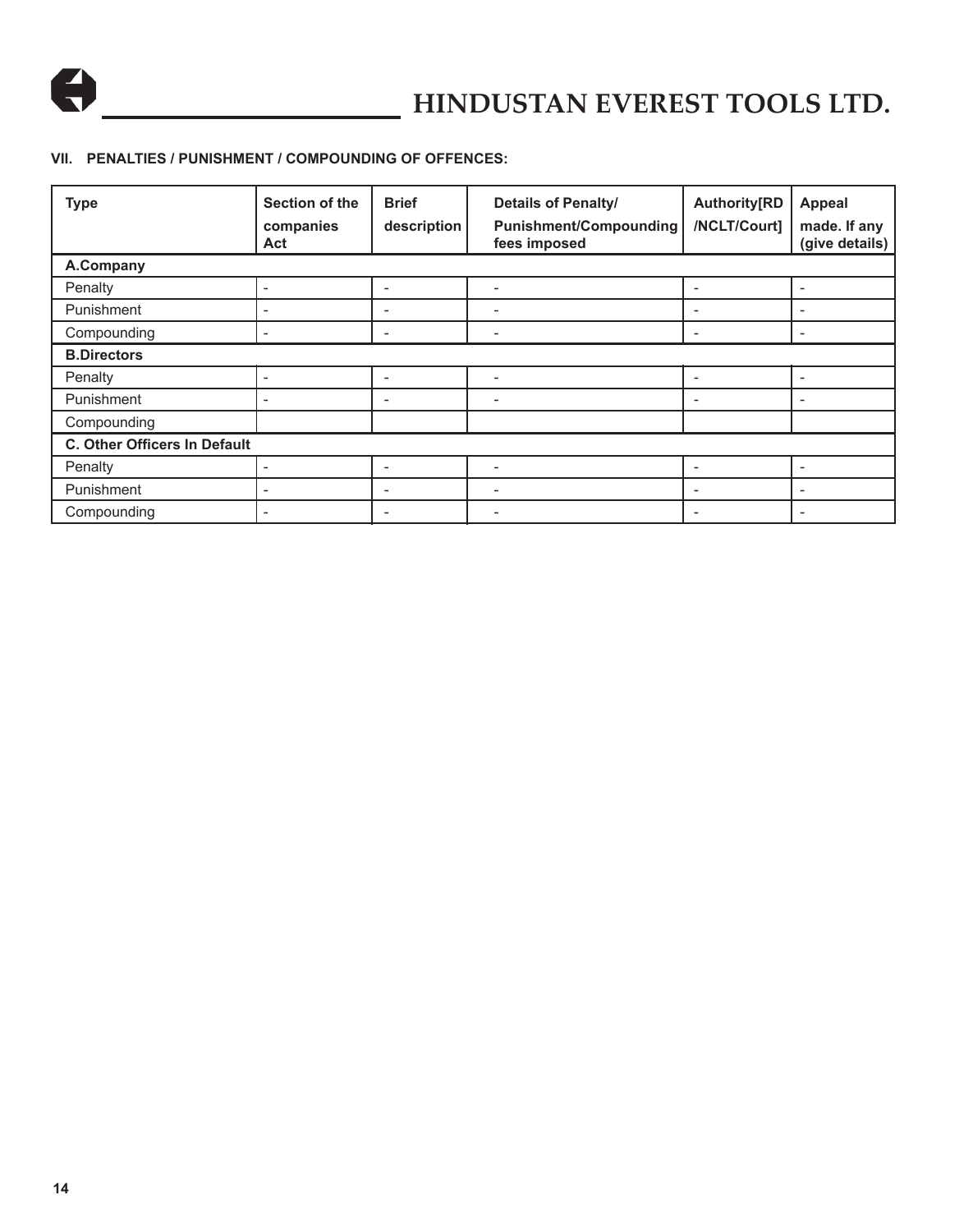

## **Annexure "B"**

#### **NOMINATION AND REMUNERATION POLICY**

This Nomination and Remuneration Policy is being formulated in compliance with Section 178 of the Companies Act, 2013 . This policy on nomination and remuneration of Directors, Key Managerial Personnel and Senior Management has been formulated by the Nomination and Remuneration Committee (NRC or the Committee) and has been approved by the Board of Directors.

## Definitions:

"Remuneration" means any money or its equivalent given or passed to any person for services rendered by him and includes perquisites as defined under the Income-tax Act, 1961;

"Key Managerial Personnel" means:

- i) Managing Director, or Chief Executive Officer or Manager and in their absence, a Whole-time Director;
- ii) Chief Financial Officer;
- iii) Company Secretary; and
- iv) such other officer as may be prescribed.

"Senior Managerial Personnel" mean the personnel of the company who are members of its core management team excluding Board of Directors. Normally, this would comprise all members of management, of rank equivalent to General Manager and above, including all functional heads.

## Objective:

The objective of the policy is to ensure that

- the level and composition of remuneration is reasonable and sufficient to attract, retain and motivate directors of the quality required to run the company successfully;
- relationship of remuneration to performance is clear and meets appropriate performance benchmarks; and
- remuneration to directors, key managerial personnel and senior management involves a balance between fixed and incentive pay reflecting short and long-term performance objectives appropriate to the working of the company and its goals.

#### Role of the Committee:

The role of the NRC will be the following:

- To formulate criteria for determining qualifications, positive attributes and independence of a Director.
- To formulate criteria for evaluation of Independent Directors and the Board.
- To identify persons who are qualified to become Directors and who may be appointed in Senior Management in accordance with the criteria laid down in this policy.
- To carry out evaluation of Director's performance.
- To recommend to the Board the appointment and removal of Directors and Senior Management.
- To recommend to the Board policy relating to remuneration for Directors, Key Managerial Personnel and Senior Management.
- To devise a policy on Board diversity, composition, size.
- Succession planning for replacing Key Executives and overseeing.
- To carry out any other function as is mandated by the Board from time to time and / or enforced by any statutory notification, amendment or modification, as may be applicable.
- To perform such other functions as may be necessary or appropriate for the performance of its duties.

## APPOINTMENT AND REMOVAL OF DIRECTOR, KEY MANAGERIAL PERSONNEL AND SENIOR MANAGEMENT

- a) The Committee shall identify and ascertain the integrity, qualification, expertise and experience of the person for appointment as Director, KMP or at Senior Management level and recommend his / her appointment, as per Company's Policy.
- b) A person should possess adequate qualification, expertise and experience for the position he / she is considered for appointment. The Committee has authority to decide whether qualification, expertise and experience possessed by a person is sufficient / satisfactory for the position.
- c) The Company shall not appoint or continue the employment of any person as Whole-time Director who has attained the age of seventy years. Provided that the term of the person holding this position may be extended beyond the age of seventy years with the approval of shareholders by passing a special resolution.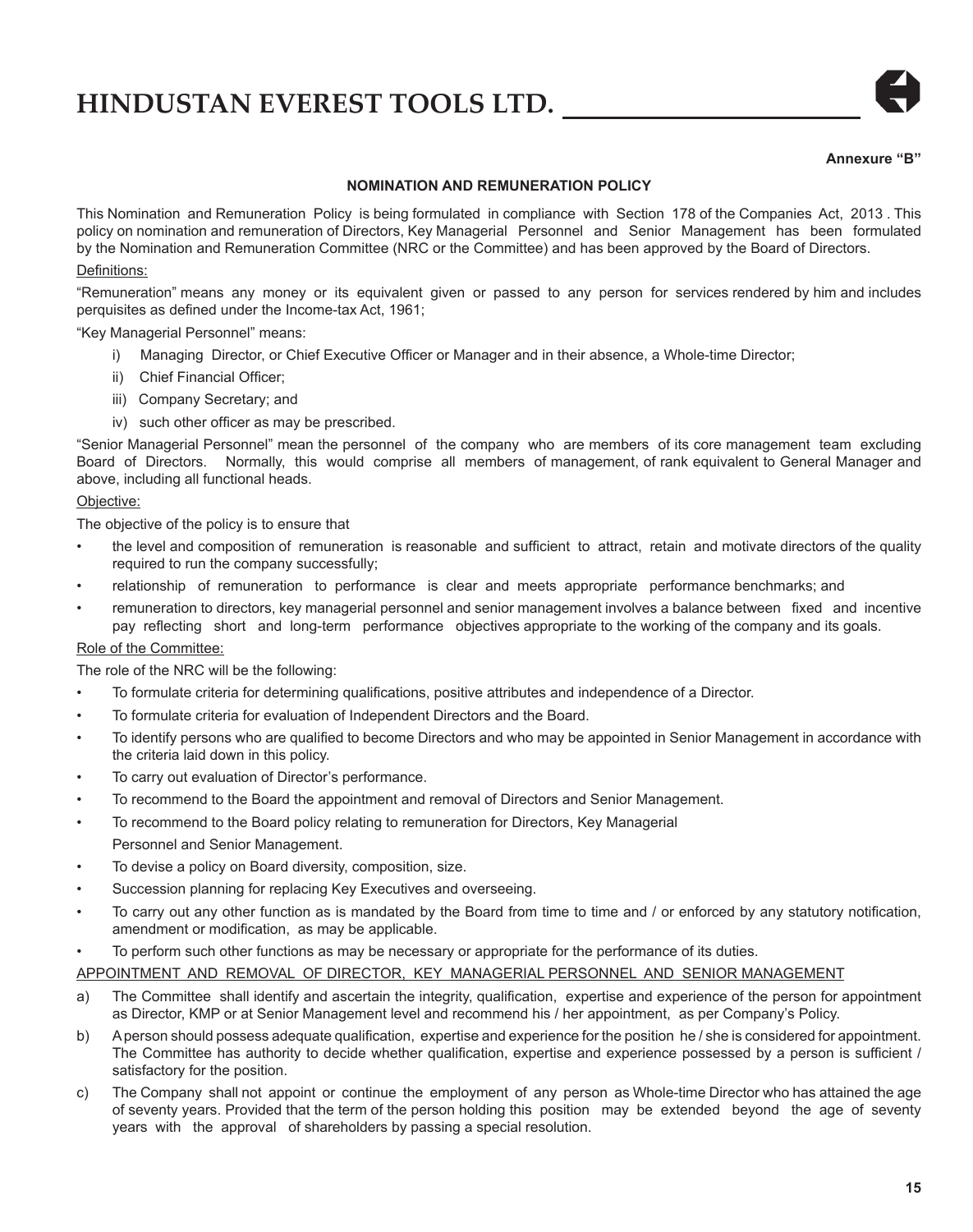

# TERM / TENURE

a) Managing Director/Whole-time Director:

The Company shall appoint or re-appoint any person as its Executive Chairman, Managing Director or Executive Director for a term not exceeding five years at a time. No re-appointment shall be made earlier than one year before the expiry of term.

b) Independent Director:

An Independent Director shall hold office for a term up to five consecutive years on the Board of the Company and will be eligible for re-appointment on passing of a special resolution by the Company and disclosure of such appointment in the Board's report.

No Independent Director shall hold office for more than two consecutive terms of upto maximum of 5 years each, but such Independent Director shall be eligible for appointment after expiry of three years of ceasing to become an Independent Director. Provided that an Independent Director shall not, during the said period of three years, be appointed in or be associated with the Company in any other capacity, either directly or indirectly.

At the time of appointment of Independent Director it should be ensured that number of Boards on which such Independent Director serves is restricted to seven listed companies as an Independent Director and three listed companies as an Independent Director in case such person is serving as a Whole-time Director of a listed company or such other number as may be prescribed under the Act

#### PERFORMANCE EVALUATION

The committee shall carry out evaluation of performance of Directors, KMP and Senior Management Personnel as and when may be considered necessary.

## REMOVAL

The Committee may recommend with reasons recorded in writing, removal of a Director, KMP or Senior Management Personnel subject to the provisions and compliance of the Companies Act, 2013, rules and regulations and the policy of the Company.

# RETIREMENT

The Director, KMP and Senior Management Personnel shall retire as per the applicable provisions of the Act and the prevailing policy of the Company. The Board will have the discretion to retain the Director, KMP, Senior Management Personnel in the same position/ remuneration or otherwise even after attaining the retirement age, for the benefit of the Company.

# POLICY FOR REMUNERATION TO DIRECTORS/KMP/SENIOR MANAGEMENT PERSONNEL

- 1) Remuneration to Managing Director / Whole-time Directors:
	- a) The Remuneration/ Commission etc. to be paid to Managing Director / Whole-time Directors, etc. shall be governed as per provisions of the Companies Act, 2013 and rules made there under or any other enactment for the time being in force and the approvals obtained from the Members of the Company.
	- b) The Nomination and Remuneration Committee shall make such recommendations to the Board of Directors, as it may consider appropriate with regard to remuneration to Managing Director / Whole-time Directors.
- 2) Remuneration to Non- Executive / Independent Directors:
	- a) The Non-Executive / Independent Directors may receive sitting fees and such other remuneration as permissible under the provisions of Companies Act, 2013. The amount of sitting fees shall be such as may be recommended by the Nomination and Remuneration Committee and approved by the Board of Directors.
	- b) All the remuneration of the Non- Executive / Independent Directors (excluding remuneration for attending meetings as prescribed under Section 197 (5) of the Companies Act, 2013) shall be subject to ceiling/ limits as provided under Companies Act, 2013 and rules made there under or any other enactment for the time being in force. The amount of such remuneration shall be such as may be recommended by the Nomination and Remuneration Committee and approved by the Board of Directors or shareholders, as the case may be.
	- c) An Independent Director shall not be eligible to get Stock Options and also shall not be eligible to participate in any share based payment schemes of the Company.
	- d) Any remuneration paid to Non- Executive / Independent Directors for services rendered which are of professional in nature shall not be considered as part of the remuneration for the purposes of clause (b) above if the following conditions are satisfied:
		- i) The Services are rendered by such Director in his capacity as the professional; and
		- ii) In the opinion of the Committee, the director possesses the requisite qualification for the practice of that profession.
	- e) The Compensation Committee of the Company, constituted for the purpose of administering the Employee Stock Option/ Purchase Schemes, shall determine the stock options and other share based payments to be made to Directors (other than Independent Directors).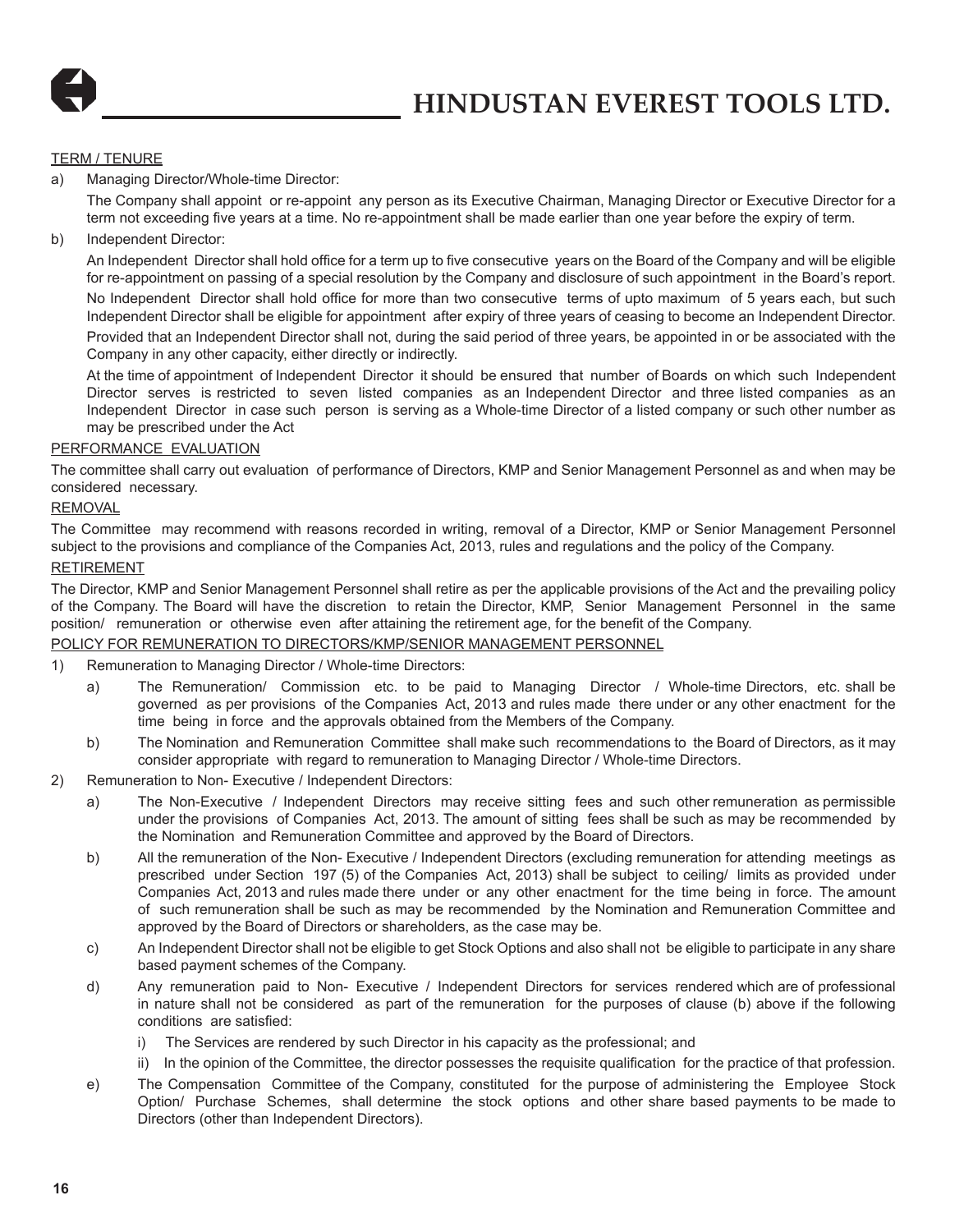

## 3) Remuneration to Key Managerial Personnel and Senior Management:

- a) The remuneration to Key Managerial Personnel and Senior Management shall consist of fixed pay and incentive pay, in compliance with the provisions of the Companies Act, 2013 and in accordance with the Company's Policy.
- b) The Compensation Committee of the Company, constituted for the purpose of administering the Employee Stock Option/ Purchase Schemes, shall determine the stock options and other share based payments to be made to Key Managerial Personnel and Senior Management.
- c) The Fixed pay shall include monthly remuneration, employer's contribution to Providentn Fund, contribution to pension fund, pension schemes, etc. as decided from to time.
- d) The Incentive pay shall be decided based on the balance between performance of the Company and performance of the Key Managerial Personnel and Senior Management, to be decided annually or at such intervals as may be considered appropriate.

# **IMPLEMENTATION**

- The Committee may issue guidelines, procedures, formats, reporting mechanism and manuals in supplement and for better implementation of this policy as considered appropriate.
- The Committee may Delegate any of its powers to one or more of its members.

## **ANNEXURE "C"**

Particulars of Energy Conservation, Technology Absorption and Foreign Exchange Earnings and outgo required under the Companies(Accounts) Rules, 2014 and forming part of the Directors' Report for the year ended 31st March, 2016.

## **A. CONSERVATION OF ENERGY**

**(a)** Energy Conservation measures taken:

Energy conservation is an on-going activity in the Company and depending upon the average energy consumption per unit of each department, Internal Checking, necessary corrective measures are being taken to reduce the energy consumption per unit of Production.

**(b)** Additional Investments and Proposals: With the help of equipment like Automatic Power Factor Correction Meter, Ammeter in each phase, the Company is monitoring the consumption of plant as well various equipment's as and where required. Installation of additional equipment is done to improve efficiency.

# **(c)** Impact of measures:

With the implementation of various measures taken, total energy consumption and the energy consumption per unit of production should be considered satisfactory due to emphasis on production of high value added products and processes, which consume more specific energy.

#### **(d)** Total energy consumption and Energy

Consumption per Unit of production:

|    |                                           | <b>Current Year</b> | Previous Year |
|----|-------------------------------------------|---------------------|---------------|
| 1. | <b>Power &amp; Fuel Consumption</b>       |                     |               |
|    | (a) Electricity                           |                     |               |
|    | <b>Purchased Units</b>                    | 1331580             | 2059600       |
|    | Amount Rs.                                | 14573941            | 18513462      |
|    | Rate/Unit (average) Rs.                   | 10.94               | 8.99          |
|    | ii.<br>Own generation DG Sets             |                     |               |
|    | Units Generated                           | 26320               | 72590         |
|    | Units per Ltr. of Diesel                  | 3.90                | 2.89          |
|    | Rate per Ltr. of Fuel Rs.                 | 50.63               | 58.67         |
|    | Cost/Unit (average) Rs.                   | 12.98               | 20.30         |
|    | <b>PNG</b><br>(b)                         |                     |               |
|    | Quantity (SCM)                            | 156224              | 256729        |
|    | Rs.<br>Amount                             | 6202062             | 11230279      |
|    | Average Rate<br><b>Rs</b>                 | 39.70               | 43.74         |
| 2. | <b>Consumption per Unit of Production</b> |                     |               |
|    | Product - Hand Tools                      |                     |               |
|    | Electricity Units/MT                      | 3337                | 3620          |
|    | <b>PNG</b>                                | 384                 | 436           |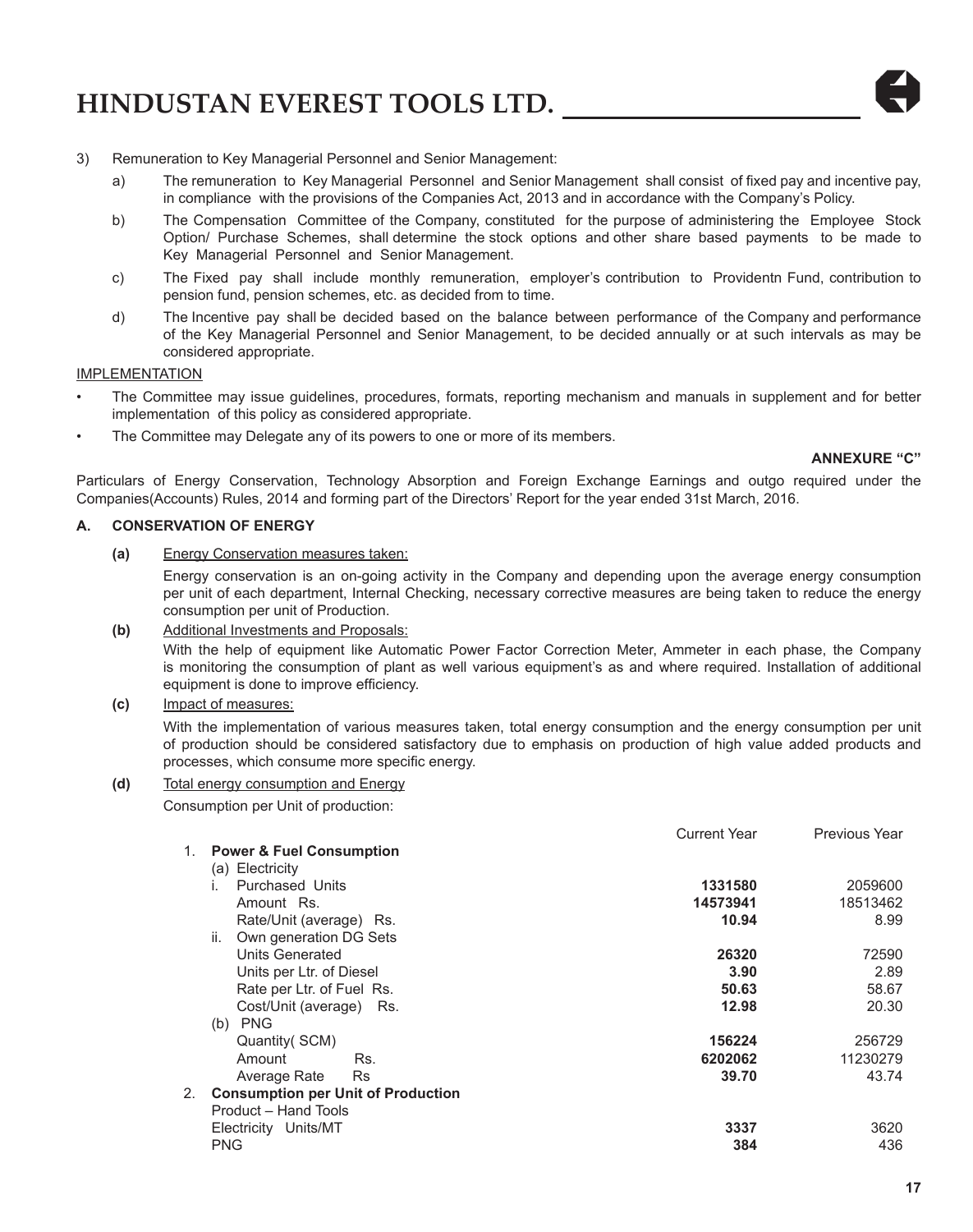

(Rs. in Lakhs)

# **B) TECHNOLOGY ABSORPTION**

#### Research & Development :

- (i) The Research & Development Center of the Company continuously endeavors to upgrade the existing product process and venture in new product development and process improvement. This has lead to enhance progress and efficiency throughout the plant. The benefits derived can be summed-up as under:
	- a) Extension of Product Range & introduction of new product.
	- b) Upgradation of process leading to better quality, performance and efficiency.
	- c) Upgradation of existing product for better quality and performence.
	- d) Extensive study of process, product function vis-à-vis customer requirement and its modification.
- (ii) Benefits derived as a result of the in-house R & D:
	- a) Improving productivity by designing better accuracy & aromatic production Tools & Fixtures.
	- b) Better and product with better performance.
	- c) Effective and better controls of process thereby increasing the consistency of quality.
	- (iii) Expenditure on R & D:

|      |                                              | (Rs. in Lakhs) |
|------|----------------------------------------------|----------------|
|      | a) Capital                                   |                |
|      | b) Recurring                                 | 4.67           |
|      | c) Total                                     | 4.67           |
|      | d) Total R & D expenditure of total turnover | 0.17%          |
| (iv) | Technology Imports:                          |                |

No technology was imported during last five years.

#### **C. FOREIGN EXCHANGE EARNING AND OUTGO:**

Total Foreign Exchange used and earned:

|                               | $1.00.11$ Lands |
|-------------------------------|-----------------|
| Total Foreign Exchange used   | 30.52           |
| Total Foreign Exchange Earned | 1489.23         |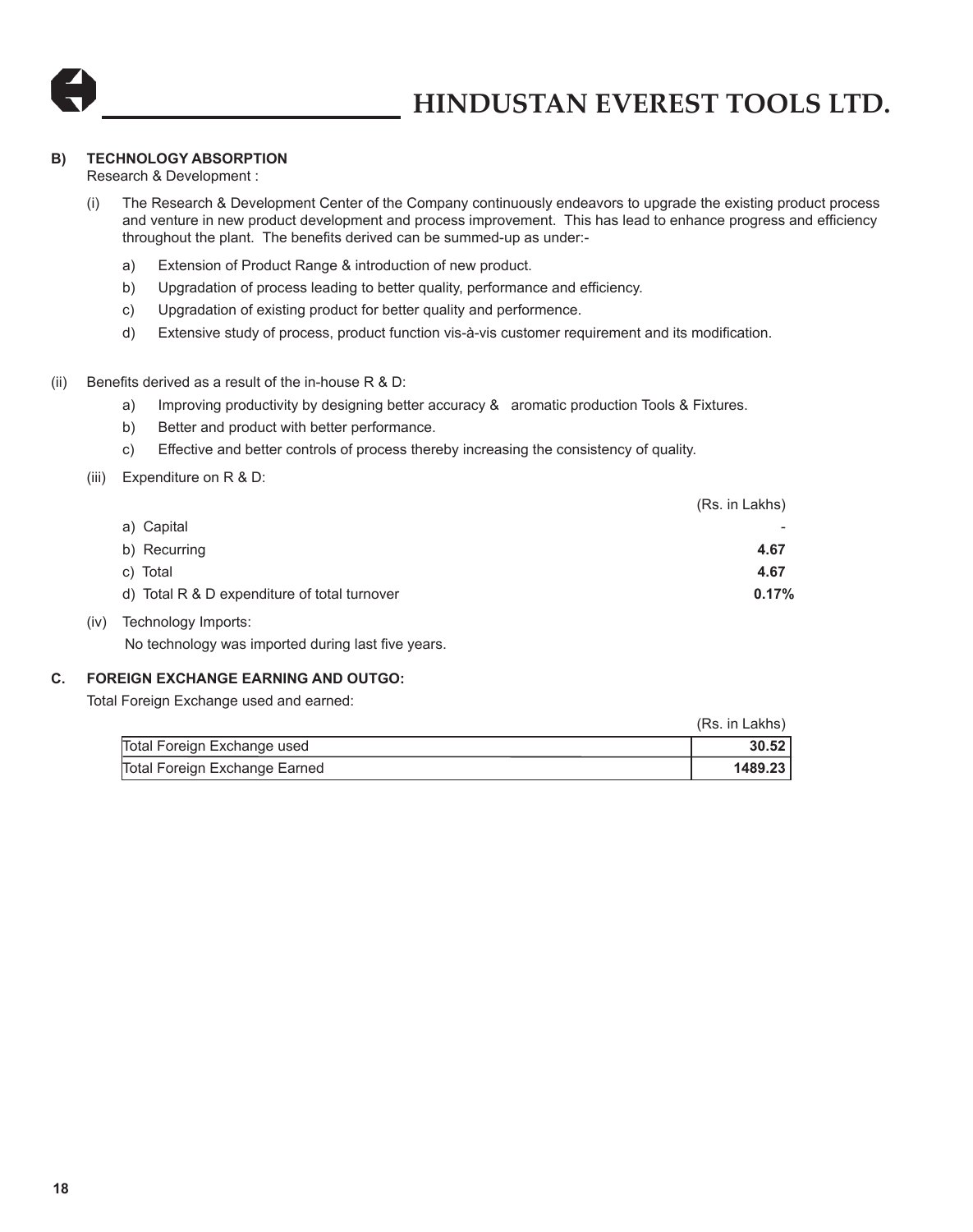**Annexure "D"**

# **Form No. MR-3**

**SECRETARIAL AUDIT REPORT** FOR THE FINANCIAL YEAR ENDED 31ST MARCH 2016 [Pursuant to section 204(1) of the Companies Act, 2013 and rule No.9 of the Companies (Appointment and Remuneration Personnel) Rules, 2014]

To,

The Members, Hindustan Everest Tools Limited

I have conducted the secretarial audit of the compliance of applicable statutory provisions and the adherence to good corporate practices by Hindustan Everest Tools Limited (hereinafter called the company). Secretarial Audit was conducted in a manner that provided me a reasonable basis for evaluating the corporate conducts/statutory compliances and expressing my opinion thereon.

Based on my verification of the Hindustan Everest Tools Limited 's books, papers, minute books, forms and returns filed and other records maintained by the company and also the information provided by the Company, its officers, agents and authorized representatives during the conduct of secretarial audit, I hereby report that in my opinion, the company has, during the audit period covering the financial year ended on 31st March, 2016 complied with the statutory provisions listed hereunder and also that the Company has proper Board-processes and compliance-mechanism in place to the extent, in the manner and subject to the reporting made hereinafter:

I have examined the books, papers, minute books, forms and returns filed and other records maintained by Hindustan Everest Tools Limited ("the Company") for the financial year ended on 31st March 2016 according to the provisions of:

- (i) The Companies Act, 2013 (the Act) and the rules made there under and the applicable provisions of the Companies Act, 1956;
- (ii) The Securities Contracts (Regulation) Act, 1956 ('SCRA') and the rules made thereunder;
- (iii) The Depositories Act, 1996 and the Regulations and Bye-laws framed thereunder;
- (iv) Foreign Exchange Management Act, 1999 and the rules and regulations made thereunder to the extent of Foreign Direct Investment, Overseas Direct Investment and External Commercial Borrowings (There is no Foreign Direct Investment, Overseas Direct Investment or External Commercial Borrowings during the audit period);
- (v) The following Regulations and Guidelines prescribed under the Securities and Exchange Board of India Act, 1992 ('SEBI Act'):-
	- (a) The Securities and Exchange Board of India (Substantial Acquisition of Shares and Takeovers) Regulations, 2011;
	- (b) The Securities and Exchange Board of India (Prohibition of Insider Trading) Regulations, 1992 and Securities and Exchange Board of India (Prohibition of Insider Trading) Regulations, 2015; and
	- (c) The Securities and Exchange Board of India (Registrars to an Issue and Share Transfer Agents) Regulations, 1993 regarding the Companies Act and dealing with client (Not applicable to the Company as it's not registered as Registrar to Issue and Share Transfer Agents during the audit period);
- (vi) Other laws applicable specifically to the company as per the representation made by the Management.

I have also examined compliance with the applicable clauses of the following:

- (i) The Listing Agreements entered into by the Company with BSE Limited read with the Securities and Exchange Board of India (Listing Obligations and Disclosure Requirement) Regulations, 2015;
- (ii) Secretarial Standards issued by The Institute of Company Secretaries of India with respect to board and general meetings made effective from 1st July 2015.
- I further report that , there were no actions/event in pursuance of:
- (a) The Securities and Exchange Board of India (Issue of Capital and Disclosure Requirements) Regulations, 2009;
- (b) The Securities and Exchange Board of India (Employee Stock Option Scheme and Employee Stock Purchase Scheme) Guidelines, 1999 and The Securities and Exchange Board of India (Share Based Employee Benefits) Regulations, 2014;
- (c) The Securities and Exchange Board of India (Issue and Listing of Debt Securities) Regulations, 2008;
- (d) The Securities and Exchange Board of India (Delisting of Equity Shares) Regulations, 2009;
- (e) The Securities and Exchange Board of India (Buyback of Securities) Regulations, 1998;

During the period under review and as per the explanations and clarifications given to me and the representation made by the Management, the Company has complied with the provisions of the applicable laws, rules, regulations and guidelines, etc as mentioned above except in the following instances as detailed below:

*a) during the year the Company passed two resolutions by Circulation for making borrowings which was not in accordance with the provisions of Section 179(3) and executed relevant documents with the Banks but yet to file form CHG-1 for creation/modification of Charge with Registrar of Companies; to the passing of one resolution by circulation for the said borrowing was objected by two directors and it was again approved in a duly convened Board meeting but the second resolution for borrowing passed by Circulation was ratified by majority directors but opposed by two directors.*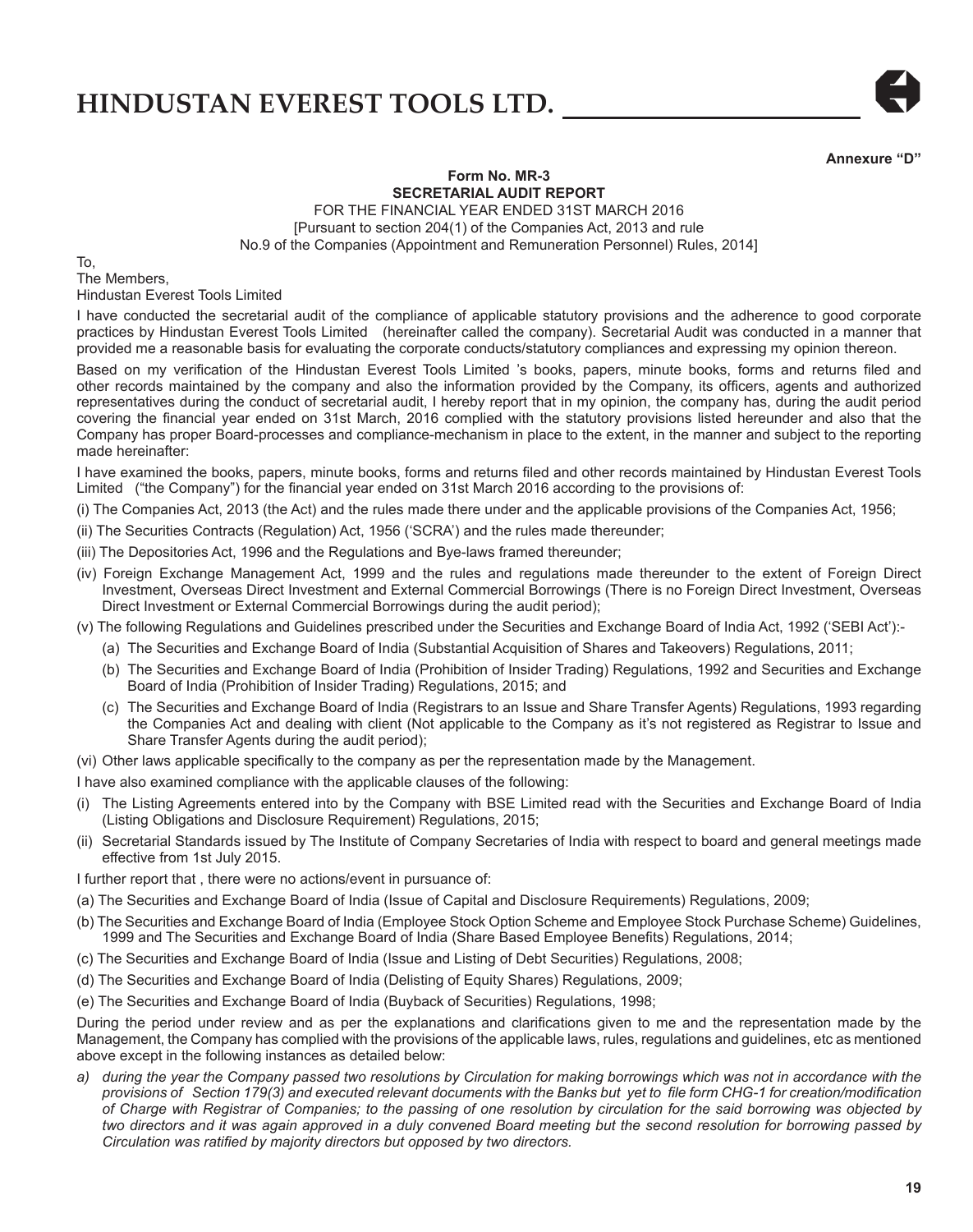

*The Company has also not filed MGT 14 for resolution passed for borrowings with Registrar of Companies.* 

*b) Ratification by Independent Director or majority of Directors, as the case may be, of transacting any item other than those included in the Agenda has not been mentioned in the minutes as required under clause 7.2.2.1(n) of SS-1.*

I further report that:

The Board of Directors of the Company is duly constituted with proper balance of Executive Directors, Non-Executive Directors and Independent Directors. The changes in the composition of the Board of Directors that took place during the period under review were carried out in compliance with the provisions of the Act.

Adequate notice is given to all directors to schedule the Board Meetings, agenda and detailed notes on agenda were sent at least seven days in advance, except notes on items of business which are in the nature of Unpublished Price Sensitive Information have been given at a shorter period of time than stated above, with the consent of a majority of the Directors, which includes one Independent Director and a system exists for seeking and obtaining further information and clarifications on the agenda items before the meeting and for meaningful participation at the meeting with following observations:

a) One director objected to non receipt of detailed agenda along with notice for Board meeting held on 18th September 2015.

b) Two minutes of Board Meetings held during the were not confirmed by two directors in the Board Meeting.

Majority decision is carried through while the dissenting members' views are captured and recorded as part of the minutes.

I further report that as per the explanations given to me and the representation made by the Management and relied upon by me there are adequate systems and processes in the company commensurate with the size and operations of the company to monitor and ensure compliance with applicable laws, rules, regulations and guidelines:-

As informed, the Company has responded appropriately to notices received from various statutory/regulatory authorities including initiating actions for corrective measures, wherever found necessary.

I further report that during the audit period there were following other specific events/actions in pursuance of the above referred laws. rules, regulations and guidelines etc, having a major bearing on the Company's affairs:

*a) The Company have been served a notice on 28/12/2015 along with copy of petition filed with CLB, New Delhi by Mr. S. K. Mandelia, Managing director of the Company, Hindustan Everest Tools Limited (HETL) together with S.K. Mandelia (HUF) against M/S Mandelia Investment Pvt. Ltd., New Delhi (MIPL) holding Company of HETL and HETL, nine other respondents comprising Mr. B.G. Mandelia, Chairman & Managing Director of HETL, its company secretary, all other directors of HETL and MIPL and main banker of the company m/s Uco Bank, New Delhi. His petition is under 397, 398 section of the Companies Act 1956 for oppression against him and mismanagement by present management of HETL excluding himself.* 

*The Board of Directors in its meeting held on 18th May 2016 approved the implementation of a scheme of restructuring / internal reorganization by way of splitting the Company into two independent entities in terms of the settlement agreed vide MOU dated March 03, 2016 filed thorough joint application by the promoters before Company law Board, New Delhi in Company Petition No. 131(ND) 2015 with a view to end the dispute arisen between the promoter directors of the Company.* 

- *b) A winding up petition under section 433 /434 of the Companies Act 1956 has been filed in the High Court of Delhi by M/s. Rampur International limited, New Delhi, for recovery of debt amounting to Rs. 81 Lacs (approx.),*
- *c) The Company has not made payment of wages as per provisions of Payment of Wages Act 1936 and there has been substantial delay in payment of wages,*
- *d) The Company has not approved/filed/ published quarterly results and other documents relating to it as per listing agreement/ Securities and Exchange Board of India (Listing Obligations and Disclosure Requirement) Regulations, 2015 requirement within stipulated period and accordingly Bombay Stock Exchange has imposed penalty for non compliance.*
- *e) The Company has not published notice convening Board Meetings in news papers as required under listing agreement/ Securities and Exchange Board of India (Listing Obligations and Disclosure Requirement) Regulations, 2015.*
- *f) The Company's net worth has been completely eroded and the statutory auditor in their report has expressed concern about going concern status of the Company.*

Pradip Kumar Muduli (Practising Company Secretary)

FCS No.6170 C P No.:5730 Place : New Delhi Date : 17/08/2016

Note : This report is to be read with my letter of even date which is annexed as 'ANNEXURE A' and forms an integral part of this report.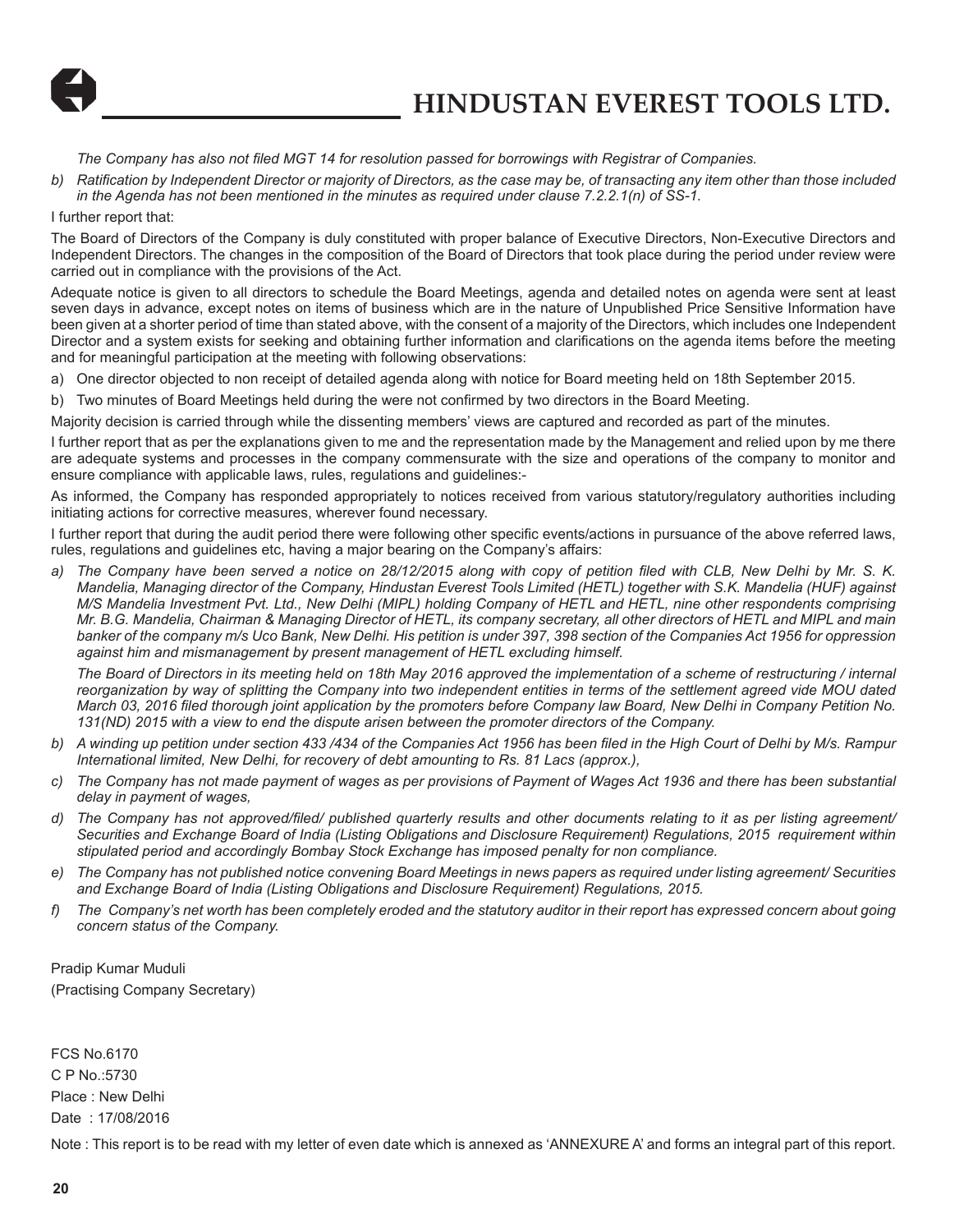# 'ANNEXURE A'

To The Members Hindustan Everest Tools Limited

My report of even date is to be read along with this letter.

- 1. Maintenance of secretarial record is the responsibility of the management of the Company. My responsibility is to express an opinion on these secretarial records based on our audit.
- 2. I have followed the audit practices and processes as were appropriate to obtain reasonable assurance about the correctness of the contents of the Secretarial records. The verification was done on test basis to ensure that correct facts are reflected in Secretarial records. I believe that the processes and practices, I followed provide a reasonable basis for my opinion.
- 3. I have not verified the correctness and appropriateness of financial records and Books of Accounts of the Company including compliance of applicable Direct and Indirect tax laws since the same have been subject to review by Statutory Auditor and other designated professionals.
- 4. Where ever required, I have obtained the Management representation about the compliance of laws, rules and regulations and happening of events etc.
- 5. The compliance of the provisions of Corporate and other applicable laws, rules, regulations, standards is the responsibility of management. My examination was limited to the verification of procedures on test basis.
- 6. The Secretarial Audit report is neither an assurance as to the future viability of the Company nor of the efficacy or effectiveness with which the management has conducted the affairs of the Company.

Pradip Kumar Muduli (Practising Company Secretary)

FCS No.6170 C P No.:5730

Place : New Delhi Date : 17/08/2016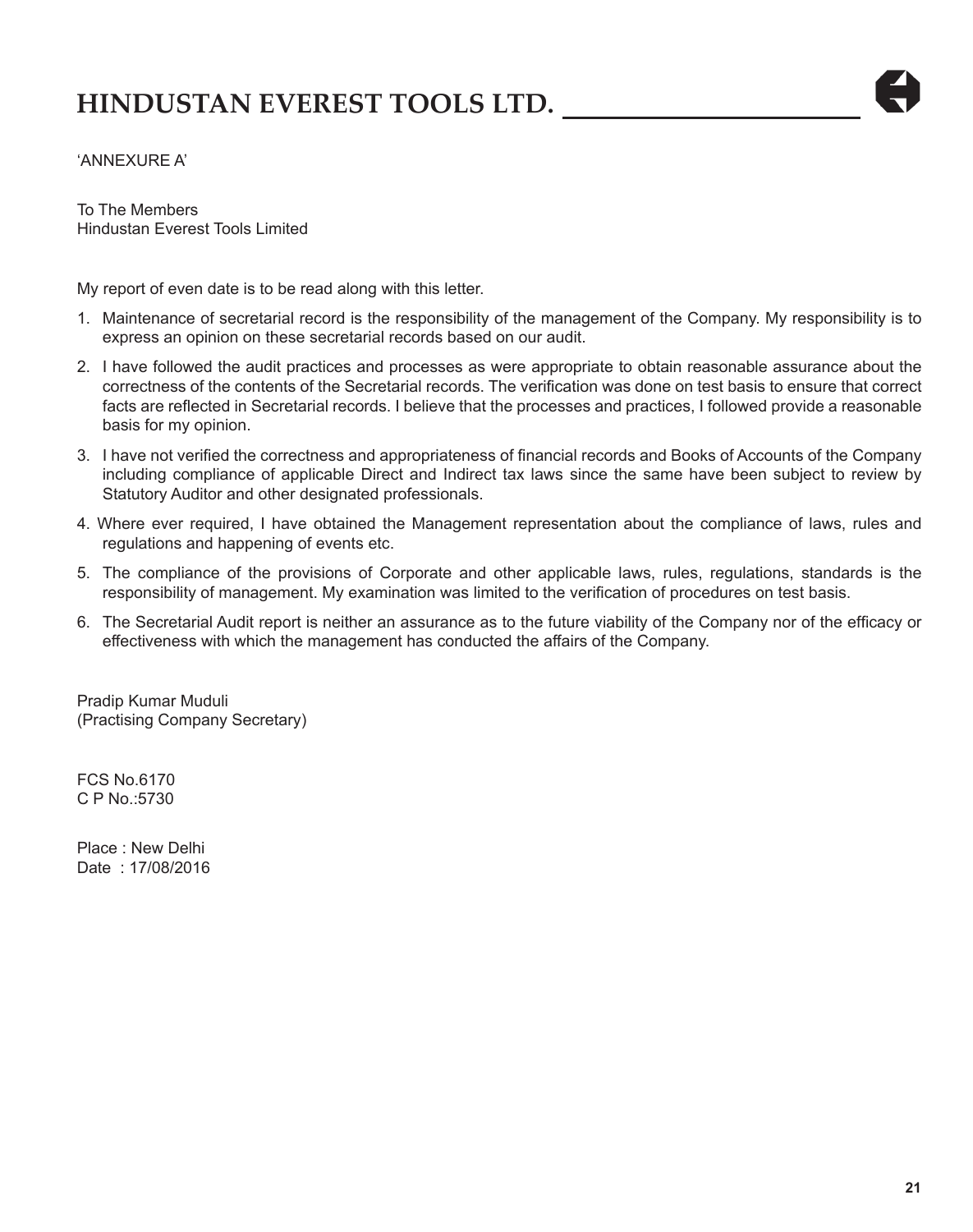

**Annexure "E"**

## **Particulars of Employees as on 31.03.2016**

# **PARTICULARS OF EMPLOYEES PURSUANT TO SECTION 134(3)(q) OF THE COMPANIES ACT, 2013 READ WITH RULE 5(1) OF THE COMPANIES (APPOINTMENT AND REMUNERATION OF MANAGERIAL PERSONNEL) RULES, 2014**

|        | S.No. Requirements of Rule 5(1)                                                                                                                                                                                                                                                                                                                                                                                                                                                                                                                                    | <b>Details</b>                                                                                                                                                                                                                                                                                                  |
|--------|--------------------------------------------------------------------------------------------------------------------------------------------------------------------------------------------------------------------------------------------------------------------------------------------------------------------------------------------------------------------------------------------------------------------------------------------------------------------------------------------------------------------------------------------------------------------|-----------------------------------------------------------------------------------------------------------------------------------------------------------------------------------------------------------------------------------------------------------------------------------------------------------------|
| (i)    | The ratio of the remuneration of each director<br>to the median remuneration of the employees<br>of the company for the financial year                                                                                                                                                                                                                                                                                                                                                                                                                             | Mr. S.KMandelia<br>2.76:1<br>Mr. B.G. Mandeia<br>2.45:1<br>Mr. V.K.Khanna<br>5.87:1                                                                                                                                                                                                                             |
| (ii)   | The percentage of increase in remuneration of each director,<br>Chief Financial Officer, Chief Executive<br>or Manager, if any, in the Financial year;                                                                                                                                                                                                                                                                                                                                                                                                             | As per Payout<br>As per terms<br><b>NIL</b><br>Mr S.K. Mandelia.<br><b>NIL</b><br>Mr B.G. Mandelia<br>Mr. V.K. Khanna                                                                                                                                                                                           |
|        |                                                                                                                                                                                                                                                                                                                                                                                                                                                                                                                                                                    | Difference in remuneration as compared to last year is<br>due variation in amount of perquisites.                                                                                                                                                                                                               |
| (iii)  | The percentage increase in the median remuneration;<br>of employees in the financial year                                                                                                                                                                                                                                                                                                                                                                                                                                                                          | Increments were very few and were done on selected<br>basis.                                                                                                                                                                                                                                                    |
| (iv)   | The number of permanent employees on the rolls of company;                                                                                                                                                                                                                                                                                                                                                                                                                                                                                                         | 230<br>employees as on 31.03.2016                                                                                                                                                                                                                                                                               |
| (v)    | The explanation on the relationship between average increase                                                                                                                                                                                                                                                                                                                                                                                                                                                                                                       | As company's performance and financial condition has<br>been extremely poor as such there is no common rela-<br>tion between increments and performance.                                                                                                                                                        |
| (vi)   | Comparison of the remuneration of the Key Managerial<br>Personnel against the performance of the company;                                                                                                                                                                                                                                                                                                                                                                                                                                                          | Remuneration of the Key managerial personnel is in line<br>with the performance of the company and individual.                                                                                                                                                                                                  |
| (vii)  | Variations in the market capitalization of the<br>Company, price earnings ratio as at the closing<br>date of the current financial year and previous<br>financial year and percentage increase over<br>decrease in the market quotations of the shares<br>of the Company in comparison to the rate at which<br>the Company came out with the last public offer in<br>case of listed companies and in case of unlisted<br>companies the variations in the net worth of the<br>Company as at the close of the current financial<br>year and previous financial year. | Details<br>31.03.2016<br>31.03.2015<br>Market<br>Capitalization<br>Rs. 9.85 Cr<br>Rs. 8.26 Cr<br>Share Price-BSE<br>Rs. 61.30<br>Rs. 51.40<br><b>EPS</b><br>Rs. (-) 39.84<br>Rs (-)8.99<br>Net worth<br>Rs.(-) 5.26 Cr<br>Rs. 1.14 Cr<br>Company has come out with right issue $@$ Rs 45/- per<br>share in 1995 |
| (viii) | Average percentile increase already made in the<br>salaries of employees other than the managerial<br>personnel in the last financial year and its comparison with the<br>percentile increase in the managerial remuneration and<br>justification if there are any exceptional circumstances for<br>increase in the managerial remuneration                                                                                                                                                                                                                        | Average Salary increase of non-managerial employees<br>were negligible<br>Average salary increase of managerial employees is NIL<br>There are no exceptional circumstances in increase<br>in managerial remuneration                                                                                            |
| (ix)   | Comparison of each remuneration of the Key Managerial<br>personnel.                                                                                                                                                                                                                                                                                                                                                                                                                                                                                                | There is no variable component so far given to any<br>managerial remuneration in view of the losses being<br>incurred by the company                                                                                                                                                                            |
| (x)    | The parameters for any variable component<br>of remuneration availed by the directors;                                                                                                                                                                                                                                                                                                                                                                                                                                                                             | No increase been given to any such employee in view<br>of the losses being incurred.                                                                                                                                                                                                                            |
| (xi)   | The ratio of the remuneration of the highest paid director<br>to that of the employees who are not directors but receive<br>remuneration in excess of the highest paid director<br>during the year;                                                                                                                                                                                                                                                                                                                                                                | 1: 2.11                                                                                                                                                                                                                                                                                                         |
| (xii)  | Affirmation that the remuneration is as per the<br>Remuneration Policy of the Company.                                                                                                                                                                                                                                                                                                                                                                                                                                                                             | Remuneration paid during the year is as per the<br>remuneration policy of the company.                                                                                                                                                                                                                          |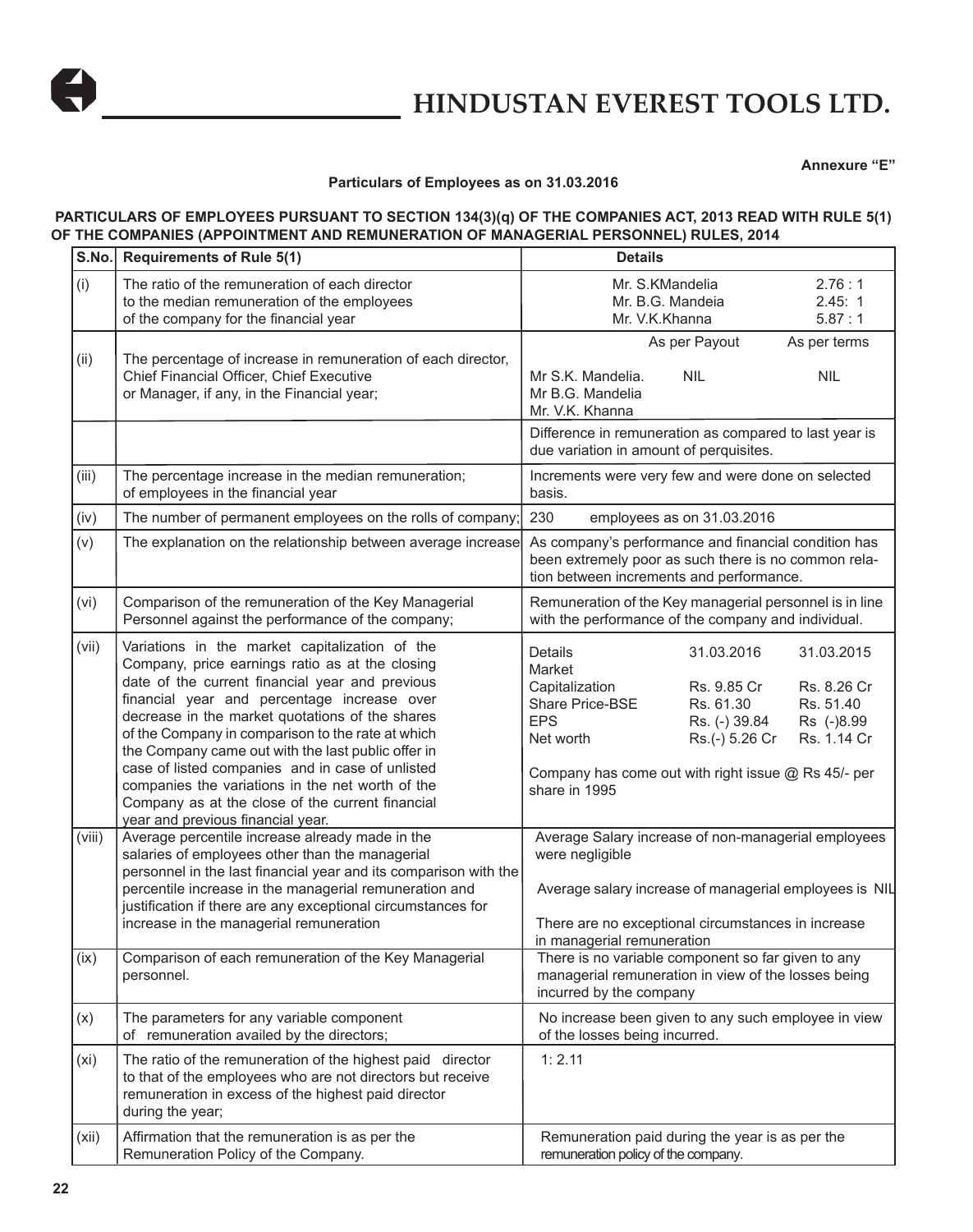# **INDEPENDENT AUDITORS' REPORT**

# **TO THE MEMBERS OF HINDUSTAN EVEREST TOOLS LIMITED**

#### **Report on the Financial Statements**

We have audited the accompanying standalone financial statements of Hindustan Everest Tools Limited ("the Company"), which comprise the Balance Sheet as at 31st March, 2016, the Statement of Profit and Loss, the Cash Flow Statement, and a summary of the significant accounting policies and other explanatory information for the year then ended.

#### **Management's Responsibility for the Financial Statements**

The Company's Board of Directors is responsible for the matters stated in Section 134(5) of the Companies Act, 2013 ("the Act") with respect to the preparation of these financial statements that give a true and fair view of the financial position, financial performance and cash flows of the Company in accordance with the accounting principles generally accepted in India, including the Accounting Standards specified under Section 133 of the Act, read with Rule 7 of the Companies (Accounts) Rules, 2014. This responsibility also includes maintenance of adequate accounting records in accordance with the provisions of the Act for safeguarding the assets of the Company and for preventing and detecting frauds and other irregularities; selection and application of appropriate accounting policies; making judgments and estimates that are reasonable and prudent; and design, implementation and maintenance of adequate internal financial controls, that were operating effectively for ensuring the accuracy and completeness of the accounting records, relevant to the preparation and presentation of the financial statements that give a true and fair view and are free from material misstatement. whether due to fraud or error.

## **Auditors' Responsibility**

Our responsibility is to express an opinion on these financial statements based on our audit. We have taken into account the provisions of the Act, the accounting and auditing standards and matters which are required to be included in the audit report under the provisions of the Act and the Rules made there under. We conducted our audit in accordance with the Standards on Auditing specified under Section 143(10) of the Act. Those Standards require that we comply with ethical requirements and plan and perform the audit to obtain reasonable assurance about whether the standalone financial statements are free from material misstatement.

An audit involves performing procedures to obtain audit evidence about the amounts and disclosures in the financial statements. The procedures selected depend on the auditor's judgment, including the assessment of the risks of material misstatement of the financial statements, whether due to fraud or error. In making those risk assessments, the auditor considers internal financial control relevant to the Company's preparation of the financial statements that give a true and fair view in order to design audit procedures that are appropriate in the circumstances. An audit also includes evaluating the appropriateness of the accounting policies used and the reasonableness of the accounting estimates made by the Company's Directors, as well as evaluating the overall presentation of the financial statements.

We believe that the audit evidence we have obtained is sufficient and appropriate to provide a basis for our audit opinion on the financial statements.

#### **Opinion**

In our opinion and to the best of our information and according to the explanations given to us, the aforesaid financial statements give the information required by the Companies Act, 2013 in the manner so required and give a true and fair view in conformity with the accounting principles generally accepted in India, of the state of affairs of the Company as at 31st March, 2016, and its loss and its cash flows for the year ended on that date.

#### **Emphasis of Matters**

We draw attention to the following matters in the Notes to the financial statements:

- a. The company has incurred a net loss of Rs 6,40,37,565 during the year ended 31st March,2016 ,thereby complete eroding net worth of the company as on 31st March,2016 .The Company's total liabilities exceeded it total assets. These conditions along with other matters as set forth in note 27.10 to the financial statements indicate the existence of a material uncertainty that may cast significant doubt about the Company's ability to continue as a going concern. However, in the opinion of the management, with the proposed induction of funds on disposal of certain surplus assets , the Company shall be able to discharge its liability in the normal course of business and therefore, going concern assumption has not been vitiated and accordingly financial statements have been prepared on going concern assumption .
- b. Trade and other Receivables are subject to reconciliation and confirmation. Adjustments in carrying amount, if any, shall be made on completion of reconciliation and confirmation thereof .In the opinion of the management, there shall not be any material impact on carrying amount of these accounts.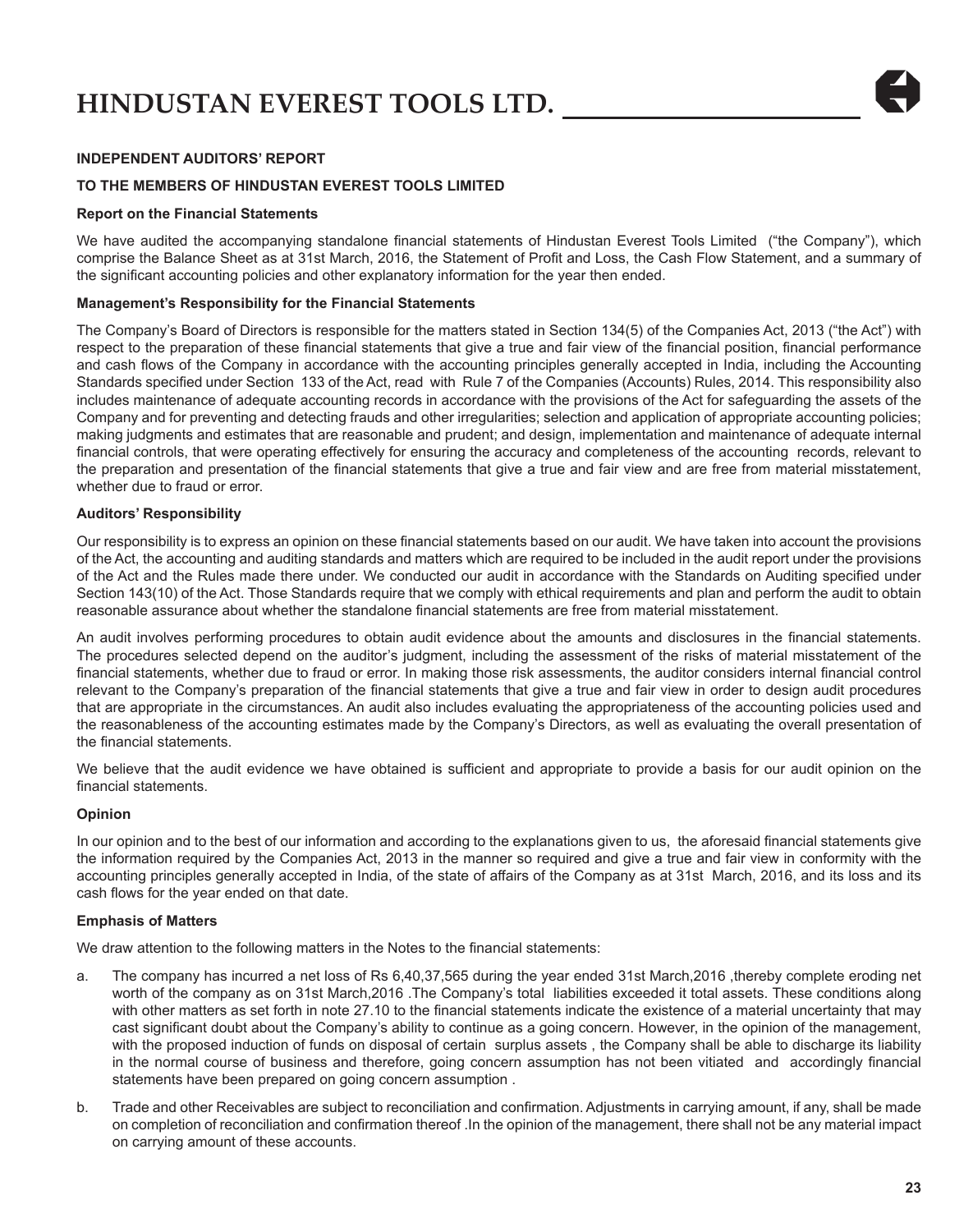

c. Inventories except work in progress have not been physically verified during the year and same has been considered as per quantity appearing in the books of accounts .Adjustments for variances, if any, shall be made on completion of physical verification of the inventories. In the opinion of the management, there shall not be any material impact on carrying value of Inventories. (Refer note 13 to the financial statements)

Our opinion is not modified in respect of these matters.

## **Report on Other Legal and Regulatory Requirements**

- 1. As required by the Companies (Auditors' Report) Order, 2016 ('the Order'), issued by the Central Government of India in terms of sub-section (11) of section 143 of the Companies Act,2013 we give in the Annexure A, a statement on the matters specified in paragraphs 3 and 4 of the Order, to the extent applicable.
- 2. As required by Section 143 (3) of the Act, we report that:
	- a) We have sought and obtained all the information and explanations which to the best of our knowledge and belief were necessary for the purposes of our audit.
	- b) In our opinion, proper books of account as required by law have been kept by the Company so far as it appears from our examination of those books .
	- c) The Balance Sheet, the Statement of Profit and Loss, and the Cash Flow Statement dealt with by this Report are in agreement with the books of account.
	- d) In our opinion, the aforesaid financial statements comply with the Accounting Standards specified under Section 133 of the Act, read with Rule 7 of the Companies (Accounts) Rules, 2014.
	- e) The matter about erosion of net worth as on 31st March, 2016 and preparation of accounts on going concern basis, pending reconciliation and confirmation of Trade Receivables and Trade Payables and consideration of inventories as per quantity appearing in books of account as described in sub-paragraph (a) , (b) and (c) under the emphasis of matters paragraph above, in our opinion, may have adverse effect on the functioning of the Company.
	- f) On the basis of the written representation received from the directors as on 31st March, 2016 taken on record by the Board of Directors, none of the directors is disqualified as on 31st March, 2016 from being appointed as a director in terms of Section 164 (2) of the Act.
	- g) With respect to the adequacy of the internal financial controls over financial reporting of the Company and the operating effectiveness of such controls, refer to our separate Report in Annexure "B".
	- h) With respect to the other matters to be included in the Auditors' Report in accordance with Rule 11 of the Companies (Audit and Auditors) Rules, 2014, in our opinion and to the best of our information and according to the explanations given to us:
		- i. The Company has no pending litigation having material impact on its financial position.
		- ii. There is no long term contract including derivative contract having material foreseeable losses.
		- iii. There is no amount required to be transferred to the Investor Education and Protection Fund by the company.

**For Singhi & Co.** Chartered Accountants Firm Reg. No. 302049E

Place: New Delhi Partner Partner Partner Partner Partner Partner Partner Partner Partner Partner Partner Partner Date: 19th August 2016 Membership No. 088926

**B. K. Sipani**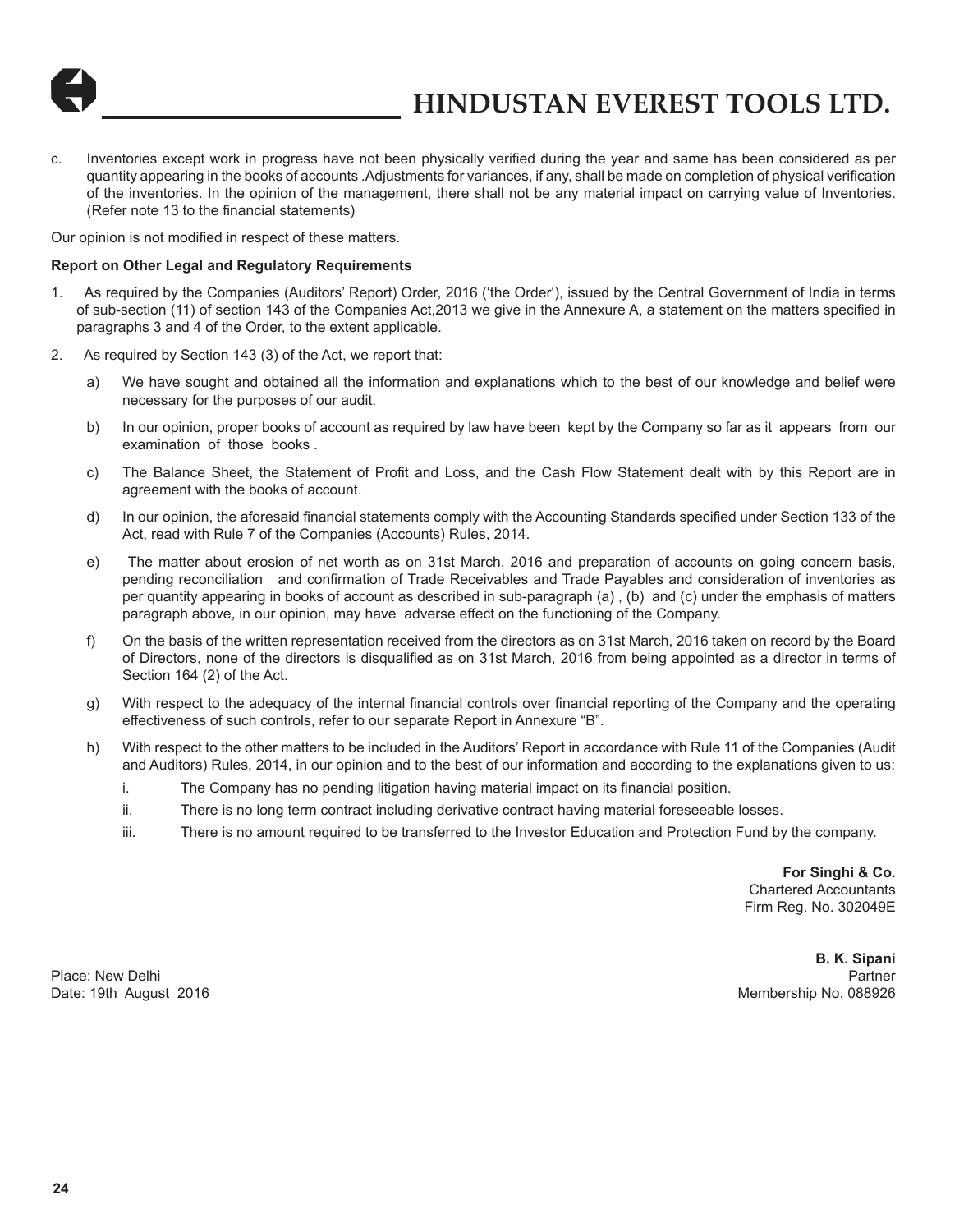

## **Annexure A referred to in paragraph 1 of our report of even date on the other legal and regulatory requirements (Re: HINDUSTAN EVEREST TOOLS LIMITED)**

- (i) a. The Company has maintained proper records showing full particulars, including quantitative details and situation of fixed assets, however same is under updation.
	- b. Fixed Assets have not been physically verified by the management at reasonable intervals. .
	- c. According to information and explanations given by the management, the title deeds of immovable properties included in fixed assets are held in the name of the Company.
- (ii) Inventories except work in progress were not physically verified at reasonable intervals .No material discrepancies were noticed on physical verification of work in progress.
- (iii) The Company has not granted any loan, secured or unsecured to companies, firms, Limited Liability Partnerships or other parties covered in the register maintained under Section 189 of the Companies Act, 2013.
- (iv) The Company has not granted any loan or investment made or guarantees provided as covered under Section 185 and 186 of the Companies Act, 2013.
- (v) The Company has not received any deposits covered under section 76 of the Companies' Act,2013. Therefore, the provisions of clause 3 (v) of the Order are not applicable.
- vi) As informed to us, the Central Government has not prescribed maintenance of cost records under section 148(1) of the Companies Act, 2013. Therefore, the provisions of clause 3 (vi) of the Order are not applicable.
- (vii) a. According to the records of the Company, the Company is generally regular in depositing undisputed statutory dues including provident fund, employees' state insurance, income-tax, sales-tax, service tax, duty of customs , duty of excise, value added tax, cess and other statutory dues deducted/ accrued in the books of accounts, with the appropriate authorities though there have been some delays. There was no undisputed outstanding statutory dues as at the yearend for a period of more than six months from the date they became payable.
	- b. According to the records of the Company, there are no dues outstanding of income tax, sales tax, service tax, duty of customs, duty of excise and value added tax on account of any dispute.
- (viii) The Company has not defaulted in repayment of loans or borrowings to banks. The Company did not have any outstanding loan from any financial institution or from Government and dues to debenture holders.
- (ix) The Company has not raised any monies by way of initial public offer or further public offer (including debt instruments) or through term loan. Therefore, the provisions of the clause 3 (ix) of the Order are not applicable.
- (x) Based upon the audit procedures performed in accordance with generally accepted auditing practice in India for the purpose of reporting the true and fair view of the financial statements and according to the information and explanations given to us, no fraud by the Company or no fraud on the Company by its officers and employees has been noticed or reported during the year.
- (xi) According to the information and explanations given by the management, managerial remuneration has been paid /provided in accordance with the requisite approvals mandated by the provisions of section 197 read with schedule V to the Companies Act, 2013
- (xii) In our opinion, the Company is not a Nidhi company. Therefore, the provisions of clause 3(xii) of the Order are not applicable to the Company.
- (xiii) According to the information and explanations given by the management, transactions with the related parties are in compliance with section 177 and 188 of the Companies Act, 2013 wherever applicable and the details for the same have been disclosed in the Financial Statements as required by the applicable accounting standards.
- (xiv) The Company has not made any preferential allotments or private placement of shares or fully or partly convertible debentures during the year under review. Therefore, the provisions of clause 3(xiv) of the Order are not applicable.
- (xv) According to the information and explanations given by the management, the Company has not entered into any non-cash transactions with directors or persons connected with directors. Therefore, the provisions of clause 3(xv) of the Order are not applicable.
- (xvi) The Company is not required to be registered under section 45-IA of the Reserve Bank of India Act, 1934. Therefore, the provisions of clause 3 (xvi) of the Order are not applicable.

**For Singhi & Co.** Chartered Accountants Firm Reg. No. 302049E

B. K. Sipani

Place: New Delhi Partner Partner Partner Partner Partner Partner Partner Partner Partner Partner Partner Partner Date: 19th August , 2016 Membership No. 088926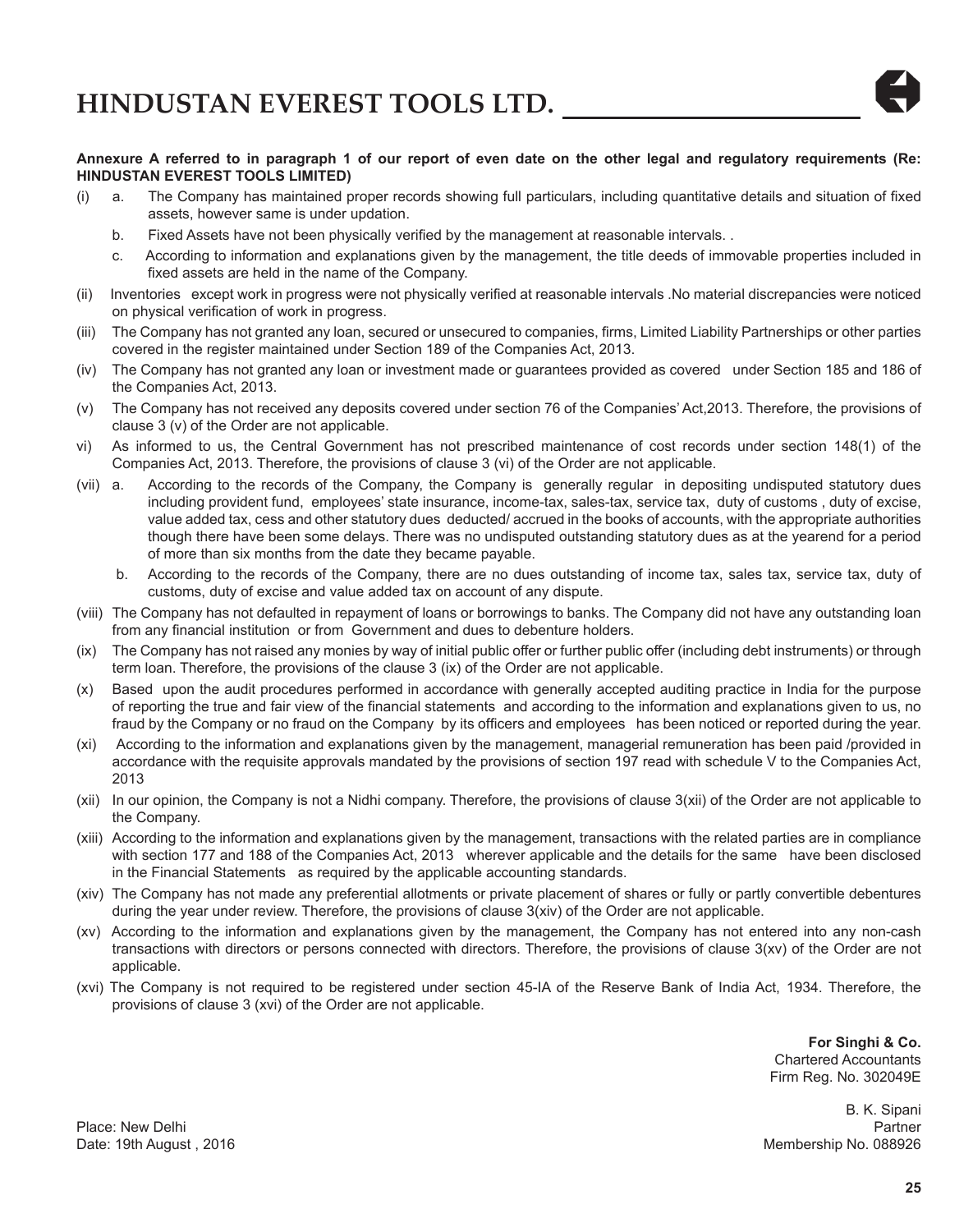

#### **ANNEXURE B**

#### **Report on the Internal Financial controls under Clause (i) of Sub - section 3 of Section 143 of the Companies Act, 2013 ("the Act")**

We have audited the internal financial controls over financial reporting of Hindustan Everest Tools Ltd. ("the Company") as of March 31, 2016 in conjunction with our audit of the standalone financial statements of the Company for the year ended on that date.

## **Management's Responsibility for Internal Financial Controls**

The Company's management is responsible for establishing and maintaining internal financial controls based on the internal control over the financial reporting criteria established by the Company considering the essential components of internal control stated in the Guidance Note on Audit of Internal Financial Controls over Financial Reporting issued by the Institute of Chartered Accountants of India. These responsibilities include the design, implementation and maintenance of adequate internal financial controls that were operating effectively for ensuring the orderly and efficient conduct of its business, including adherence to company's policies, the safeguarding of its assets, the prevention and detection of frauds and errors , the accuracy and completeness of the accounting records, and the timely preparation of reliable financial information, as required under the Companies Act, 2013.

## **Auditors' Responsibility**

Our responsibility is to express an opinion on the Company's internal financial controls over financial reporting based on our audit. We conducted our audit in accordance with the Guidance Note on Audit of Internal Financial Controls Over Financial Reporting (the "Guidance Note") and the Standards on Auditing deemed to be prescribed under section 143(10) of the Companies Act, 2013, to the extent applicable to an audit of internal financial controls and, both issued by the Institute of Chartered Accountants of India. Those Standards and the Guidance Note require that we comply with ethical requirements and plan and perform the audit to obtain reasonable assurance about whether adequate internal financial controls over financial reporting was established and maintained and if such controls operated effectively in all material respects.

Our audit involves performing procedures to obtain audit evidence about the adequacy of the internal financial controls system over financial reporting and their operating effectiveness. Our audit of internal financial controls over financial reporting included obtaining an understanding of internal financial controls over financial reporting, assessing the risk that a material weakness exist, and testing and evaluating the design and operating effectiveness of internal control based on the assessed risk. The procedures selected depend on the auditors' judgement, including the assessment of the risks of material misstatement of the financial statements, whether due to fraud or error.

We believe that the audit evidence we have obtained is sufficient and appropriate to provide a basis for our audit opinion on the Company's internal financial controls system over financial reporting.

#### **Meaning of Internal Financial Controls over Financial Reporting**

A company's internal financial control over financial reporting is a process designed to provide reasonable assurance regarding the reliability of financial reporting and the preparation of financial statements for external purposes in accordance with generally accepted accounting principles. A company's internal; financial control over financial reporting includes those policies and procedures that (1) pertain to the maintenance of records that, in reasonable detail, accurately and fairly reflect the transactions and dispositions of the assets of the company ; (2) provide reasonable assurance that transactions are recorded as necessary to permit preparation of financial statements in accordance with generally accepted accounting principles, and that receipts and expenditures of the company are being made only in accordance with authorization of management and directors of the company ; and (3) provide reasonable assurance regarding prevention or timely detection of unauthorized acquisition, use, or disposition of the company's assets that could have a material effect on the financial statements.

#### **Inherent Limitations of Internal Financial Controls over Financial Reporting**

Because of the inherent limitations of internal financial controls over financial reporting, including the possibility of collusion or improper management override of controls, material misstatements due to error or fraud may occur and not be detected. Also, projections of any evaluation of the internal financial controls over financial reporting to future periods are subject to the risk that the internal financial controls over financial reporting may become inadequate because of changes in conditions, or that the degree of compliance with the policies or procedures may deteriorate.

## **Opinion**

In our opinion, the Company has, in all material respects, an adequate internal financial controls system over financial reporting and such internal financial controls over financial reporting were operating effectively as at March31, 2016, based on the internal control over the financial reporting criteria established by the Company considering the essential components of internal control stated in the Guidance Note on Audit of Internal Financial Controls over Financial Reporting issued by the Institute of Chartered Accountants of India. However, same need to be further strengthened.

> **For Singhi & Co.** Chartered Accountants Firm Reg. No. 302049E

**B. K. Sipani** Place: New Delhi Partner New York Partner New York Partner New York Partner New York Partner New York Partner Date: 19th August, 2016 Membership No. 088926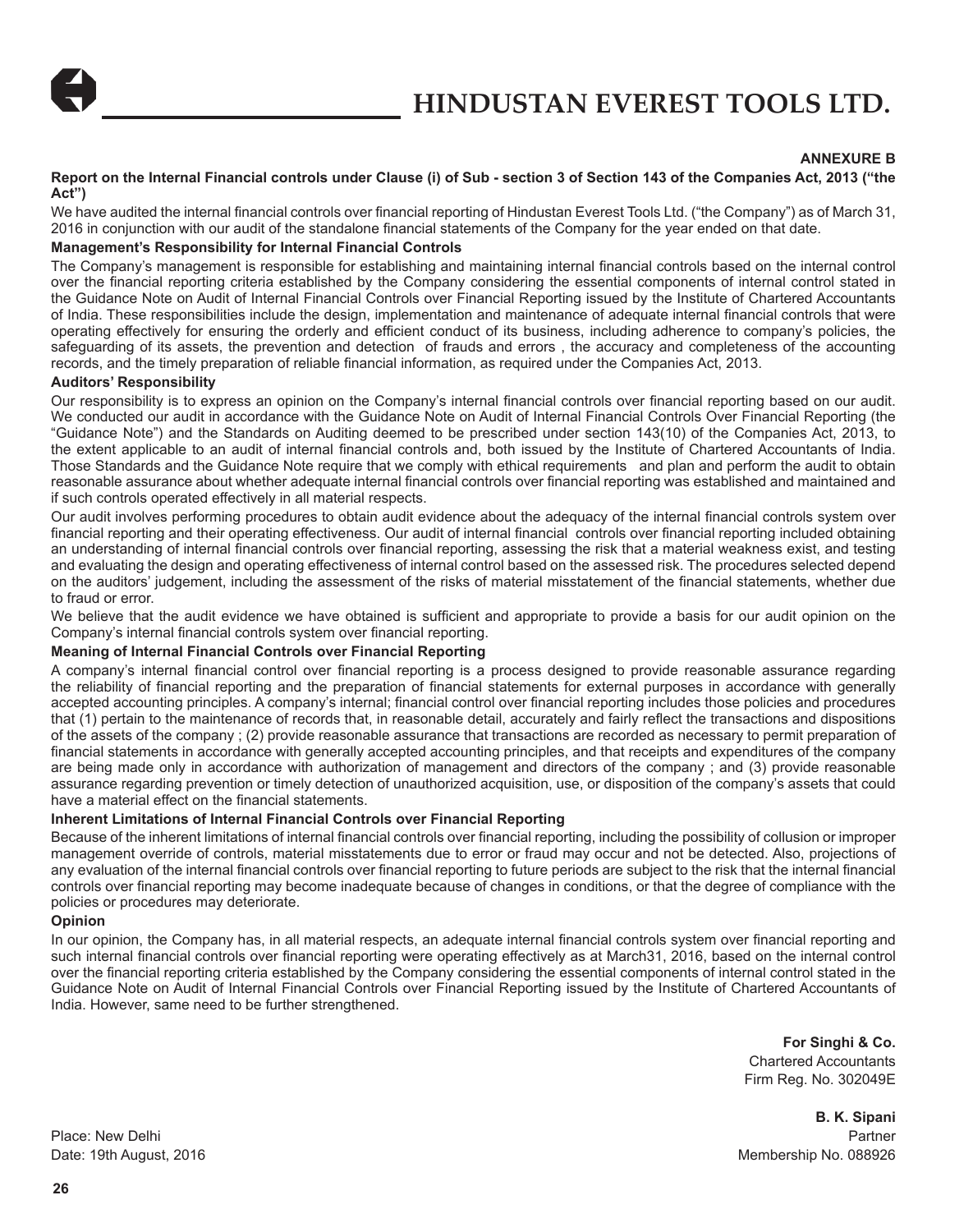

# **BALANCE SHEET AS AT 31ST MARCH, 2016**

|   |                                       |     |                                                                         | Note<br>No.    | As at<br>31st March, 2016<br>(Rs.)              | As at<br>31st March, 2015<br>(Rs.) |
|---|---------------------------------------|-----|-------------------------------------------------------------------------|----------------|-------------------------------------------------|------------------------------------|
| L |                                       |     | <b>EQUITY AND LIABILITIES</b>                                           |                |                                                 |                                    |
|   | (1)                                   |     | <b>Shareholders' Funds</b>                                              |                |                                                 |                                    |
|   |                                       |     | (a) Share Capital                                                       | $\mathbf{1}$   | 1,60,72,000                                     | 1,60,72,000                        |
|   |                                       |     | (b) Reserve & Surplus                                                   | $\overline{2}$ | (6,87,08,012)                                   | (46, 70, 447)                      |
|   |                                       |     | <b>Non Current Liabilities</b>                                          |                | (5, 26, 36, 012)                                | 1,14,01,553                        |
|   | (2)                                   |     |                                                                         |                |                                                 |                                    |
|   |                                       |     | (a) Long Term Borrowings                                                | 3              | 4,30,08,731                                     | 3,94,14,369                        |
|   |                                       |     | (b) Long Term Provisions                                                | 4              | 52,56,819                                       | 1,15,49,854                        |
|   |                                       |     | (c) Other Non Current Liabilities                                       | 5              | 42,00,000                                       | 94,79,761                          |
|   | (3)                                   |     | <b>Current Liabilities</b>                                              |                | 5,24,65,550                                     | 6,04,43,984                        |
|   |                                       |     | (a) Short Term Borrowings                                               | 6              | 10,31,66,910                                    | 11,49,81,040                       |
|   |                                       |     | (b) Trade Payables                                                      | 7              | 7,77,29,433                                     | 7, 17, 84, 436                     |
|   |                                       |     | (c) Other Current Liabilities                                           | 8              | 3,95,71,331                                     | 2,64,99,081                        |
|   |                                       |     | (d) Short Term Provisions                                               | 4              | 1,43,95,972                                     | 68,23,447                          |
|   |                                       |     |                                                                         |                | 23,48,63,646                                    | 22,00,88,004                       |
|   |                                       |     | Total                                                                   |                | 23,46,93,184                                    | 29, 19, 33, 541                    |
| Ш | <b>ASSETS</b>                         |     |                                                                         |                |                                                 |                                    |
|   | (1)                                   |     | <b>Non Current Assets</b>                                               |                |                                                 |                                    |
|   |                                       |     | (a) Fixed Assets                                                        |                |                                                 |                                    |
|   |                                       |     | <b>Tangible Assets</b><br>(i)                                           | 9              | 6,55,30,112                                     | 6,43,24,187                        |
|   |                                       |     | Capital Work-in-progress<br>(ii)                                        |                | 83,096                                          | 22,669                             |
|   |                                       |     | (b) Non Current Investments                                             | 10             | 6,82,649                                        | 6,82,649                           |
|   |                                       |     | (c) Deferred Tax Assets (Net)                                           | 11             |                                                 | 46,90,065                          |
|   |                                       |     | (d) Long Term Loan & Advances<br>(e) Other Non Current Assets           | 12             | 46,87,043                                       | 52,35,860                          |
|   |                                       |     |                                                                         |                | 7,09,82,900                                     | 7,49,55,430                        |
|   | (2)                                   |     | <b>Current Assets</b>                                                   |                |                                                 |                                    |
|   |                                       |     | (a) Current Investments                                                 |                |                                                 |                                    |
|   |                                       |     | (b) Inventories                                                         | 13             | 12,06,87,311                                    | 14,44,29,018                       |
|   |                                       |     | (c) Trade Receivables                                                   | 14<br>15       | 3, 16, 92, 596                                  | 5, 17, 65, 295                     |
|   |                                       |     | (d) Cash & Bank Balance<br>(e) Short Term Loan & Advances               | 16             | 22,28,311<br>51,81,312                          | 66,40,796<br>61,09,965             |
|   |                                       | (f) | <b>Other Current Assets</b>                                             | 17             | 39,20,754                                       | 80,33,037                          |
|   |                                       |     |                                                                         |                | 16,37,10,284                                    | 21,69,78,111                       |
|   |                                       |     | Total                                                                   |                | 23,46,93,184                                    | 29, 19, 33, 541                    |
|   |                                       |     | <b>Commitments and Contingent Liabilities</b>                           | 18             |                                                 |                                    |
|   |                                       |     | Significant accounting policies and other                               | 27             |                                                 |                                    |
|   |                                       |     | notes on accounts                                                       |                |                                                 |                                    |
|   |                                       |     | The notes referred to above form an integral part of the Balance Sheet. |                |                                                 |                                    |
|   | $\Gamma_{\alpha\beta}$ CINICLII 9 CO. |     | As per our report even date attached                                    |                | For and on the behalf of the Board of Directors |                                    |

For **SINGHI & CO**. Chartered Accountants Firm Reg. No. 302049E PRADEEP JAIN LOKESH SOOD B.G MANDELIA<br>Director B.G MANDELIA Director Director Benefor Schairman &

B.K.SIPANI (DIN 00108240) (DIN 01680602) Managing Director Membership No. 088926 Place: New Delhi **Place: New Delhi Company Secretary** Covind Deora **V.K.KHANNA**<br>
Company Secretary Chief Finance Officer Company Secretary Chief Finance Officer Dated: 19th August 2016

Director Director Director Chairman &<br>
(DIN 00108240) (DIN 01680602) CON Managing Director

 $(DIN 00040592)$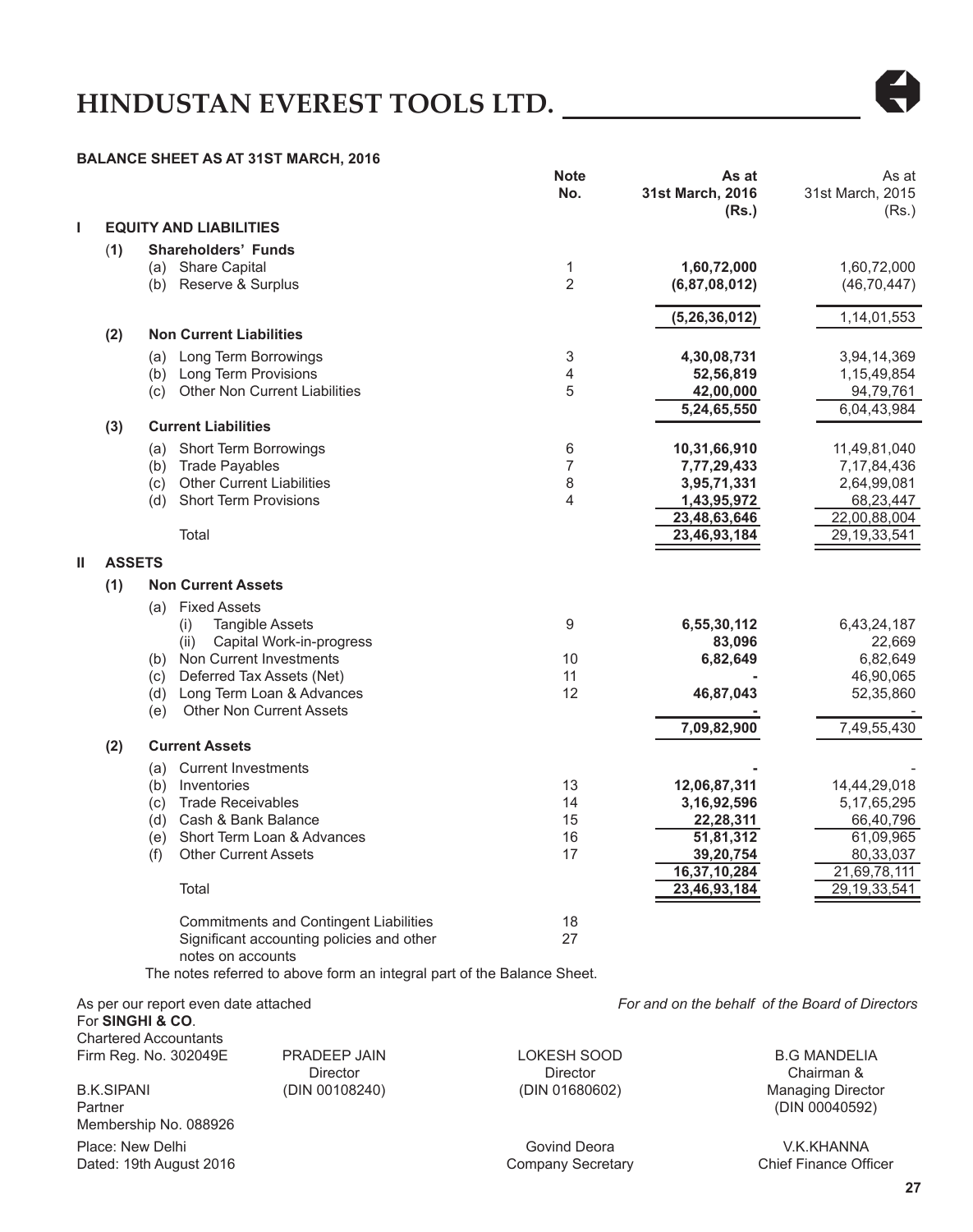

# **STATEMENT OF PROFIT & LOSS FOR THE YEAR ENDED 31ST MARCH,2016**

| ı    | Revenue                                                                          | Note No. | For the<br>Year ended<br>31st March, 2016<br>(Rs.) | For the<br>Year ended<br>31st March, 2015<br>(Rs.) |
|------|----------------------------------------------------------------------------------|----------|----------------------------------------------------|----------------------------------------------------|
|      | Revenue from operations                                                          | 19       | 28,36,58,103                                       | 45,29,17,043                                       |
|      | <b>Excise Duty</b>                                                               |          | (1, 24, 26, 750)                                   | (1,64,94,597)                                      |
|      | Net Revenue from operations                                                      |          | 27, 12, 31, 353                                    | 43,64,22,446                                       |
| Ш    | Other Income                                                                     | 20       | 89,37,059                                          | 7,99,866                                           |
| Ш    | <b>Total Revenue (I+II)</b>                                                      |          | 28,01,68,412                                       | 43,72,22,312                                       |
| IV   | <b>Expenses</b>                                                                  |          |                                                    |                                                    |
|      | Raw Material Consumed                                                            | 21       | 4,10,95,260                                        | 5,89,43,245                                        |
|      | Purchase of Stock in Trade                                                       |          | 6,22,31,320                                        | 11,06,84,865                                       |
|      | Change in Inventories of Finished Goods, work-in-<br>progress and Stock-in-Trade | 22       | 1,59,98,747                                        | 1,56,44,853                                        |
|      | <b>Employees Benefits Expenses</b>                                               | 23       | 8,90,65,318                                        | 9,66,49,571                                        |
|      | Other Expenses                                                                   | 24       | 11, 11, 36, 212                                    | 14,74,33,386                                       |
|      | <b>Total Expenses</b>                                                            |          | 31,95,26,857                                       | 42,93,55,920                                       |
| v    | Profit/ (Loss) before Interest, Depreciation and Tax                             |          | (3,93,58,445)                                      | 78,66,392                                          |
|      | Finance Cost                                                                     | 25       | 1,39,98,942                                        | 1,54,80,322                                        |
|      | Depreciation and amortization expenses                                           | 9        | 59,90,113                                          | 60,17,542                                          |
|      | Profit/ (Loss) before Tax<br>Interunit Charge                                    |          | (5,93,47,500)                                      | (1,36,31,472)                                      |
| VI   | Profit/ (Loss) before Tax                                                        |          | (5,93,47,500)                                      | (1,36,31,472)                                      |
| VII  | Tax expenses                                                                     |          |                                                    |                                                    |
|      | Current tax<br>(1)                                                               |          |                                                    |                                                    |
|      | Deferred tax (charged)/Credited<br>(2)                                           |          | (46, 90, 065)                                      | (8, 17, 723)                                       |
| VIII | Profit/ (Loss) for the Year (VI-VII)                                             |          | (6, 40, 37, 565)                                   | (1,44,49,195)                                      |
|      | Earning Per Share (Equity share of Rs. 10 each)                                  |          |                                                    |                                                    |
|      | <b>Basic and Diluted</b>                                                         | 26       | (39.84)                                            | (8.99)                                             |
|      | Significant accounting policies and other notes on accounts                      | 27       |                                                    |                                                    |

The notes referred to above form an integral part of the Profit and Loss Statement.

As per our report even date attached *For and on the behalf of the Board of Directors*  For **SINGHI & CO**. Chartered Accountants Firm Reg. No. 302049E PRADEEP JAIN LOKESH SOOD B.G MANDELIA Director Director Director Chairman &<br>
DIN 0108240) (DIN 01680602) CON 00108240 B.K.SIPANI (DIN 00108240) (DIN 01680602) Managing Director  $(DIN 00040592)$ Membership No. 088926 Place: New Delhi Goving The Covince of Govind Deora Covince of Microsoft W.K.KHANNA Dated: 19th August 2016 Company Secretary Chief Finance Officer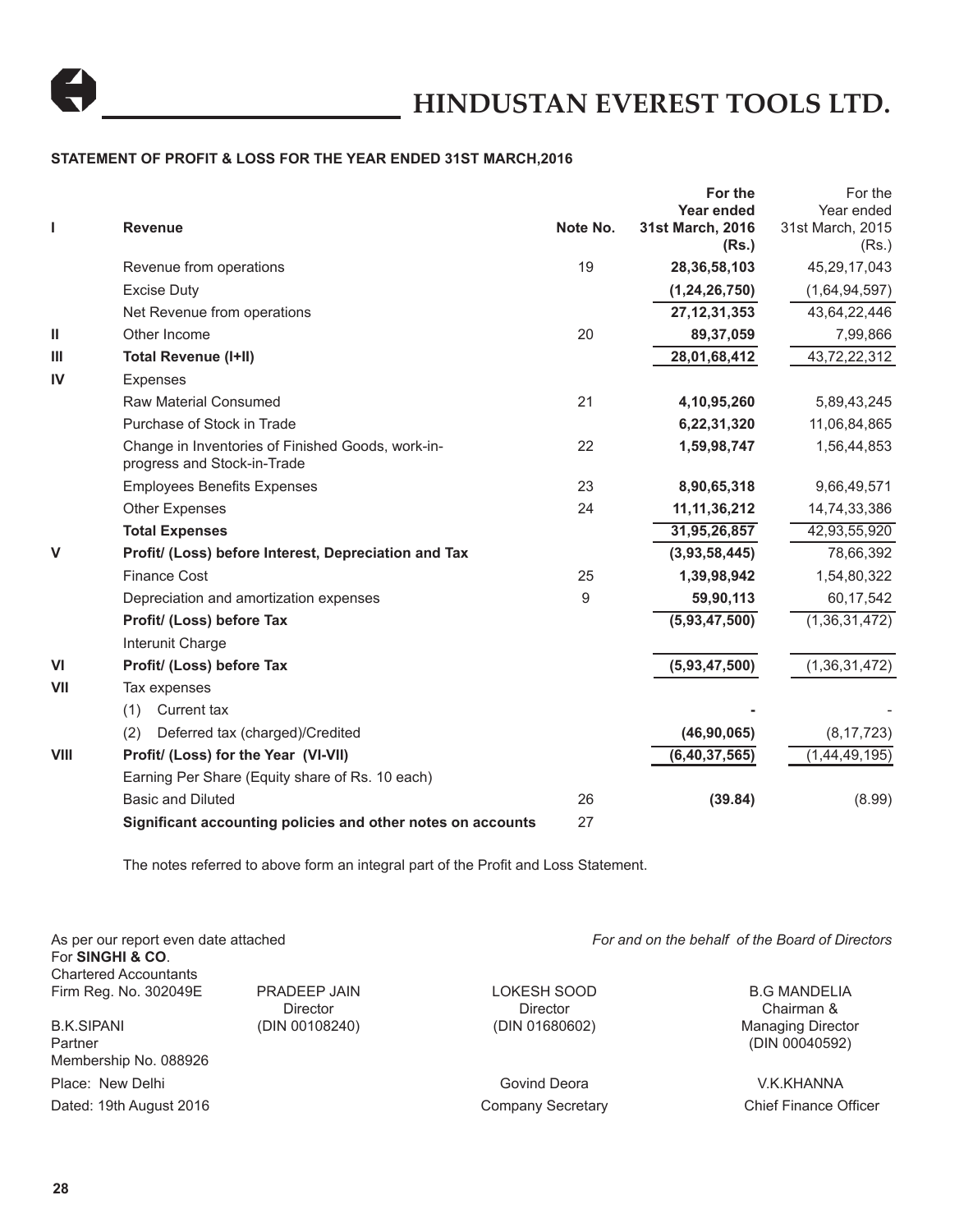Cash Flow Statement for the Year ended 31st March,2016

|   | <b>Particulars</b>                                       | <b>Current Year</b>        | Previous Year                 |
|---|----------------------------------------------------------|----------------------------|-------------------------------|
|   |                                                          | (Rs.)                      | (Rs.)                         |
| A | <b>CASH FLOW FROM OPERATING ACTIVITIES</b>               |                            |                               |
|   | Net Profit/(Loss) before tax<br>Add: Depreciation        | (5,93,47,500)<br>59,90,113 | (1, 36, 31, 472)<br>60,17,542 |
|   | Add: Finance Cost                                        | 1,39,98,942                | 1,54,80,322                   |
|   | Add: (Profit)/Loss on sale of fixed Assets               | 1,65,364                   | 9,89,136                      |
|   | Less: Dividend Received                                  | (9,508)                    | (27, 048)                     |
|   | Less: Interest Received                                  | (1, 44, 313)               | (2,00,393)                    |
|   | Operating profit before working capital change           | (3,93,46,902)              | 86,28,087                     |
|   | Adjustment for:                                          |                            |                               |
|   | Trade & Other Receivables                                | 2,55,30,532                | 6,97,865                      |
|   | Inventories                                              | 2,37,41,707                | 2,09,89,155                   |
|   | Trade & Other Payables                                   | 1,06,09,924                | (20, 68, 786)                 |
|   | <b>Cash Generated from Operations</b>                    | 2,05,35,261                | 2,82,46,321                   |
|   | Less: Direct Tax (Paid)/Refund                           | 1,02,974                   | 16,369                        |
|   | Net cash from/(used in) operating activities (A)         | 2,06,38,235                | 2,82,62,690                   |
| в | <b>CASH FLOW FROM INVESTMENT ACTIVITIES</b>              |                            |                               |
|   | Purchase of Fixed Assets                                 | (78, 36, 124)              | (42, 45, 614)                 |
|   | Sale of Fixed Assets                                     | 4,14,295                   | 4,38,798                      |
|   | Movement in Fixed Deposit                                |                            |                               |
|   | Movement in margin money                                 | 2,00,000                   |                               |
|   | Dividend Received                                        | 9,508                      | 27,048                        |
|   | <b>Interest Received</b>                                 | 1,73,259                   | 53,077                        |
|   | Net Cash Flow from investing activities (B)              | (70, 39, 062)              | (37, 26, 691)                 |
| C | <b>CASH FLOW FROM FINANCING ACTIVITIES</b>               |                            |                               |
|   | Proceeds from Long Term Borrowings (Net)                 | 74,61,414                  | (1, 30, 21, 657)              |
|   | Proceeds from short Term borrowings (Net)                | (1, 18, 14, 130)           | 37,50,609                     |
|   | Finance Cost                                             | (1, 34, 58, 942)           | (1,49,40,322)                 |
|   | Net Cash from/(used in) Financing Activities (C)         | (1,78,11,658)              | (2,42,11,370)                 |
|   | Net Cash increase/Decrease in cash & equivalents (A+B+C) | (42, 12, 485)              | 3,24,629                      |
|   | Cash & Cash Equivalents as at (Opening Balance)          | 49,67,796                  | 46,43,167                     |
|   | Cash & Cash Equivalents as at (Closing Balance)          | 7,55,311                   | 49,67,796                     |
|   | <b>Cash &amp; Cash Equivalents includes</b>              |                            |                               |
|   | Cash & Cheques in Hand                                   | 98,994                     | 72,800                        |
|   | Balance with schedule Banks                              | 6,56,317                   | 48,94,996                     |
|   |                                                          | 7,55,311                   | 49,67,796                     |
|   |                                                          |                            |                               |

Note: Previous Year figures have been regrouped, wherever found necessary

For and on the behalf of the Board of Directors

| As per our report even date attached<br>For SINGHI & CO.<br><b>Chartered Accountants</b> |                |                   | For and on the behalf of the Board of Direct |
|------------------------------------------------------------------------------------------|----------------|-------------------|----------------------------------------------|
| Firm Reg. No. 302049E                                                                    | PRADEEP JAIN   | LOKESH SOOD       | <b>B.G MANDELIA</b>                          |
|                                                                                          | Director       | Director          | Chairman &                                   |
| <b>B.K.SIPANI</b><br>Partner<br>Membership No. 088926                                    | (DIN 00108240) | (DIN 01680602)    | <b>Managing Director</b><br>(DIN 00040592)   |
| Place: New Delhi                                                                         |                | Govind Deora      | V.K.KHANNA                                   |
| Dated: 19th August 2016                                                                  |                | Company Secretary | <b>Chief Finance Officer</b>                 |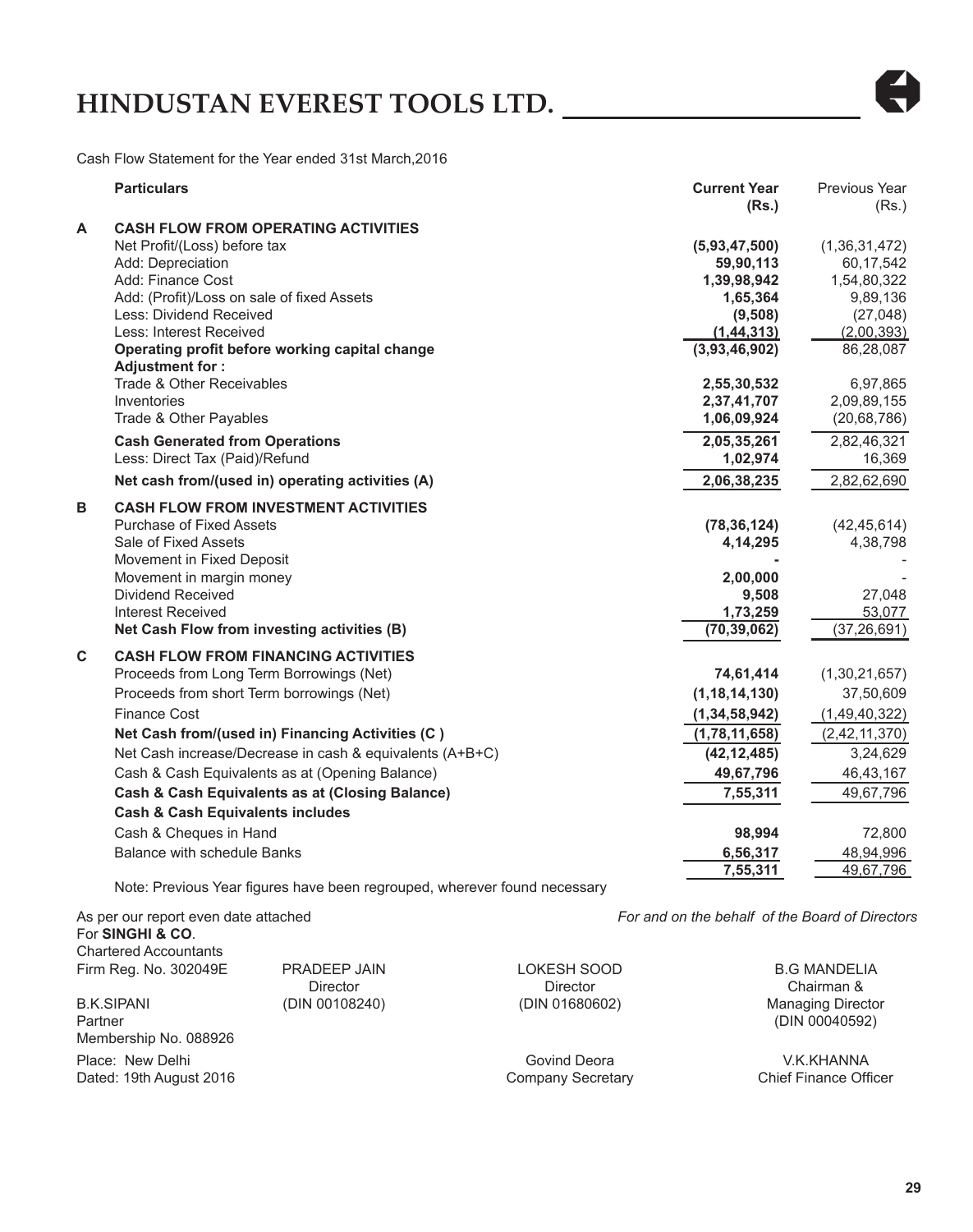

| NOTES ANNEXED TO AND FORMING PART OF BALANCE SHEET AS AT 31ST MARCH, 2016                   |                          |                          |
|---------------------------------------------------------------------------------------------|--------------------------|--------------------------|
|                                                                                             | As at                    | As at                    |
|                                                                                             | 31st March, 2016<br>(Rs) | 31st March, 2015<br>(Rs) |
| NOTE 1: SHARE CAPITAL                                                                       |                          |                          |
| <b>Authorised</b>                                                                           |                          |                          |
| 23,00,000 (Previous year 23,00,000) Equity Share of Rs. 10/- each                           | 2,30,00,000              | 2,30,00,000              |
| 20,000 (Previous Year 20,000) Redeemable Cumulative<br>Preference Shares of Rs. 100/- each. | 20.00.000                | 20.00.000                |
|                                                                                             | 2.50.00.000              | 2,50,00,000              |
| Issued Subscribed and paid-up:                                                              |                          |                          |
| 16,07,200. (Previous Year 16,07,200) Equity Share of Rs. 10/- each fully paid up.           | 1,60,72,000              | 1.60.72.000              |
|                                                                                             | 1,60,72,000              | 1,60,72,000              |

# Notes:

## (a) **Reconciliation of Shares Outstanding at the beginning and the end of the year are given below:**

|                                                         |                | As at<br>31st March, 2016 |                | As at<br>31st March, 2015 |
|---------------------------------------------------------|----------------|---------------------------|----------------|---------------------------|
|                                                         | <b>Numbers</b> | Rs.                       | <b>Numbers</b> | Rs.                       |
| Equity Shares Outstanding at the begnning of the Year   | 16.07.200      | 1,60,72,000               | 16.07.200      | 1.60.72.000               |
| Add: Equity Share issued during the Year                |                |                           |                | $\overline{\phantom{0}}$  |
| Less: Equity Share bought back/redeemed during the year |                |                           |                |                           |
|                                                         |                |                           |                |                           |
| Equity Shares Outstanding at the end of the Year        | 16.07.200      | 1,60,72,000               | 16.07.200      | 1,60,72,000               |

#### **(b) Detail of Shareholding more than 5% of the company as on reporting date are given below:**

|                                                                     |                     | As at<br>31st March, 2016 |                         | As at<br>31st March, 2015 |
|---------------------------------------------------------------------|---------------------|---------------------------|-------------------------|---------------------------|
| Name of the Shareholder                                             | <b>No.of Shares</b> |                           | Percentage No.of Shares | Percentage                |
| M/S Mandelia Investment Pvt. Ltd.<br>M/S Transparent Agro Pvt. Ltd. | 8.34.470<br>89,990  | 51.92%<br>5.60%           | 8.34.470<br>89.990      | 51.92%<br>5.60%           |

# **(c ) Right attached to Equity Shares:**

The Company has one class of equity shares having at par value of Rs. 10/- per share. Each shareholder is eligible for one vote per share held. The dividend proposed by the Board of Directos is subject to the approval of the shareholders in the ensuing Annual General Meeting, except in case of interim dividend. In the event of liquidation,the equity shareholders are eligible to receive the remaining assets of the Company after distribution of all preferential amounts, in proportion of their shareholding.

|                                                                   | As at                                                         | As at           |
|-------------------------------------------------------------------|---------------------------------------------------------------|-----------------|
|                                                                   | 31st March, 2016                                              | 31st March.2015 |
|                                                                   | (Rs)                                                          | (Rs)            |
| <b>NOTE 2: RESERVE AND SURPLUS</b>                                |                                                               |                 |
| <b>Capital Reserve:</b><br>(a)                                    |                                                               |                 |
| Opening Balance                                                   | 7,52,400                                                      | 7,52,400        |
| <b>Revaluation of Fixed Assets Reserve</b><br>(b)                 |                                                               |                 |
| Opening Balance                                                   | 14,71,751                                                     | 14,71,751       |
| <b>Share Premium Account</b><br>(c)                               |                                                               |                 |
| Opening Balance                                                   | 73.28.000                                                     | 73.28.000       |
| <b>General Reserve</b><br>(d)                                     |                                                               |                 |
| Opening Balance                                                   | (1,42,22,598)                                                 | 2,26,597        |
| Less: Profit/(Loss) for the year as per Profit and Loss Statement | $(6,40,37,565)$ $(78,260,163)$ $(1,44,49,195)$ $(14,222,598)$ |                 |
| Total (a+b+c+d)                                                   | (68, 708, 012)                                                | (4.670.447)     |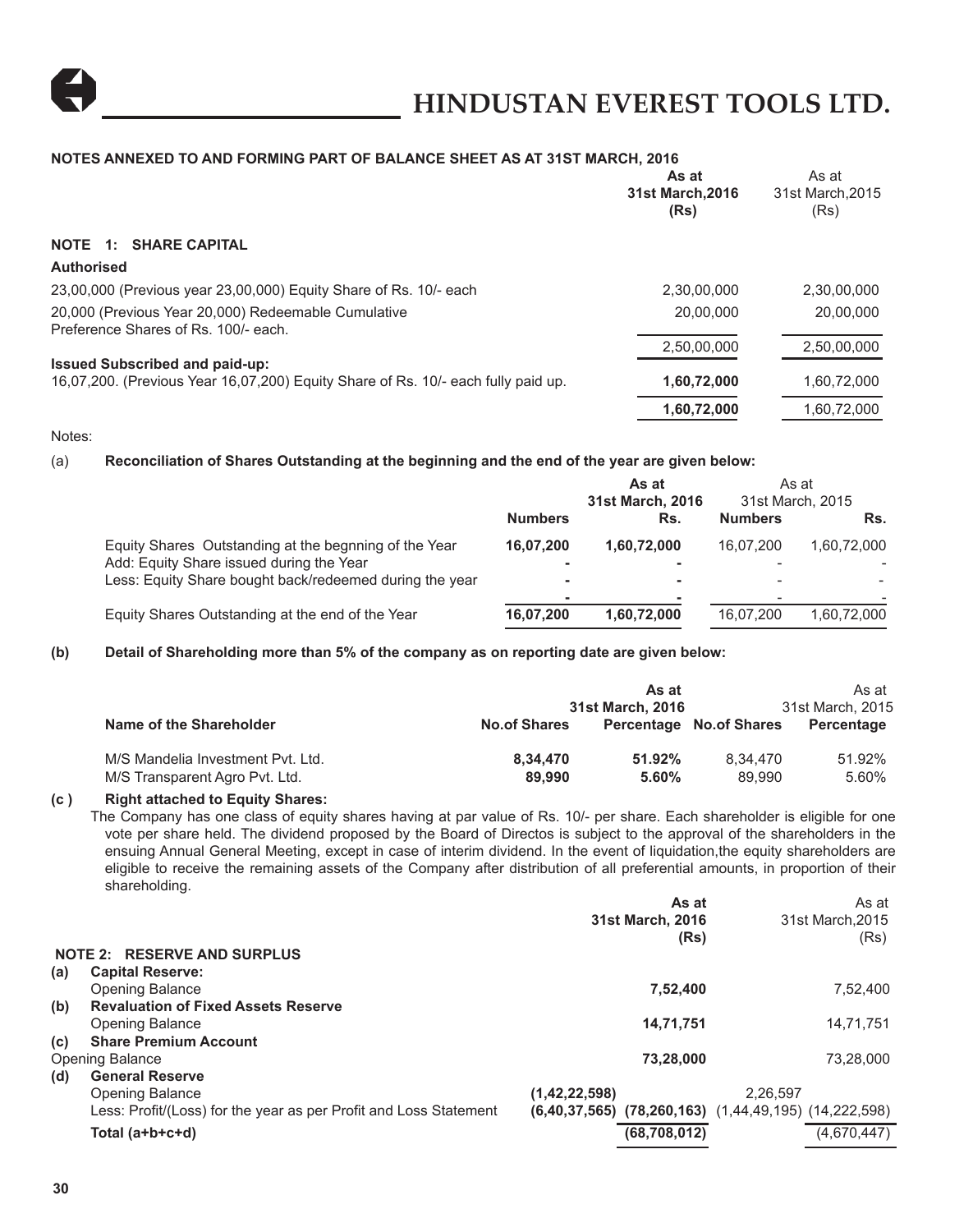

# **NOTE 3: LONG TERM BORROWINGS**

|       |                                  |      |             | <b>Non Current Portion</b> |                                                                     | <b>Current Portion</b> |
|-------|----------------------------------|------|-------------|----------------------------|---------------------------------------------------------------------|------------------------|
|       |                                  |      | As at       | As at                      | As at                                                               | As at                  |
|       |                                  | Ref. |             |                            | 31st March, 2016 31st March, 2015 31st March, 2016 31st March, 2015 |                        |
|       |                                  |      | (Rs)        | (Rs)                       | (Rs.)                                                               | (Rs.)                  |
| (i)   | <b>Secured</b>                   |      |             |                            |                                                                     |                        |
|       | Term Loan from Bank              | 3.1  |             | 3,00,000                   |                                                                     | 12,00,000              |
|       | Vehicle Loan from Bank           |      | 26,24,184   | 10,69,026                  | 19,64,104                                                           | 18,97,052              |
|       | Total (i)                        |      | 26,24,184   | 13,69,026                  | 19,64,104                                                           | 30,97,052              |
| (ii)  | Unsecured                        |      |             |                            |                                                                     |                        |
|       | Loan from Managing Director      | 27.9 | 4,03,84,547 | 3,30,45,343                |                                                                     |                        |
|       | & Joint Mananging                |      |             |                            |                                                                     |                        |
|       | Director & their associatesd.    |      |             |                            |                                                                     |                        |
|       | (Interest free loan)             |      |             |                            |                                                                     |                        |
|       | Loan fron a Body Corporate       |      |             | 50,00,000                  | 50,00,000                                                           |                        |
|       | Total (ii)                       |      | 4,03,84,547 | 3,80,45,343                | 50,00,000                                                           |                        |
|       | Total (i) + (ii)                 |      | 4,30,08,731 | 3,94,14,369                | 69,64,104                                                           | 30,97,052              |
| (iii) | Amount disclosed under the head  |      |             |                            |                                                                     |                        |
|       | <b>Other Current Liabilities</b> |      |             |                            | (69, 64, 104)                                                       | (30, 97, 052)          |
|       | Total (iii)                      |      | 4,30,08,731 | 3,94,14,369                |                                                                     |                        |

**3.1 (a)** Secured against Land, Building and Plant & Machinery and other immovable & movable Fixed Assets of the Company. These Loans further secured by personal gurantees of Chairman & Managing Director of the Company.

(b) Term Loan from bank carring interest rate 15.45% (Previous Year 15.45% p.a) and payable in quaterly installment of Rs.3,00,000/-

(C ) Vehicle Loan from Bank secured by hypothication of vehicles financed and carries interest rate of 10.50% to 12.50% (Previous Year 10.50% to 12.50%) per annum. Payable in monthly instalment in balance 21 months (Previous year 33 months)

| <b>NOTE 4: PROVISIONS</b>               |           |           | <b>Non Current Portion</b> |                                                                     | <b>Current Portion</b> |
|-----------------------------------------|-----------|-----------|----------------------------|---------------------------------------------------------------------|------------------------|
|                                         |           | As at     | As at                      | As at                                                               | As at                  |
|                                         | Ref.      |           |                            | 31st March, 2016 31st March, 2015 31st March, 2016 31st March, 2015 |                        |
|                                         |           | (Rs)      | (Rs)                       | (Rs.)                                                               | (Rs.)                  |
| <b>Provision for employees benefits</b> |           |           |                            |                                                                     |                        |
| Gratuity                                | Note.27.8 | 43.90.912 | 1,04,51,029                | 1,34,94,520                                                         | 60,50,163              |
| <b>Accrued Leave</b>                    |           | 8.65.907  | 10.98.825                  | 9.01.452                                                            | 7.73.284               |
| <b>Total</b>                            |           | 52,56,819 | 1,15,49,854                | 1,43,95,972                                                         | 68,23,447              |

|                                              | As at<br>31st March, 2016<br>(Rs) | As at<br>31st March, 2015<br>(Rs.) |
|----------------------------------------------|-----------------------------------|------------------------------------|
| <b>NOTE-5: OTHER NON CURRENT LIABILITIES</b> |                                   |                                    |
| <b>Trade Deposits</b>                        | 42,00,000                         | 94,79,761                          |
|                                              | 42,00,000                         | 94,79,761                          |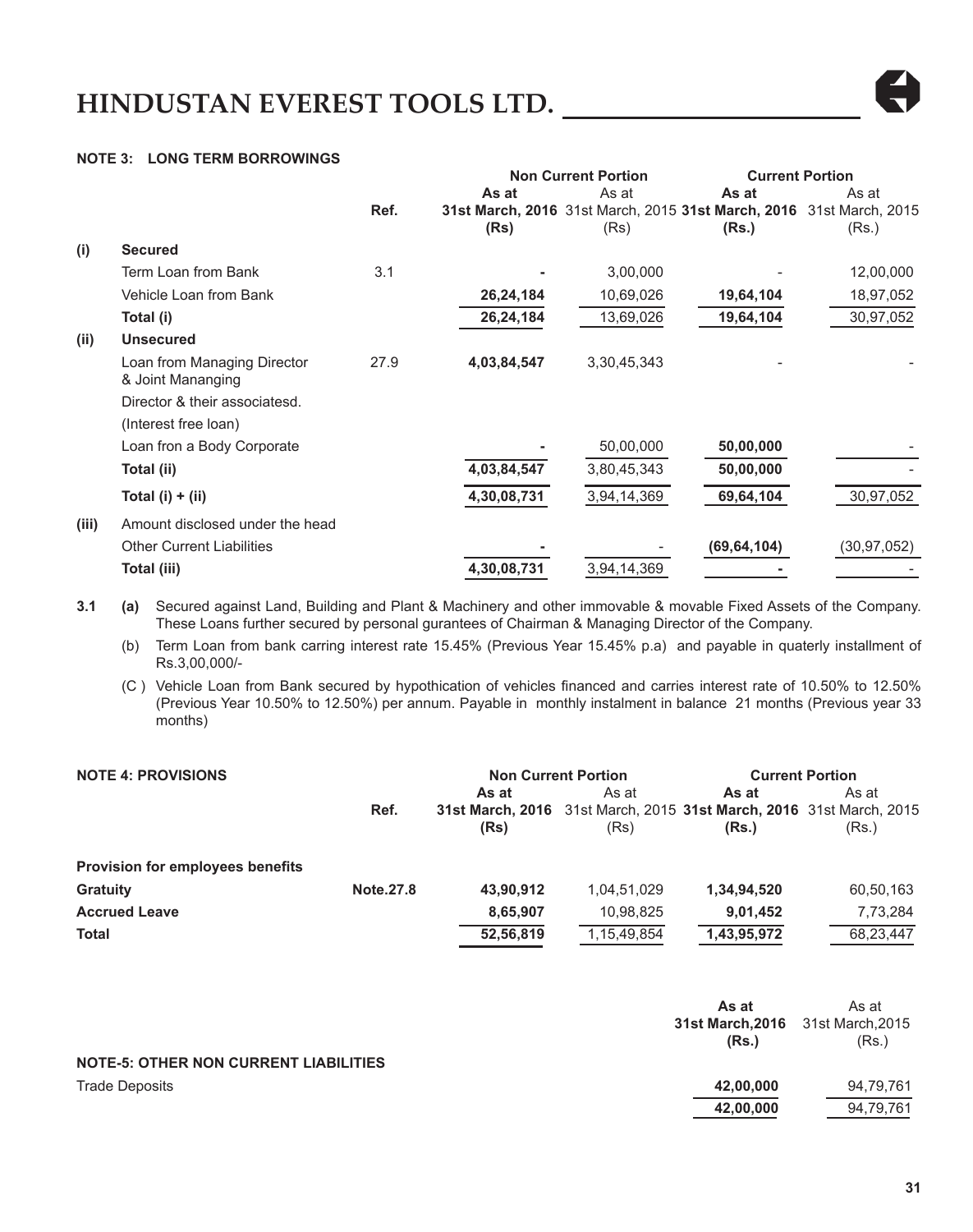|                                                   | As at<br>31st March, 2016<br>(Rs.) | As at<br>31st March.2015<br>(Rs.) |
|---------------------------------------------------|------------------------------------|-----------------------------------|
| <b>NOTE-6: SHORT TERM BORROWINGS</b>              |                                    |                                   |
| Short Term Loan from Banks (Repayable on demand): |                                    |                                   |
| Secured                                           |                                    |                                   |
| Packing/ Cash credit facilities                   | 10,31,66,910                       | 11,49,81,040                      |
|                                                   | 10,31,66,910                       | 11,49,81,040                      |
| <b>Nature of security</b>                         |                                    |                                   |

Packing/Cash Credit Limits from Bank secured by hypothecation of Raw Material, Stores, Tools & Dies (not forming part of Plant & Machinery) Finished Goods, Work-in progress,Bill of lading and /or Goods in course of clearance or in transit & First charge on Movable/Immovable Assets of the Company other than those having exclusive charge. These loans further secured by personal gurantees of Chairman & Managing Director of the Company.

|                                       |           | As at<br>31st March, 2016<br>(Rs.) | As at<br>31st March, 2015<br>(Rs.) |
|---------------------------------------|-----------|------------------------------------|------------------------------------|
| <b>NOTE-7: TRADE PAYABLE</b>          |           |                                    |                                    |
| Sundry Creditors for goods & services | 7.1 & 7.2 | 7,77,29,433                        | 7,17,84,436                        |
|                                       |           | 7,77,29,433                        | 7.17.84.436                        |

- **7.1** The Company has not received any intimation from any if its suppliers regarding their status under the Micro and Small Medium Enterprises Act and hence disclosures, relating to amounts unpaid as at the year end along with interest if any payable as required under the said Act have not been given.
- **7.2** Trade Payables are subject to reconciliation & confirmations.

| <b>NOTE-8: OTHER CURRENT LIABILITIES</b>    |             |                          |
|---------------------------------------------|-------------|--------------------------|
| Trade Deposits*                             | 50,85,820   | $\overline{\phantom{0}}$ |
| Loan from Body Corporate                    | 50,00,000   |                          |
| Current maturities of long term debt        | 19,64,104   | 30,97,052                |
| Interest accrued & due on Borrowings        | 32,40,000   | 27,00,000                |
| <b>Employee Emoluments</b>                  | 1,57,39,080 | 96,64,335                |
| <b>Statutory Dues Payable</b>               | 51,32,231   | 61,17,403                |
| Advance from & Credit balance of Customers* | 34,10,096   | 49,20,291                |
|                                             | 3,95,71,331 | 2,64,99,081              |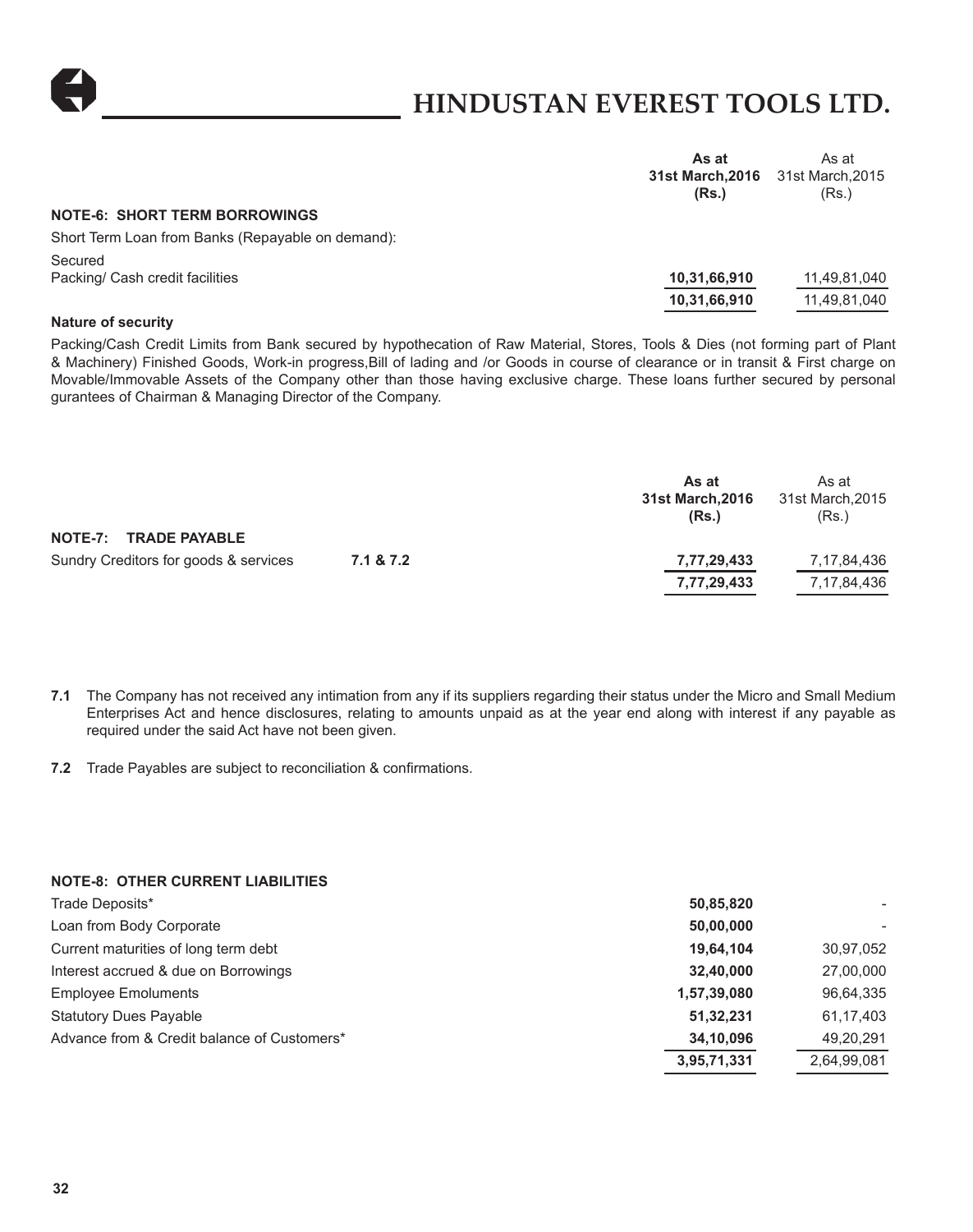# FIXED ASSETS - TANGIBLE ASSETS **NOTE-9: FIXED ASSETS -TANGIBLE ASSETS**NOTE-9:

|                         |                                          |           | GROSS BLOCK               |                          |                    |                        | <b>DEPRECIATION</b>       |                          |                     | <b>NET BLOCK</b>    |
|-------------------------|------------------------------------------|-----------|---------------------------|--------------------------|--------------------|------------------------|---------------------------|--------------------------|---------------------|---------------------|
| Description of Assets   | Cost as at<br>.04.2015<br>$\overline{5}$ | Additions | Adjustments<br>Less Sale/ | 31.03.2016<br>Total Cost | Upto<br>01.04.2015 | During the<br>Provided | Adjustments<br>Less Sale/ | 31.03.2016<br>Total upto | 31.03.2016<br>As at | As at<br>31.03.2015 |
| Tangible Assets         | (Rs.)                                    | (Rs.      | (Rs.                      | (Rs.)                    | (Rs.)              | Year (Rs.              | (Rs.                      | (Rs.                     | (Rs.                | (Rs.)               |
| Land (Free Hold)**      | 18,71,600                                |           |                           | 18,71,600                |                    |                        |                           |                          | 18,71,600           | 18,71,600           |
| Building                | 2,28,73,504                              |           |                           | 2,28,73,504              | 1,21,12,737        | 3,19,801               |                           | 1,24,32,538              | 1,04,40,966         | 1,07,60,767         |
| Plant & Equipments      | 12,73,96,215                             | 1,29,580  | 52,57,120                 | 12,22,68,675             | 9,85,53,775        | 24,87,665              | 48,08,475                 | 9,62,32,965              | 2,60,35,710         | 2,88,42,440         |
| Laboratory Apparatus    | 2,31,939                                 |           |                           | 2,31,939                 | 2,26,595           | 432                    |                           | 2,27,027                 | 4,912               | 5,344               |
| Jigs & Fixture*         | 15,89,213                                |           |                           | 15,89,213                | 15,22,225          |                        |                           | 15,22,225                | 66,988              | 66,988              |
| Motor Vehicle & Cycles  | 2,12,88,853                              | 67,10,000 | 10,40,850                 | 2,69,58,003              | 94,14,904          | 20,49,191              | 8,84,584                  | 1,05,79,511              | 1,63,78,492         | 1,18,73,949         |
| Electric Installations  | 67,96,945                                | 38,902    |                           | 68,35,847                | 56,17,547          | 75,785                 |                           | 56,93,332                | 11,42,515           | 11,79,398           |
| Tubewell & Water Supply |                                          |           |                           |                          |                    |                        |                           |                          |                     |                     |
| Installation            | 6,74,084                                 |           |                           | 6,74,084                 | 4,05,072           | 13,276                 |                           | 4,18,348                 | 2,55,736            | 2,69,012            |
| Furniture & Fixture     | 60,94,545                                | 1,39,907  |                           | 62,34,452                | 35,35,865          | 2,37,711               |                           | 37,73,576                | 24,60,876           | 25,58,680           |
| Air Conditioner         | 41,74,811                                |           |                           | 41,74,811                | 22,40,869          | 1,47,877               |                           | 23,88,746                | 17,86,065           | 19,33,942           |
| Computers               | 70,13,392                                | 65,525    | 35,175                    | 70,43,742                | 58,49,937          | 2,84,739               |                           | 61,34,676                | 9,09,066            | 11,63,455           |
| Other Office Equipments | 1,08,21,919                              | 7,52,210  |                           | 1, 15, 74, 129           | 70,70,830          | 3,69,073               |                           | 74,39,903                | 41,34,226           | 37,51,089           |
| Fire Extinguisher       | 1,88,759                                 |           |                           | 1,88,759                 | 1,57,859           | 3,025                  |                           | 1,60,884                 | 27,875              | 30,900              |
| Weigh Bridge            | 3,36,238                                 |           |                           | 3,36,238                 | 3,19,615           | 1,538                  |                           | 3,21,153                 | 15,085              | 16,623              |
| Total                   | 21, 13, 52, 017                          | 78,36,124 | 63,33,145                 | 21,28,54,996             | 14,70,27,830       | 59,90,113              | 56,93,059                 | 14,73,24,884             | 6,55,30,112         | 6,43,24,187         |
| Previous Year           | 21,08,12,879                             | 42,22,945 | 36,83,807                 | 21, 13, 52, 017          | 14,32,66,161       | 60,17,542              | 22,55,873                 | 14,70,27,830 6,43,24,187 |                     | 6,75,46,818         |

\*As certified and valued by the Management. \*As certified and valued by the Management. \*\*includes Rs. 14,71,751/- added on account of revalution done in one of the previous years. \*\*includes Rs. 14,71,751/- added on account of revalution done in one of the previous years.

# **HINDUSTAN EVEREST TOOLS LTD.**

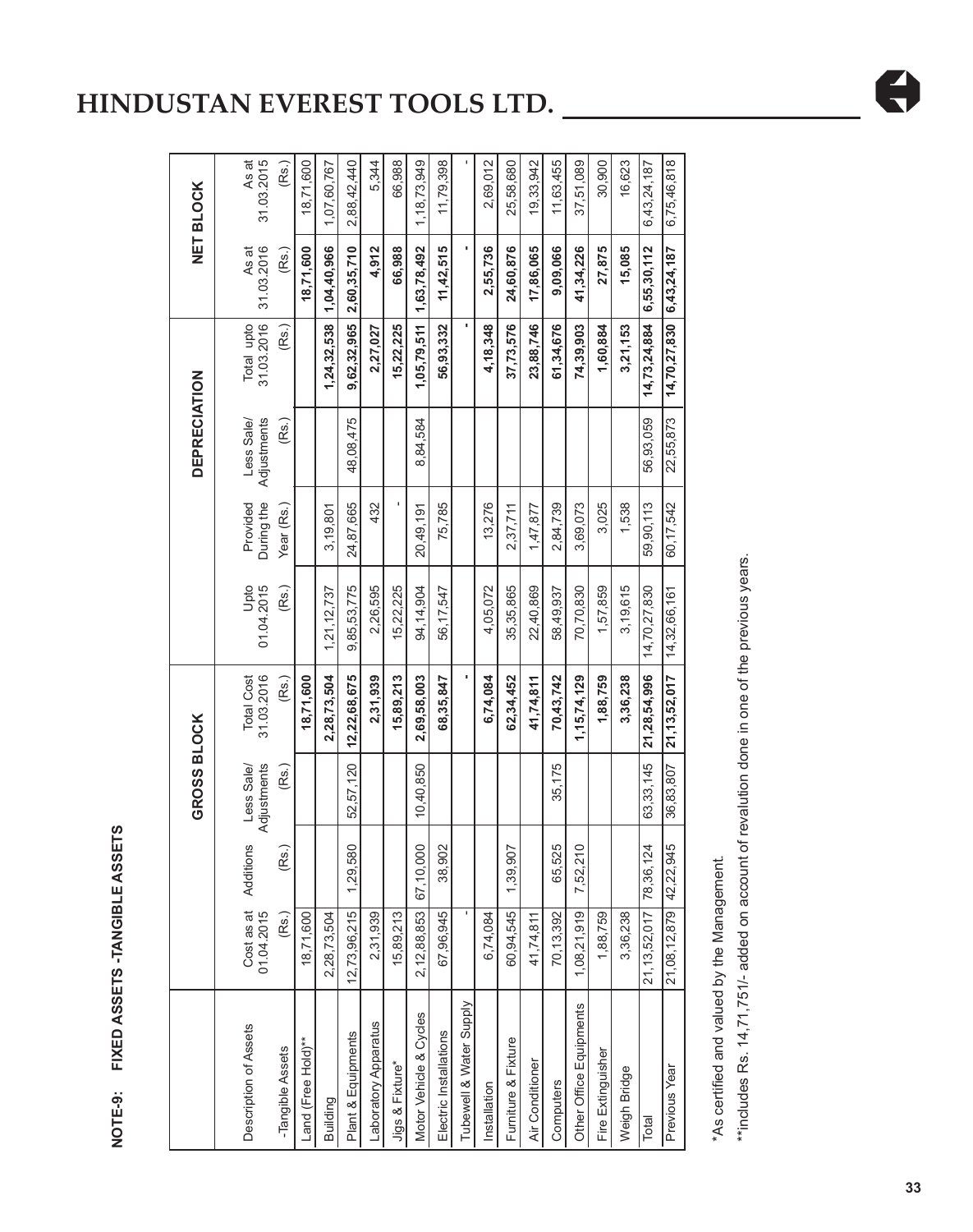

|                                                                                                                                                                         |      | As at<br>31st March, 2016<br>(Rs.) | As at<br>31st March, 2015<br>(Rs.) |
|-------------------------------------------------------------------------------------------------------------------------------------------------------------------------|------|------------------------------------|------------------------------------|
| <b>NOTE-10: NON CURRENT INVESTMENTS</b><br>(Valued at cost) (Other than trade.)<br>Fully paid up Equity Shares                                                          |      |                                    |                                    |
| <b>Quoted (At Cost)</b>                                                                                                                                                 |      |                                    |                                    |
| 3508 (Previous Year 3508 shares) of Rs. 5/- each<br>M/S Jay Shree Tea & Industries Ltd<br>6000 (Previous Year 6000 shares) of Rs. 1 each<br>M/S Hindalco Industries Ltd | 10.1 | 1,50,099<br>5,32,550               | 1,50,099<br>5,32,550               |
| <b>Unquoted (At Cost)</b>                                                                                                                                               |      |                                    |                                    |
| 4000 (Previous Year 4000 shares) of Rs. 10 each<br>M/S Bharat Commerce & Industries Ltd                                                                                 |      | 1,21,404<br>8,04,053               | 1,21,404<br>8,04,053               |
| Less: Provision for diminution In value of long Term Investment                                                                                                         |      | 1,21,404<br>6,82,649               | 1,21,404<br>6,82,649               |
| Aggregate Book Value of Quoted investment                                                                                                                               |      | 6,82,649                           | 6,82,649                           |
| Aggregate amount of Unquoted investment                                                                                                                                 |      | 1,21,044                           | 1,21,404                           |
| Aggregate Market Value of Quoted investment                                                                                                                             |      | 8,14,128                           | 10,25,523                          |
| 10.1 877 equity shares of '10/- each received as bonus shares in earlier year                                                                                           |      |                                    |                                    |
| <b>NOTE 11: Deferred Tax Assets</b>                                                                                                                                     |      |                                    |                                    |
| On Unabsorbed Depreciation                                                                                                                                              | 11.1 |                                    | 83,19,039                          |
| On Retirement Benefits                                                                                                                                                  |      |                                    | 46,90,065                          |
|                                                                                                                                                                         |      |                                    | 1,30,09,104                        |
| Less Deferred Tax Liabilities                                                                                                                                           |      |                                    |                                    |
| On Depreciation<br>Net Deferred Tax Assets                                                                                                                              |      |                                    | 83,19,039<br>46,90,065             |
| At A Deferred toy coacte as unobservated depresiation has been researched in the provisue very to the outport deferred toy lighility o                                  |      |                                    |                                    |

11.1 Deferred tax assets on unabsorbed depreciation has been recognised in the previous year to the extent deferred tax liability on timing difference of depreciation provided, the reversal of which will result in sufficient income. In view of Losses of Deffered Tax Assets has been charged off during the year.

|                                                          | As at<br>31st March, 2016<br>(Rs.) | As at<br>31st March, 2015<br>(Rs.) |
|----------------------------------------------------------|------------------------------------|------------------------------------|
| <b>LONG TERM LOANS &amp; ADVANCES</b><br><b>NOTE-12:</b> |                                    |                                    |
| Unsecured, Considered Good                               |                                    |                                    |
| Deposit with Govt. Department & Others.                  | 40,25,856                          | 40,22,892                          |
| Deposit with others                                      | 6,61,187                           | 12,12,968                          |
|                                                          | 46,87,043                          | 52,35,860                          |
| * Long Term Loans & Advances are Subject to confirmation |                                    |                                    |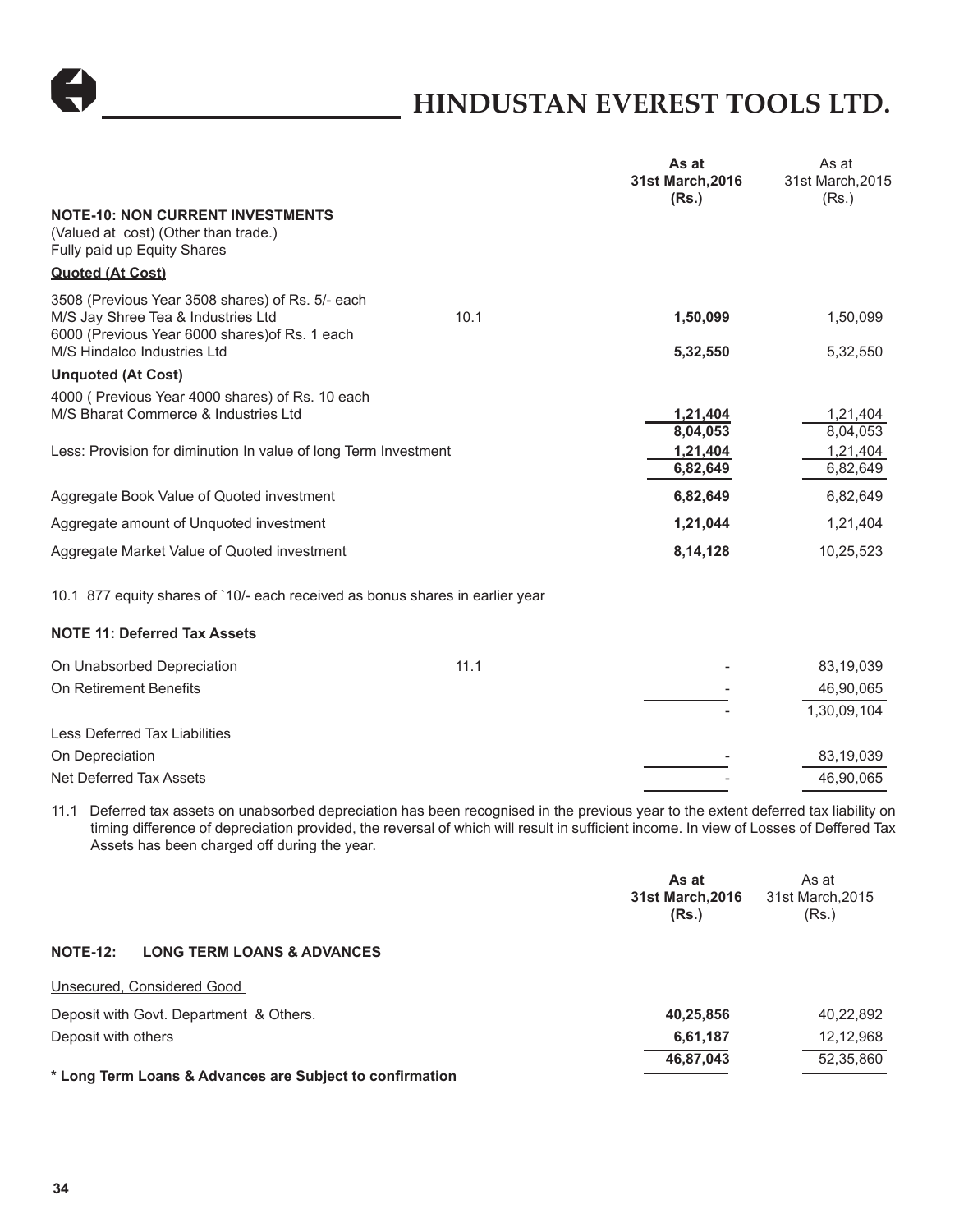

|                                                    |            | As at<br>31st March, 2016 | As at<br>31st March, 2015 |
|----------------------------------------------------|------------|---------------------------|---------------------------|
|                                                    | Ref.       | (Rs.)                     | (Rs.)                     |
| <b>NOTE-13:</b><br><b>INVENTORIES*</b>             | 27.1(viii) |                           |                           |
| (As taken. Valued and certified by the management) |            |                           |                           |
| <b>Raw Materials</b>                               |            | 38,83,077                 | 65,89,323                 |
| Work-in-Progress (Hand Tools)                      |            | 1,32,95,985               | 1,85,72,413               |
| <b>Finished Goods</b>                              |            | 6,03,36,576               | 6,49,63,726               |
| Stock in trade                                     |            | 1,47,06,488               | 2,00,38,646               |
| Stores, Spare Parts, Tools & Accessories etc.      |            | 2,71,36,756               | 3,03,52,992               |
| (includes dies 7178097/-(previous Year 8282477/-)  |            |                           |                           |
| Others (Steel Scrap)                               |            | 1,80,349                  | 9,43,360                  |
| Others (Packing)                                   |            | 11,48,080                 | 29,68,558                 |
|                                                    |            |                           |                           |
|                                                    |            | 12,06,87,311              | 14,44,29,018              |

\* Note:- Inventories except work-in-progress has not been physically verified during the year and same has been considered as per quantity appearing in the books of accounts. Adjustments for variances, if any, shall be made on completion of physical verification of inventories. In the opinion of the management there shall not be any material impact on carrying value of inventories.

|                                           |      | As at<br>31st March, 2016<br>(Rs.) | As at<br>31st March, 2015<br>(Rs.) |
|-------------------------------------------|------|------------------------------------|------------------------------------|
| <b>TRADE RECEIVABLE</b><br>$NOTE-14:$     | 14.1 |                                    |                                    |
| (Considered good unless otherwise stated) |      |                                    |                                    |
| Debts exceeding six months from due date: |      |                                    |                                    |
| Considered good                           |      | 21,35,903                          | 2,29,22,770                        |
| <b>Considered Doubtful</b>                |      | 1,02,37,268                        | 23,93,762                          |
| Less:- Provision for doubtful debts       |      | (1,02,37,268)                      | (23, 93, 762)                      |
|                                           |      | 21,35,903                          | 2,29,22,770                        |
| Other Debts less than six month           |      |                                    |                                    |
| Considered good                           |      | 2,95,56,693                        | 2,88,42,525                        |
|                                           |      | 3, 16, 92, 596                     | 5, 17, 65, 295                     |

14.1 (a) Trade Receivables become due on the date of Invoice.

(b) Export Debts are not covered by any hedge instrument or otherwise Rs. 1,68,35,690/-(previous year Rs.1,72,71,128/-)

(c ) Trade Receivables are subject to reconciliation & confirmation.

# **NOTE-15: CASH & BANK BALANCES**

| Cash & Cash Equivalent                                                 |      |           |           |
|------------------------------------------------------------------------|------|-----------|-----------|
| Cash & Cheques in hand (As certified)                                  |      | 98.994    | 72,800    |
| in Current Account (Including balance Rs. 19274)                       |      |           |           |
| is un-confirmed)                                                       |      | 6,56,317  | 48,94,996 |
| Total (A)                                                              |      | 7,55,311  | 49.67.796 |
| <b>Earmarked balances with banks</b>                                   | 15.1 |           |           |
| Fixed Deposit (Maturity Beyond 90 Days from deposit date)              |      | 1,90,000  | 1,90,000  |
| Balances with bank to the extent held as margin money                  |      | 12,75,000 | 14,75,000 |
| in Saving Account                                                      |      | 8,000     | 8,000     |
| Total (B)                                                              |      | 14,73,000 | 16,73,000 |
| Total (A+B)                                                            |      | 22,28,311 | 66.40.796 |
| 15.1 Pledge with Central Excise Authorities & subject to confirmation) |      |           |           |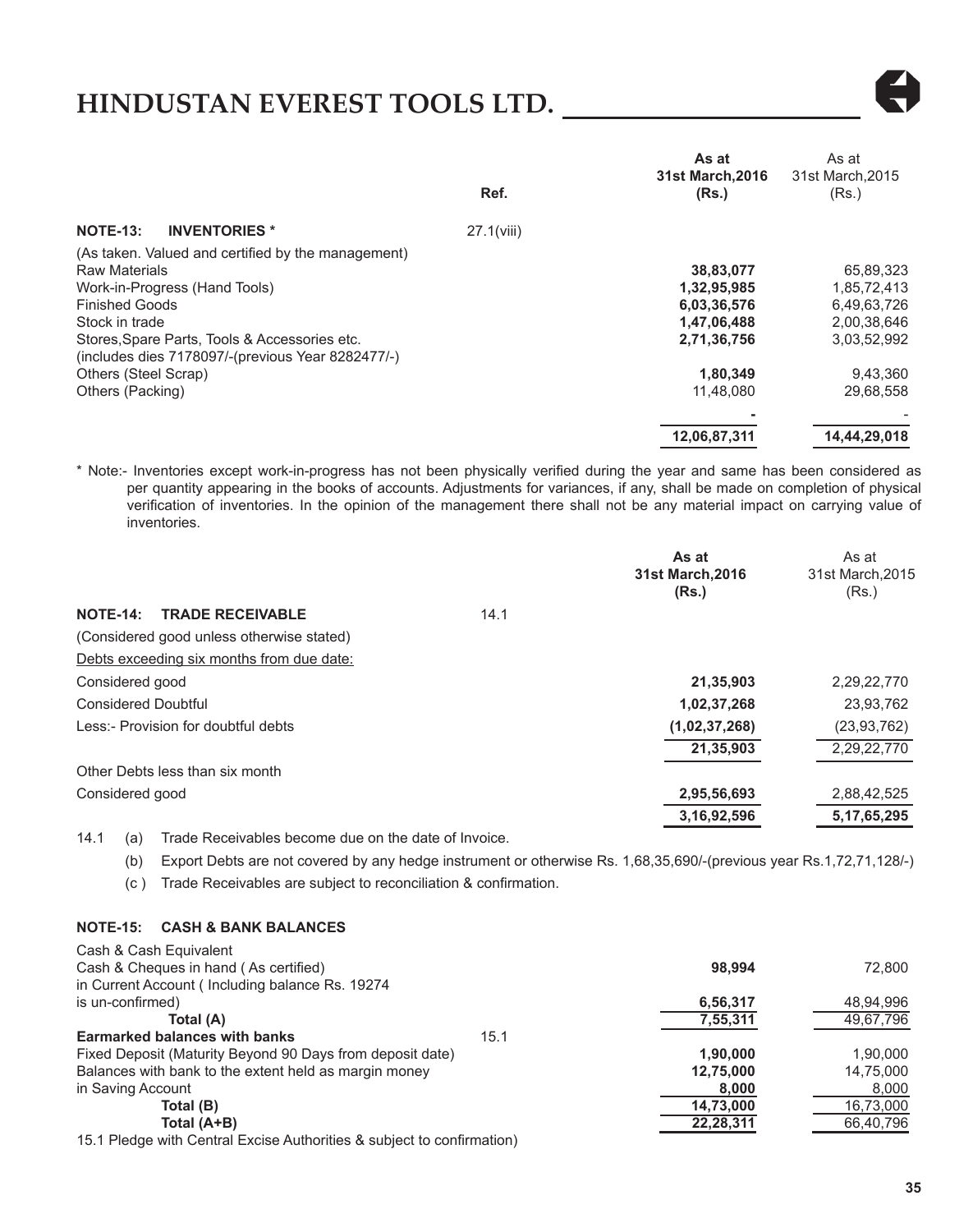$\bigoplus$ 

# **HINDUSTAN EVEREST TOOLS LTD.**

|                                                                                                                    |      | As at<br>31st March, 2016<br>(Rs.) | As at<br>31st March, 2015<br>(Rs.) |
|--------------------------------------------------------------------------------------------------------------------|------|------------------------------------|------------------------------------|
| <b>NOTE-16:</b><br><b>SHORT TERM LOANS &amp; ADVANCES</b><br>(Unsecured, Considered Good unless otherwise stated)  |      |                                    |                                    |
| <b>Considered Good</b>                                                                                             |      |                                    |                                    |
| Pre-paid Expenses                                                                                                  |      | 8,73,492                           | 14,30,915                          |
| Advances to Suppliers                                                                                              | 16.1 | 23,75,222                          | 26,22,857                          |
| Advances to Employees                                                                                              |      | 15,29,492                          | 15,06,634                          |
| Advance Tax /Tax deducted at source                                                                                |      | 53,650                             | 1,56,624                           |
| <b>Balance with Excise Authorities</b>                                                                             |      | 3,49,456                           | 3,92,935                           |
| Total (a)                                                                                                          |      | 51,81,312                          | 61,09,965                          |
| <b>Considered doubtful</b>                                                                                         |      |                                    |                                    |
| <b>Advances to Suppliers</b>                                                                                       |      |                                    | 3,85,203                           |
| Less: Provision for doubtful                                                                                       |      |                                    | 3,85,203                           |
| Total (b)                                                                                                          |      |                                    |                                    |
| Total $(a) + (b)$                                                                                                  |      | 51,81,312                          | 61,09,965                          |
| <b>NOTE-17:</b><br><b>OTHER CURRENT ASSETS</b><br><b>Export Incentive Receivable</b><br>Insurance claim Receivable |      | 38,91,808                          | 55,43,445<br>21,28,059             |
| Interest accrued on Fixed Deposit etc.                                                                             |      | 28,946                             | 3,61,533                           |
|                                                                                                                    |      | 39,20,754                          | 80,33,037                          |
|                                                                                                                    |      |                                    |                                    |
| <b>NOTE-18:</b><br><b>COMMITMENTS AND CONTINGENT LIABILITIES</b><br>a) Commitments:                                |      |                                    |                                    |
| Estimated amount of contract remaining to be executed and not provided for                                         |      |                                    |                                    |
| (Advance paid Rs.Nil Previous year Rs.Nil)                                                                         |      |                                    |                                    |
| b) Contingent Liabilities                                                                                          |      |                                    |                                    |
| Bonds & Bank Guarantees outstanding (Margine Money paid Rs. 183000/-<br>(Previous year Rs. 1,83,000/-)             |      |                                    |                                    |
|                                                                                                                    |      | 80,000                             | 80,000                             |
|                                                                                                                    |      | 80,000                             | 80,000                             |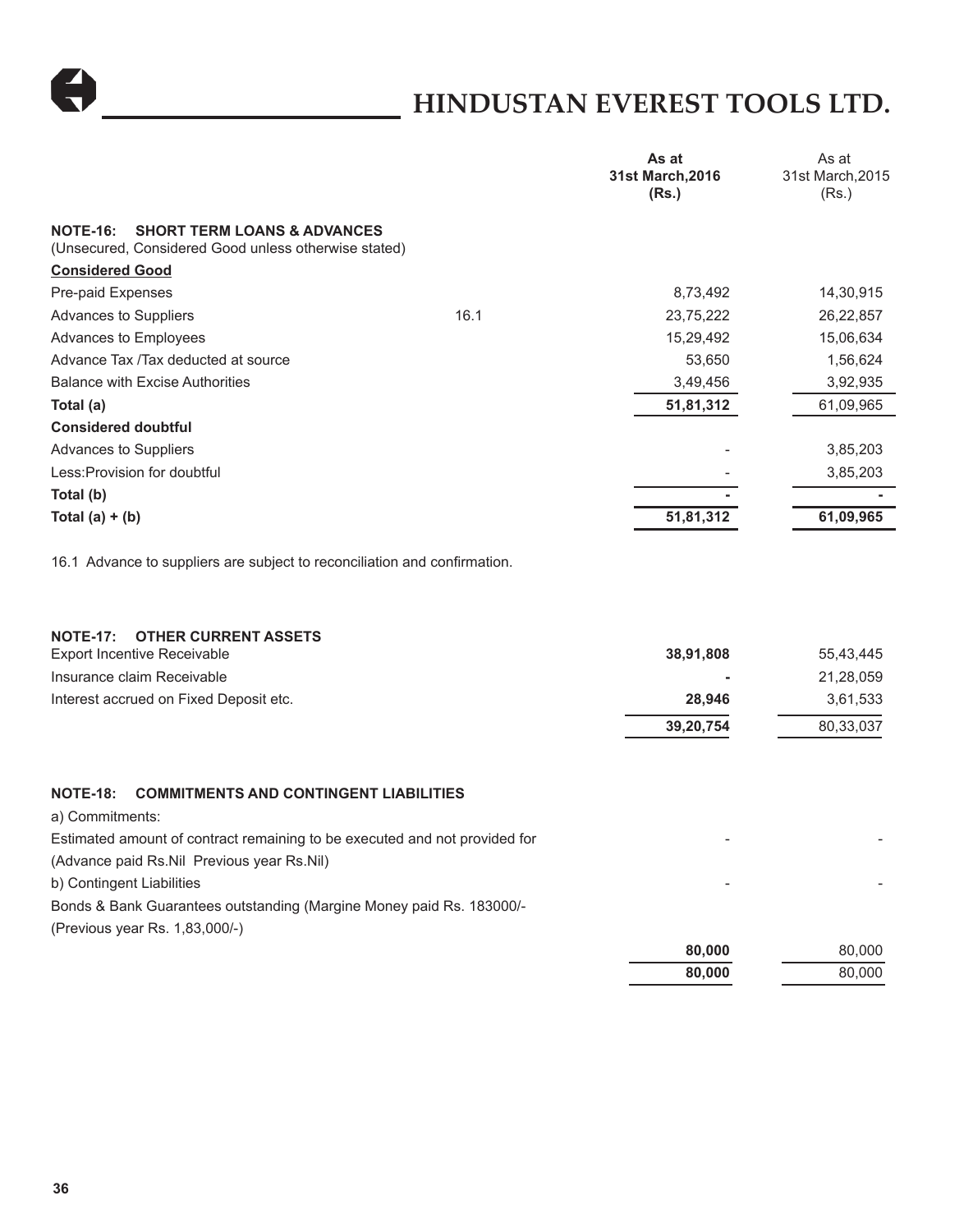

# **NOTES ANNEXED TO AND FORMING PART OF STATEMENT OF PROFIT & LOSS FOR THE YEAR ENDED 31ST MARCH'2016**

|                                                             | For the          | For the                  |
|-------------------------------------------------------------|------------------|--------------------------|
|                                                             | Year ended       | Year ended               |
|                                                             | 31st March, 2016 | 31st March, 2015         |
|                                                             | (Rs.)            | (Rs.)                    |
| <b>NOTE-19 REVENUE FROM OPERATIONS</b>                      |                  |                          |
| Sales (Hand Tools)                                          |                  |                          |
| <b>Export Sales</b>                                         | 14,89,23,020     | 25, 35, 09, 738          |
| Domestic Sales                                              | 12,02,49,808     | 17,31,47,416             |
| <b>Other Operating Revenue</b>                              |                  |                          |
| - Export Incentives                                         | 1,09,33,749      | 2,07,83,955              |
| - Scrap Sale                                                | 35,51,526        | 54,75,934                |
| Gross Revenue from Operations                               | 28,36,58,103     | 45,29,17,043             |
|                                                             |                  |                          |
| <b>NOTE-20: OTHER INCOME</b>                                |                  |                          |
| Miscellaneous Income                                        | 15,94,711        | 4,742                    |
| Interest Received                                           | 1,44,313         | 2,00,393                 |
| Dividend Received                                           | 9,508            | 27,048                   |
| Liability no longer required written back.                  | 56,26,052        |                          |
| Exchange Rate Difference                                    | 15,62,475        | 5,67,683                 |
|                                                             | 89,37,059        | 7,99,866                 |
| <b>NOTE-21: Raw Material Consumed</b>                       |                  |                          |
| Steel                                                       | 2,22,80,527      | 4,82,43,562              |
| Components                                                  | 1,53,86,497      | 29,41,104                |
| Nickel                                                      | 12,10,881        | 30,57,460                |
| <b>Others</b>                                               | 22,17,355        | 47,01,119                |
|                                                             | 4,10,95,260      | 5,89,43,245              |
| <b>NOTE-22: CHANGE IN INVENTORIES</b>                       |                  |                          |
|                                                             |                  |                          |
| Inventories at the end of the year<br><b>Finished Goods</b> |                  |                          |
| Stock in Trade                                              | 6,03,36,576      | 6,49,63,726              |
|                                                             | 1,47,06,488      | 2,00,38,646              |
| Work-in-Progress (Hand Tools)                               | 1,32,95,985      | 1,85,72,413              |
| Others (Steel Scrap)                                        | 1,80,349         | 9,43,360<br>10,45,18,145 |
| Inventories at the beginning of the year                    | 8,85,19,398      |                          |
| <b>Finished Goods</b>                                       | 6,49,63,726      | 7,33,21,380              |
| <b>Trading Goods</b>                                        | 2,00,38,646      | 2,21,58,580              |
| Work-in-Progress (Hand Tools)                               | 1,85,72,413      | 2,41,21,678              |
| Others (Steel Scrap)                                        | 9,43,360         | 5,61,360                 |
|                                                             | 10,45,18,145     | 12,01,62,998             |
|                                                             | (1,59,98,747)    | (1, 56, 44, 853)         |
| NOTE-23: EMPLOYEES BEBEFITS EXPENSES                        |                  |                          |
|                                                             |                  |                          |
| Salaries, Wages, Bonus & Allowances                         | 8,21,94,343      | 8,86,61,362              |
| Contribution to Provident & other Fund                      | 31,67,087        | 35,30,154                |
| Workers & Staff welfare Expenses                            | 37,03,888        | 44,58,055                |
|                                                             | 8,90,65,318      | 9,66,49,571              |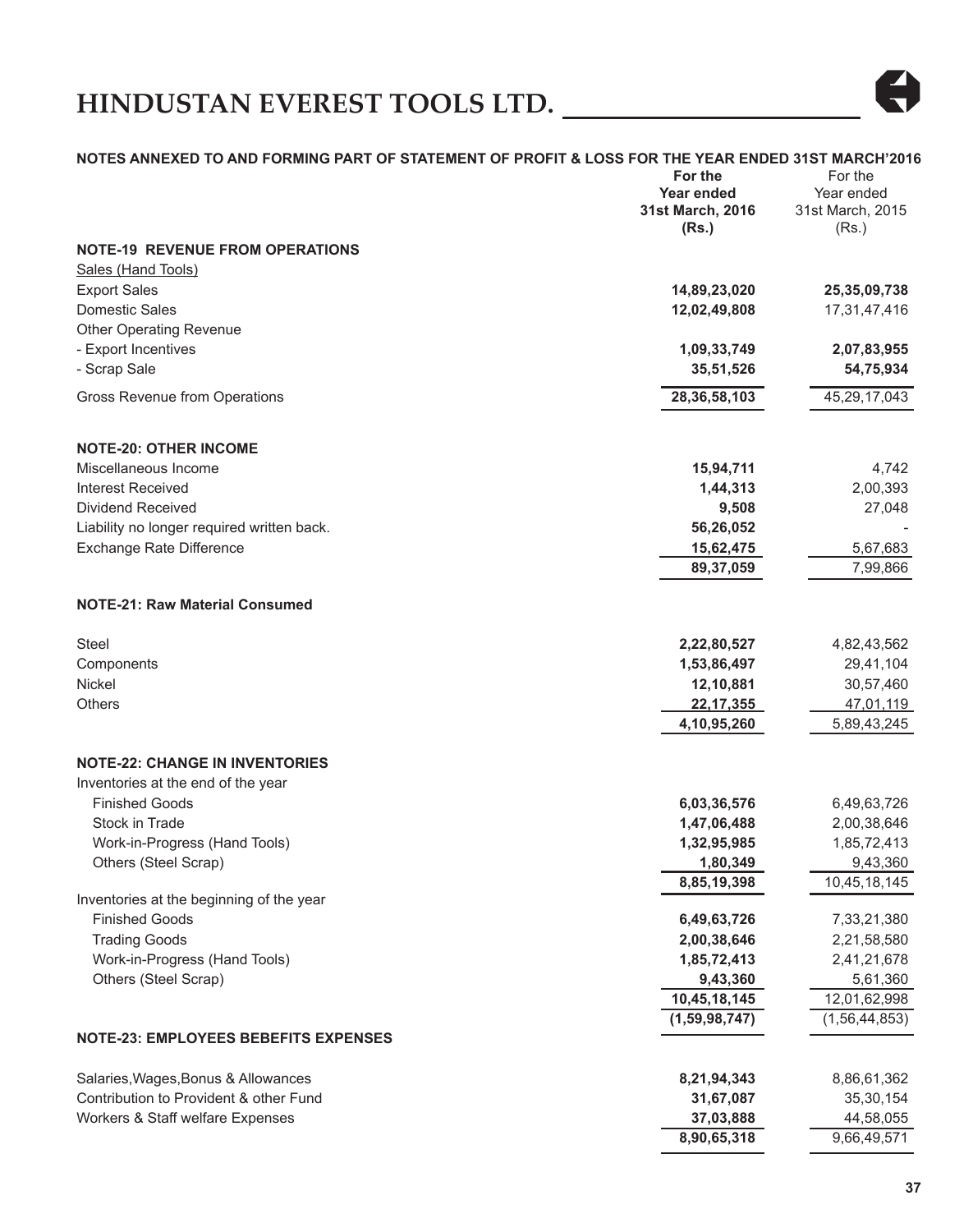

|                                                             |      | For the<br>Year ended | For the<br>Year ended |
|-------------------------------------------------------------|------|-----------------------|-----------------------|
|                                                             |      | 31st March, 2016      | 31st March, 2015      |
| <b>NOTE-24: OTHER EXPENSES</b>                              |      | (Rs.)                 | (Rs.)                 |
| Stores dies Tools & Spare Parts Consumed                    | 24.1 | 87,93,156             | 1,29,07,232           |
| Packing Material Consumed                                   |      | 2, 12, 23, 299        | 3,57,50,295           |
| Power & Fuel                                                |      | 2, 11, 23, 428        | 3, 12, 06, 153        |
| Increase/(Decrease) in Excise duty on Finished Goods Stocks |      | (3, 28, 217)          | (8, 29, 140)          |
| Repair Replacement& Renovation                              |      |                       |                       |
| Machinery                                                   |      | 17,73,843             | 42,57,622             |
| <b>Buildings</b>                                            |      | 8,93,597              | 20,47,341             |
| Others                                                      |      | 35,69,094             | 61, 14, 347           |
| Forwarding & Freight etc.                                   |      | 72,35,943             | 1,06,45,624           |
| Commission to other selling Agents                          |      | 13,15,021             | 20,27,121             |
| <b>Publicity &amp; Advertisement</b>                        |      | 10,02,528             | 7,65,078              |
| Cash Discount                                               |      | 21,77,691             | 34, 32, 231           |
| Insurance                                                   |      | 17,21,575             | 20,10,008             |
| Sale Promotion Expenses                                     |      | 16,65,543             | 16,25,397             |
| Rent                                                        |      | 34,83,850             | 32,34,798             |
| Rates & Taxes                                               |      | 1,07,353              | 1,30,856              |
| Travelling & Conveyance (including Directors Travelling     |      |                       |                       |
| Rs12,40,302/-(Previous year Rs. 43,85,722/-))               |      | 66,07,728             | 1,05,52,361           |
| Vehicle Running & Maintenance                               |      | 35, 37, 675           | 42,64,200             |
| Printing & Stationery                                       |      | 9,70,350              | 11,42,353             |
| Postage Telegram & Telephone                                |      | 24,62,872             | 28,71,729             |
| Miscellaneous Expenses                                      |      | 66,34,255             | 77,78,116             |
| Professional & Legal expenses                               |      | 46,87,360             | 24,67,174             |
| Directors Fee                                               |      | 1,18,000              | 14,928                |
| <b>Payment to Auditors</b>                                  |      |                       |                       |
| <b>Audit Fee</b>                                            |      | 1,50,000              | 1,00,000              |
| <b>Tax Audit Fee</b>                                        |      | 50,000                | 40,000                |
| For Limited Review.                                         |      | 90,000                | 75,000                |
| For Company Law Matter                                      |      | 30,000                | 30,000                |
| For Expenses                                                |      | 16,935                | 20,621                |
| Sales Tax & Purchase Tax                                    |      | 1,95,049              | 1,09,827              |
| Bad Debts/Sundry Debit Balances etc. written off.           |      | 4,72,657              | 70,486                |
| Exchange Rate Flucation.                                    |      |                       |                       |
| Provision for bad & doubtful Debt/Advances                  |      | 78,43,505             | 4,00,000              |
| Loss on Sale of Fixed Assets/Discarded (Net)                |      | 1,65,364              | 9,89,136              |
| <b>Bank Charges</b>                                         |      | 13,46,758             | 11,82,492             |
|                                                             |      | 11, 11, 36, 212       | 14,74,33,386          |

24.1 Cost of own Manufactured Dies & Tools during the year as certified and valued by th Management

Rs.4,76,643/-(Previous year Rs.7,10,145/-)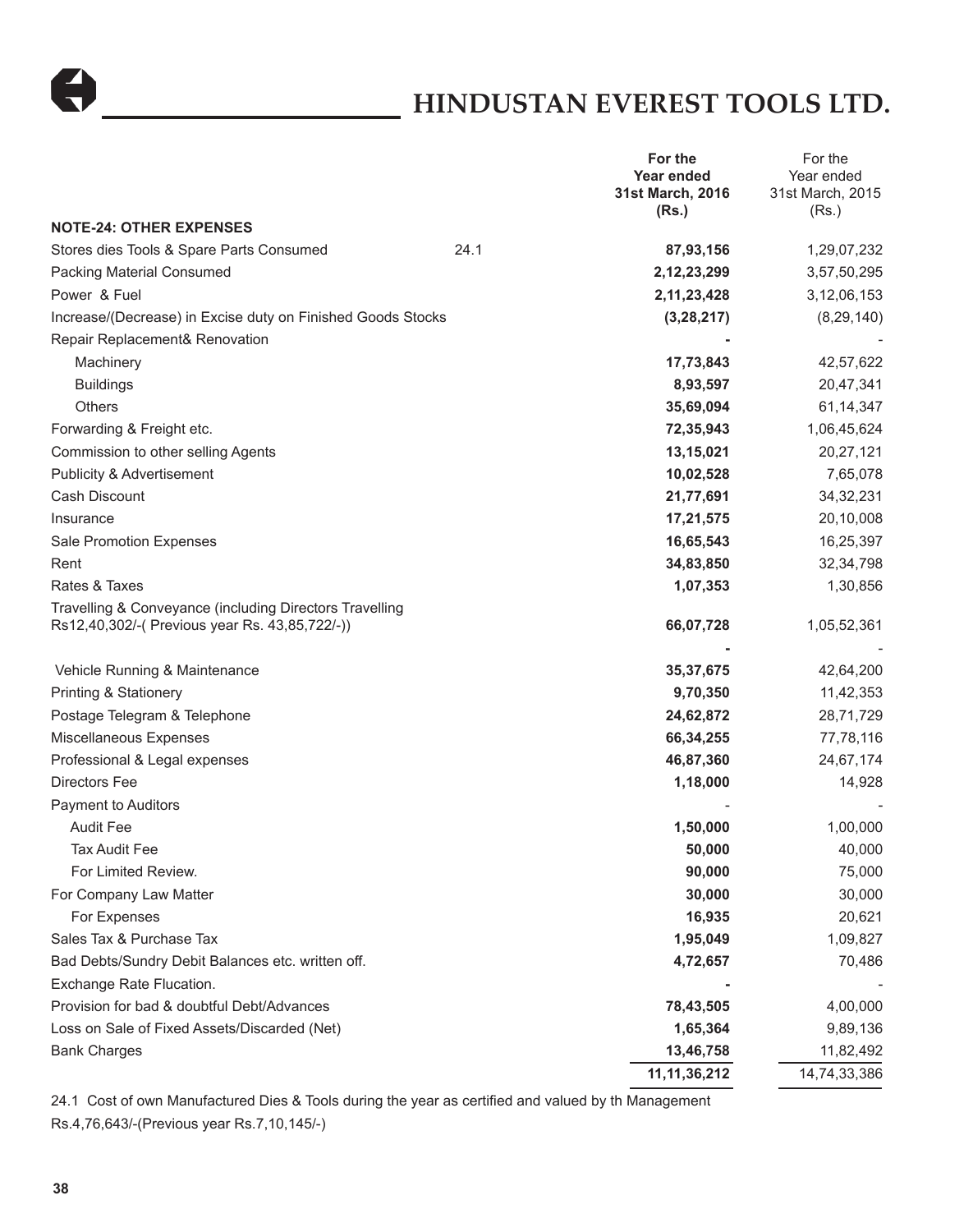

|                                         | For the<br>Year ended | For the<br>Year ended |
|-----------------------------------------|-----------------------|-----------------------|
|                                         | 31st March, 2016      | 31st March, 2015      |
|                                         | (Rs.)                 | (Rs.)                 |
| <b>NOTE-25: FINANCE COST</b>            |                       |                       |
| Interest expenses<br>(a)                |                       |                       |
| Interest Expenses                       | 1,17,92,534           | 1,39,35,032           |
| <b>Other Borrowing Cost</b>             | 22,06,408             | 15,45,290             |
|                                         | 1,39,98,942           | 1,54,80,322           |
|                                         |                       |                       |
| <b>NOTE-26: EARNING PER SHARE (EPS)</b> |                       |                       |
| Profit/(Loss) after Tax                 | (6, 40, 37, 565)      | (1,44,49,195)         |
| No. of Equity share of Rs. 10 each      | 16,07,200             | 16,07,200             |
| <b>Basic &amp; Diluted EPS</b>          | (39.84)               | (8.99)                |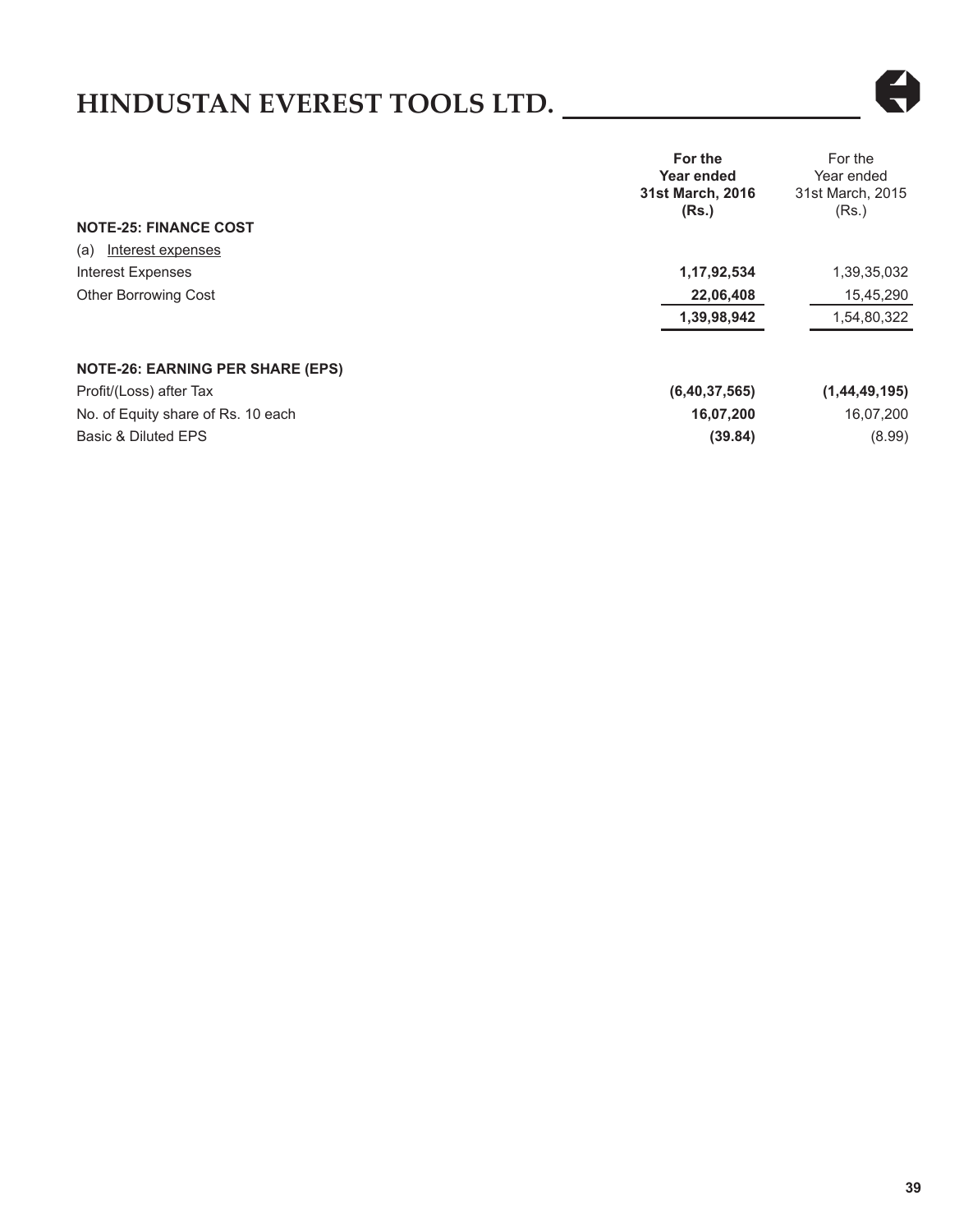

### **Note- 27: Summary of significant accounting policies and other notes on accounts**

## **27.1 Summary of significant Accounting Policies**

#### (i) **General Information**

Hindustan Everest Tools Limited (hereinafter referred to as `the Company` HETL)is a manufacturer of Hand Tools. The Company`s manufaturing facilities are located at village Jatheri P.O. Rai, Sonipat.

#### (ii) **Acconting Convention**

The financial statements are prepared under the historical cost convention, on the accural basis and in accordance with the generally accepted accounting principles in India, the applicable mandatory Accounting Standards as notified u/s 133 and the relevant provisions of Companies Act, 2013.

#### (iii) **Use of Estimates**

The Preparation of financial statement require estimates and assumptions to be made that effect the reported amount of Assets and Liabilities on the date of the financial statements and the reported amount of revenues and expenses during the reporting period. Differences between the actual results and estimates are recognized in the period which the results are known/ materialised.

# (iv) **Fixed Assets**

i) Freehold Land is at revalued amount.

ii) Buildings, Plant and Machinery & Other Fixed Assets are stated at cost.

#### (v) **Depreciation**

Depreciation on Fixed Assets has been provided on Straight Line Method at the rates and in the manner specified in Schedule II of the Companies Act, 2013 (as amended) except in case of the following assets.

| <b>Description</b>                 | Usefull Life<br><b>Considered</b> | Justification for deviation                                                    |
|------------------------------------|-----------------------------------|--------------------------------------------------------------------------------|
| Plant & Machinery                  | 20 Years                          | Based on past history of usage and supported<br>by Technical Evaluation report |
| Jigs & Fixture                     | 20 Years                          |                                                                                |
| Electric Installation              | 20 Years                          |                                                                                |
| <b>Tubewell &amp; Water Supply</b> | 20 Years                          |                                                                                |
| Air Conditioner                    | 20 Years                          |                                                                                |
| <b>Other Office Equipments</b>     | 20 Years                          |                                                                                |
| Fire Extinguisher                  | 20 Years                          |                                                                                |
| Weigh Bridge                       | 20 Years                          |                                                                                |
| Computer & Software                | 6 Years                           |                                                                                |
| Motar Vechiles                     | 10 Years                          |                                                                                |

#### (vi) **Investments**

Long term investments are stated at cost. The company provides diminution, Other than temporary, in the value of long term investments.

## (vii) **Impairement of Assets**

Impairement of Assets are assessed at Balance Sheet date if any indication of impairment exist, the same is assessed and provide for.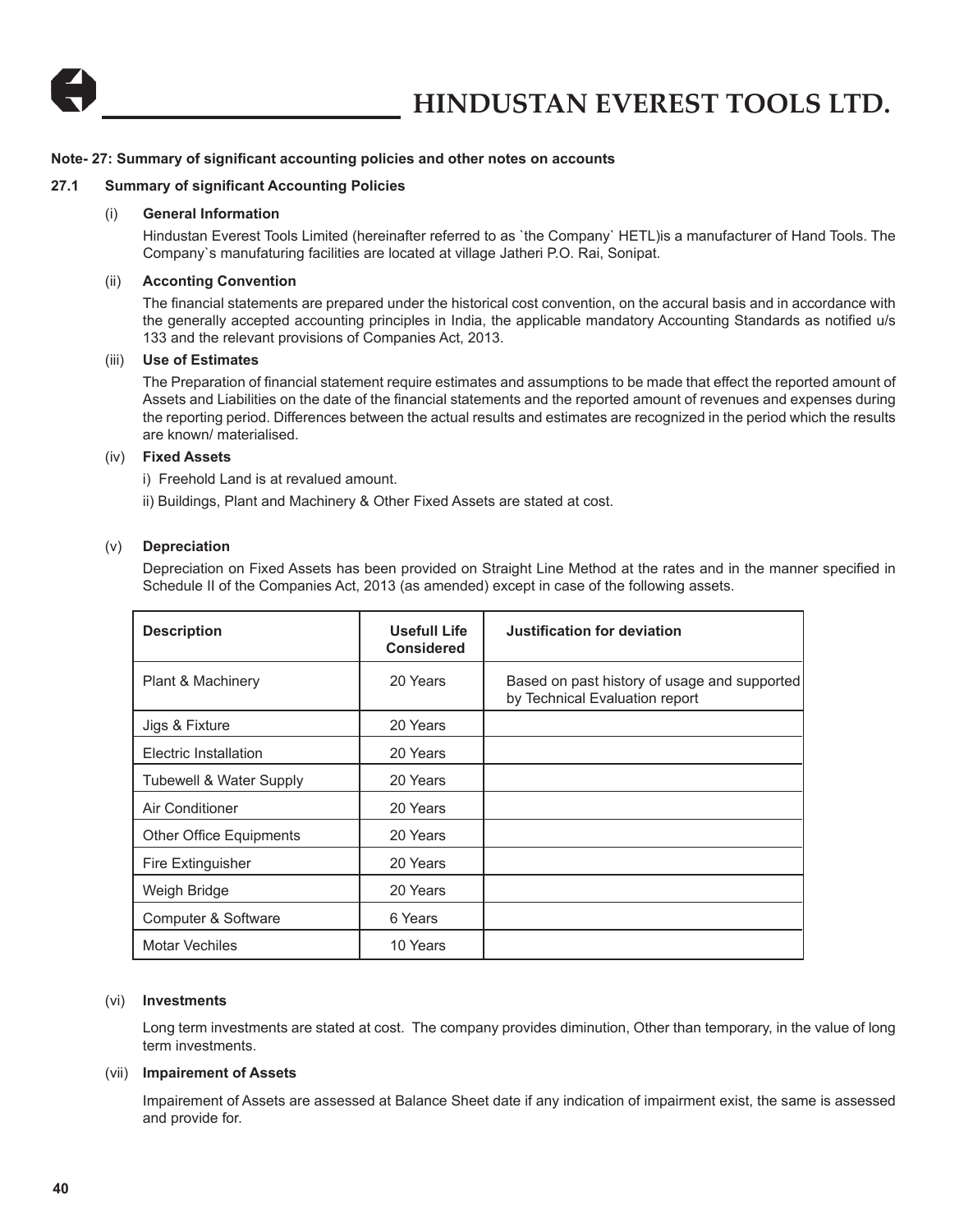

## (viii) **Inventories**

Inventories are valued at cost or net reliasable value whichever is lower except dies, which is re-valued based on estimated useful life, Materials and other supplies held for the use in the production of inventories are not written down below cost of Finished products in which they will be incorporated are expected to be sold at or above cost. Cost is calculated on weighted average basis.cost comprises of all cost of purchases, cost of conversion and other costs incurred in bringing the inventory to their present condition and location. Excise Duty on finished goods lying inside factory/ customs duty on goods lying at warehouse is also provided at the year end.

#### (ix) **Foreign Currencies**

Transaction in foreign currency are accounted at exchange rates prevailing on the date of transation. Foreign currency monetary as on Balance Sheet date are reconverted at the rate prevalling at the year end and the resultant net gains or losses are adjusted in the Profit and Loss Statement.

## (x) **Retirement Benefits**

Year end liabilities in repect of retirement benefits towards Gratuity & Leave encashment to the employees of the company has been provided as per acturial valuation.

#### (xi) **Sales**

Sales is recognised on the transfer of significant risk and rewards of the ownership of the goods to the buyer and stated at net of sales returns (including related to earlier years). Discount & rebates.

## (xii) **Recognition of Income and Expenditure**

All Income and expenditure are accounted on acrual basis except due to uncertainity in realisation, interest on overdues bills from customers is accounted for on receipt basis.

#### (xiii) **Deferred Taxation**

In accordance with Accounting standard-22` Accounting for Taxes on Income` notified u/s 133 of the Companies Act 2013., the deferred tax for timing differences between the accounting income and taxable income for the year is accounted for using the tax rates and laws that have been enacted or substantively enacted as on balance sheet date. Defrred Tax Assets arising from temporary timing differences are recognised to the extent there is resonable certainty that the assets can be realised in future and the same is reviewed at each Balance Sheet date.

#### (xiv) **Others**

Proift/Loss on sale of raw material, components and stores, not being material, is being adjusted in respecive consumption account and are not shown seperately.

## (xv) **Contingent Liablities**

These are disclosed by way of notes on the Balance Sheet. Provision is made in the accounts on respect of those contingencies, which are likely to materialize into liabilities after the year end till the finalisation of accounts and have material effect on the the position stated in the Balance Sheet.

- 27.2 Trade Receivable and Trade Payable given are subject to reconciliation and confirmation. Adjusment in carrying amount, if any, shall be made on completion of reconciliation and confirmation thereof. In the opinion of the management, there shall not be any material impact on carrying amount of these accounts.
- 27.3 The company is engaged in the Hand tool business, which in the context of Accounting Standard-17 is considered the only primary business segment. However, Secondary segment reporting is performed on the basis of the location of the customer.

|      |                 | <b>Current Year</b> | <b>Previous Year</b> |
|------|-----------------|---------------------|----------------------|
|      |                 | (Rs.)               | (Rs.)                |
|      | Overseas Sale*  | 15,98,56,769        | 27,42,93,693         |
| (ii) | Domestic Sale** | 12,38,01,334        | 17,86,23,350         |
|      |                 |                     |                      |

\* Including export incentive Rs. 10933749/- (Previous year Rs. 20783955/-)

\*\* Including Scrap Sale Rs.3551526/- (Previous Year Rs. 5475934/-)

All the business assets of the company are situated in India except export debtors Rs16835689/- (Previous year Rs.17271128/-)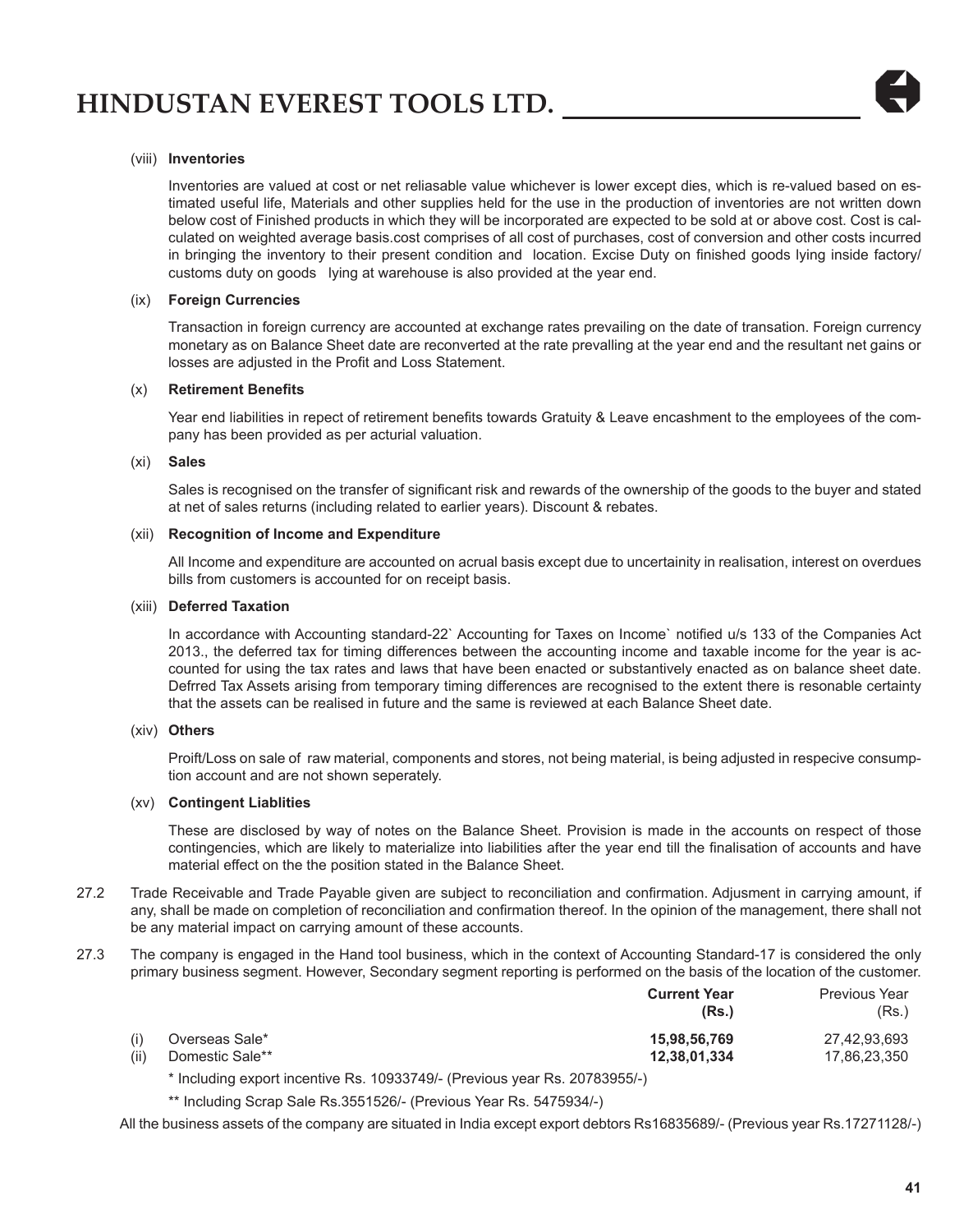

|      |                                     | <b>Current Year</b><br>(Rs.) | Previous Year<br>(Rs.) |
|------|-------------------------------------|------------------------------|------------------------|
| 27.4 | <b>CIF VALUE OF IMPORTS</b>         |                              |                        |
|      | Stores & Spares                     |                              | 2,73,453               |
|      | <b>Finished Goods</b>               | 7,64,409                     | 13, 18, 553            |
|      |                                     | 7,64,409                     | 15,92,006              |
| 27.5 | <b>EXPENSES IN FOREIGN CURRENCY</b> |                              |                        |
|      | Travelling                          | 20,38,089                    | 36,68,007              |
|      | Commission                          | 3,88,750                     | 5,07,699               |
|      | Advertisement & Publicity           | 6,25,418                     |                        |
|      | Miscellaneous Expenses              |                              | 1,52,185               |
|      |                                     | 30,52,257                    | 43,27,891              |

# 27.6 **VALUE OF RAW MATERIAL,STORES AND SPARES PARTS CONSUMED**

|      |                                     | <b>Current Year</b> |            | Previous Year       |                 |
|------|-------------------------------------|---------------------|------------|---------------------|-----------------|
|      |                                     | Amount (Rs.)        | Percentage | Amount (Rs.)        | Percentage      |
|      | Raw Material & components           |                     |            |                     |                 |
|      | Imported                            |                     | ٠          |                     |                 |
|      | Indigenous                          | 4,10,95,260         | 100        | 5,89,43,245         | 100             |
|      |                                     | 4,10,95,260         | 100        | 5,89,43,245         | 100             |
|      | Stores, Dies, Tools & Spare Parts   |                     |            |                     |                 |
|      | Imported                            | 67,131              |            | 46,186              | $\Omega$        |
|      | Indigenous                          | 87,26,025           |            | 1,28,61,046         | 100             |
|      |                                     | 87,93,156           |            | 1,29,07,232         | 100             |
| 27.7 | <b>EARNING IN FOREIGN EXCHANGE</b>  |                     |            | <b>Current Year</b> | Previous Year   |
|      | Export of Hand Tools (On FOB Bases) |                     |            | 14,89,23,020        | 25, 34, 57, 260 |
|      |                                     |                     |            |                     |                 |

# 27.8 **DISCLOSURE PURSUANT TO ACCOUNTING STANARD -15 ON EMPLOYEES BENEFITS**

## **1) Define Contribution Plan.**

The Company has recognised the following amounts in the profit & loss Statement for the year Contribution to Employees Provident Fund Rs.2072029/- (Previous year Rs. 2235771/-)

# **II) Define Benefit Obligation (DBO)**

The following table set out the status of unfunded gratuity plan as required under AS-15 (Revised -2005)

**a)** A reconciliation of opening and closing balances of the present value of the defined benefit obligation (DOB)

| A) | Opening DBO as on 1st April, 2015<br><b>Current Service Cost</b>                                                         | 1,65,01,192<br>5,75,710 | 1,53,26,614<br>9,72,487 |
|----|--------------------------------------------------------------------------------------------------------------------------|-------------------------|-------------------------|
|    | Interest Cost                                                                                                            | 12,78,842               | 13,02,762               |
|    | Actuarial (gain)/Loss                                                                                                    | (3, 44, 555)            | 7,333                   |
|    | Benefit Paid                                                                                                             | (1, 25, 757)            | (11,08,004)             |
|    | Past Service Cost                                                                                                        |                         |                         |
|    | Closing DBO as on 31st March, 2016                                                                                       | 1,78,85,432             | 1,65,01,192             |
| B) | Liability recognised in the Balance Sheet                                                                                |                         |                         |
|    | Present value of the defined obligation at the end of the period<br>Fair value of the plan assets at the end of the year | 1,78,85,432             | 1,65,01,192             |
|    | Libility recognied in the Balance Sheet                                                                                  | 1,78,85,432             | 1,65,01,192             |
| C) | The total expenses recosined in the Profit & Loss Account                                                                |                         |                         |
|    | <b>Current Service Cost</b>                                                                                              | 5,75,710                | 9,72,487                |
|    | Interest cost                                                                                                            | 12,78,842               | 13,02,762               |
|    | Past Service Cost                                                                                                        |                         |                         |
|    | Actuarial (gain)/Loss                                                                                                    | (3, 44, 555)            | 7,333                   |
|    | <b>Net Gratuity Cost</b>                                                                                                 | 15,09,997               | 22,82,582               |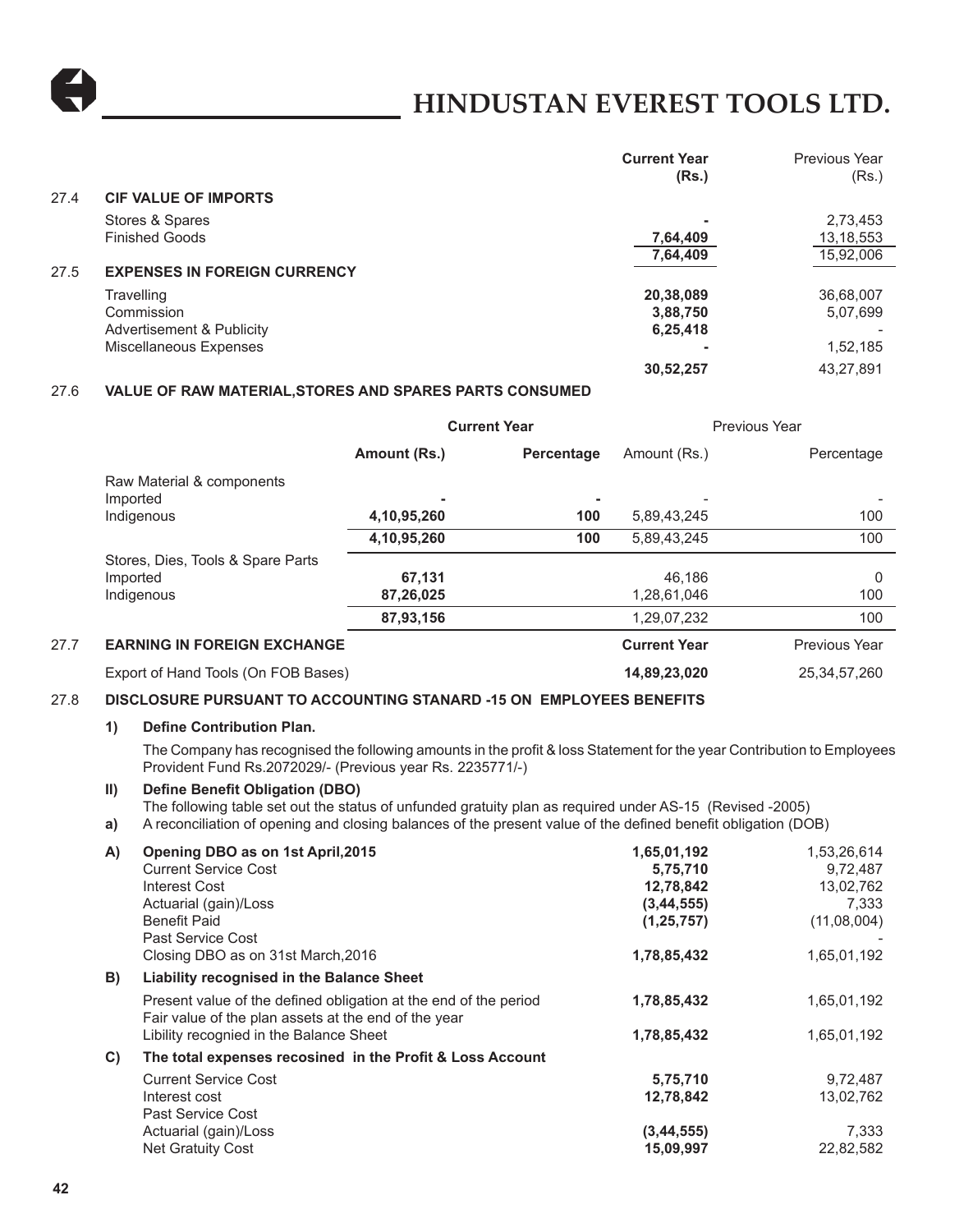

|       | D)                                       | Following are the Principal Actuarial Assumptions used as at the balance sheet date                                                                                                                      |                           |                     |  |  |
|-------|------------------------------------------|----------------------------------------------------------------------------------------------------------------------------------------------------------------------------------------------------------|---------------------------|---------------------|--|--|
|       |                                          | Discount rate                                                                                                                                                                                            | $8.00\%$                  | 7.75%               |  |  |
|       |                                          | Expected rate of return on any plan assets                                                                                                                                                               |                           |                     |  |  |
|       |                                          | Average salary escalation rate                                                                                                                                                                           | 5.50%                     | 5.25%               |  |  |
|       |                                          | The estimates of the future salary increase considered in actuarial valuation, take account of inflation, seniority, promotion<br>and other relevant factors. Defined benefit obligation are not funded. |                           |                     |  |  |
| 27.9  |                                          | <b>RELATED PARTY DISCLOSURES</b>                                                                                                                                                                         |                           |                     |  |  |
|       | a)                                       | Association of persons having significant influence on Key management personnel<br>S.K.Mandelia (HUF)<br>B.G.Mandelia (HUF)                                                                              |                           |                     |  |  |
|       | b)                                       | Key Management Personnel<br>Shri S.K.Mandelia (Chairman & Managing Director)<br>Shri B.G.Mandelia (Vice Chairman & Jt. Managing Director)<br>Shri V.K.Khanna (Executive Director Finance)                |                           |                     |  |  |
|       | C)                                       | Relative of the Key Management.<br>Mrs. Neeta Khanna-wife of Shri V.K.Khanna Excutive Director (Finance)<br>Shri Anant Vijay Mandelia Marketing Executive son of Shri B.G.Mandelia.                      |                           |                     |  |  |
|       |                                          | <b>Transaction with related Parties</b>                                                                                                                                                                  | <b>Current Year (Rs.)</b> | Previous Year (Rs.) |  |  |
|       |                                          | <b>Remuneration Paid*</b>                                                                                                                                                                                |                           |                     |  |  |
|       |                                          | a) Sh. Shravan Kumar Mandelia                                                                                                                                                                            | 4,21,440                  | 5,85,307            |  |  |
|       |                                          | b) Sh. Bal Gopal Mandelia                                                                                                                                                                                | 3,74,511                  | 5,78,815            |  |  |
|       | c) Vinod Kumar Khanna                    |                                                                                                                                                                                                          | 8,97,720                  | 8,99,595            |  |  |
|       | d) Sh. Anant Vijay Mandelia              |                                                                                                                                                                                                          | 15,54,960                 | 12,22,000           |  |  |
|       | <b>Loan Received During the year</b>     |                                                                                                                                                                                                          |                           |                     |  |  |
|       |                                          | Sh. Shravan Kumar Mandelia                                                                                                                                                                               |                           | 2,69,00,000         |  |  |
|       |                                          | Sh Bal Gopal Mandelia                                                                                                                                                                                    | 1,14,49,664               | 49,49,343           |  |  |
|       | <b>Loan Paid During the year</b>         |                                                                                                                                                                                                          |                           |                     |  |  |
|       |                                          | Sh. Shravan Kumar Mandelia (HUF)                                                                                                                                                                         |                           | 2,69,00,000         |  |  |
|       |                                          | Sh. Bal GopalMandelia (HUF)                                                                                                                                                                              | $\Omega$                  | 1,54,17,704         |  |  |
|       | Sh. Shravan Kumar Mandelia               |                                                                                                                                                                                                          | 3,03,706                  |                     |  |  |
|       | 38,06,754<br>Sh. Bal GopalMandelia       |                                                                                                                                                                                                          |                           |                     |  |  |
|       | <b>Rent Paid/ Provided</b>               |                                                                                                                                                                                                          |                           |                     |  |  |
|       | Sh. Shravan Kumar Mandelia (HUF)         |                                                                                                                                                                                                          | 1,44,000                  | 1,44,000            |  |  |
|       | Sh. Bal GopalMandelia (HUF)              |                                                                                                                                                                                                          | 1,44,000                  | 1,44,000            |  |  |
|       | <b>Loan Outstanding at year end</b>      |                                                                                                                                                                                                          |                           |                     |  |  |
|       | a) Sh. Shravan Kumar Mandelia            |                                                                                                                                                                                                          | 2,75,04,294               | 2,78,08,000         |  |  |
|       | b) Sh. Bal Gopal Mandelia<br>1,28,80,253 |                                                                                                                                                                                                          |                           | 52, 37, 343         |  |  |
|       | <b>Rent Payable at year end</b>          |                                                                                                                                                                                                          |                           |                     |  |  |
|       |                                          | a) Sh. S.K. Mandelia (HUF)                                                                                                                                                                               | 4,10,380                  | 2,66,380            |  |  |
|       |                                          | b) Sh B.G. Mandelia (HUF)                                                                                                                                                                                | 6,28,017                  | 4,84,017            |  |  |
| 27.10 |                                          | The Company has incurred a net loss of Rs 6,40,37,565 during the year ended 31st March,2016, thereby complete eroding                                                                                    |                           |                     |  |  |

net worth of the company as on 31st March,2016 .The Company's total liabilities exceede its total assets . However, the management propose to induct additional funds on disposal of certain surplus assets. After proposed induction of the additional fund , the Company shall be able to discharge its liability in the normal course of business and therefore, going concern assumption shall not be vitiated and accordingly financial statements have been prepared on going concern assumption .

27.11 Previous year figures has been reclassified/regrouped to confirm current year figures.

| As per our report even date attached |                |                | For and on the behalf of the Board of Directors |
|--------------------------------------|----------------|----------------|-------------------------------------------------|
| For SINGHI & CO.                     |                |                |                                                 |
| <b>Chartered Accountants</b>         | PRADEEP JAIN   | LOKESH SOOD    | <b>B.G MANDELIA</b>                             |
| Firm Reg. No. 302049E                | Director       | Director       | Chairman &                                      |
| <b>B.K.SIPANI</b>                    | (DIN 00108240) | (DIN 01680602) | <b>Managing Director</b>                        |
| Partner                              |                |                | (DIN 00040592)                                  |
| Membership No. 088926                |                |                |                                                 |
| Place: New Delhi                     |                | Govind Deora   | V.K.KHANNA                                      |

Dated: 19th August 2016 Company Secretary Chief Finance Officer